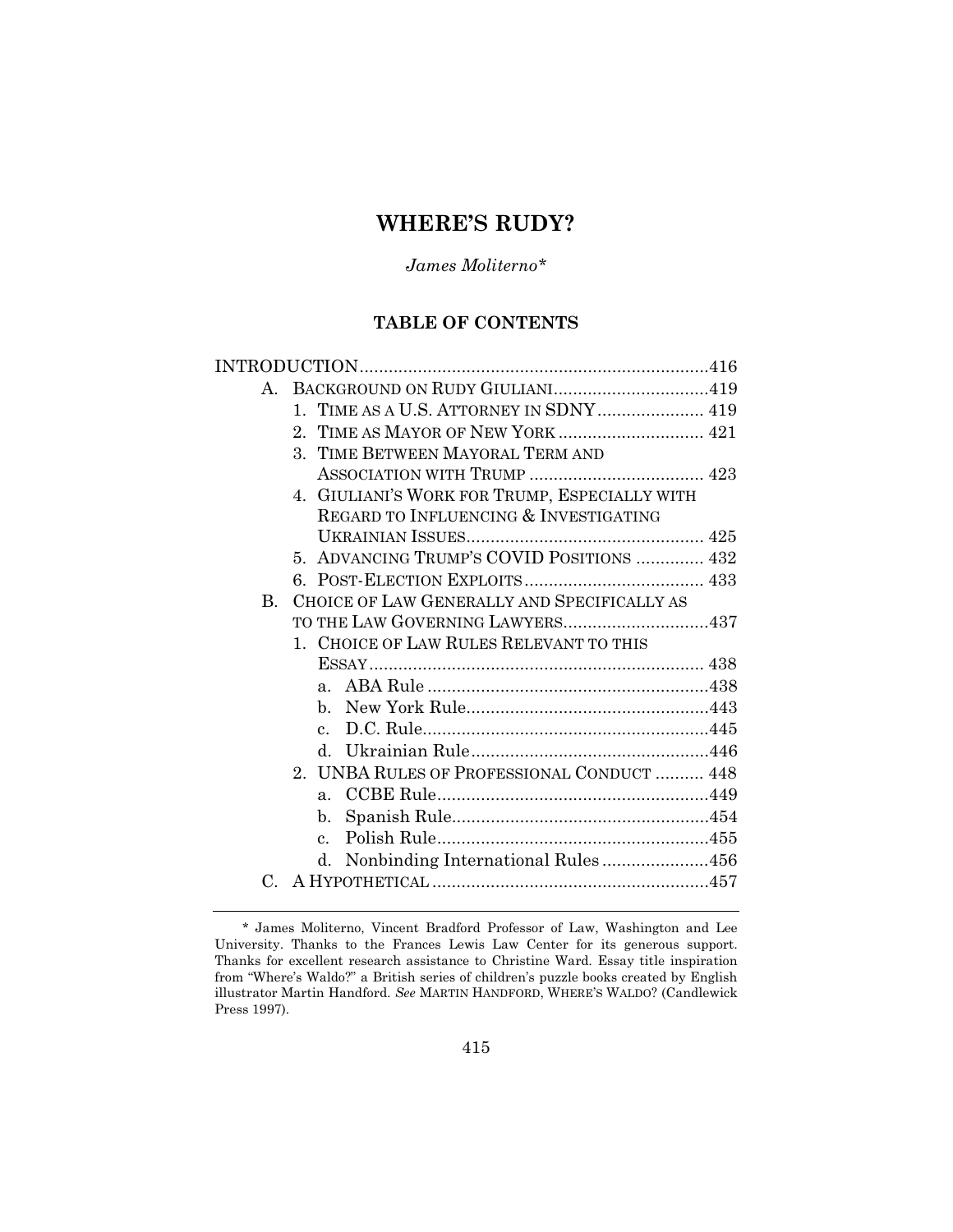| 416 | Loyola Law Review | [Vol. $67$ |
|-----|-------------------|------------|
|     |                   |            |

## **INTRODUCTION**

On January 6, 2021, a mob of Donald Trump supporters attacked the U.S. Capitol and terrorized the joint session of the Senate and House of Representatives as they were engaged in the constitutional process of certifying the winner of the November 2020 presidential election. At least five people died during the insurrection and the entirety of the United States' legislative branch was sent scurrying for cover into protected locations in and around the Capitol.<sup>1</sup> As the mob searched through the building and grounds, some carried weapons, and some carried the tools of hostage-taking.2

On January 11, 2021, the New York State Bar opened an investigation into the role Rudy Giuliani played in inciting the insurrection.<sup>3</sup> This inquiry presents the choice of law question: Which rules of legal ethics should the New York authorities apply when judging Giuliani's incitement of insurrection conduct? What law should the same authorities apply when judging Giuliani's conduct in Ukraine which lead to Donald Trump's first impeachment?4 What law should the New York authorities apply when judging Giuliani's conduct after the November 2020 election, mainly in Michigan, Georgia, and Pennsylvania (including a court appearance), as he pressed demonstrably false claims about vote

<sup>1.</sup> Jack Healy, *These are the 5 People Who Died in the Capital Riot*, N.Y. TIMES (Jan. 11, 2021), https://www.nytimes.com/2021/01/11/us/who-died-in-capitol-buildingattack.html.

<sup>2.</sup> *Retired Air Force officer at Capitol riot intended "to take hostages," prosecutor says*, CBS NEWS (Jan. 15, 2021, 7:39 AM), https://www.cbsnews.com/news/larrybrock-arrested-capitol-riots-intended-take-hostages/https://www.cbsnews.com/news /larry-brock-arrested-capitol-riots-intended-take-hostages/.

<sup>3.</sup> Joseph Choi, *New York State Bar Association to Consider Removing Giuliani as Member*, MSN (Jan. 11, 2021), https://www.msn.com/en-us/news/politics/new-yorkstate-bar-association-to-consider-removing-giuliani-as-member/ar-BB1cEL7u?ocid=msedgntp. The New York State Bar, it should be understood, is not the license-granting authority in New York. But its action could prompt action by the Appellate Division of the court, which does have power over licenses.

<sup>4.</sup> *See* Simon Shuster, *Exclusive: Ukraine Releases 'Shock' Call With Giuliani As Trump's Second Impeachment Trial Begins,* TIME (Feb. 9, 2021, 5:59 PM), https://time.com/5937491/rudy-giuliani-ukraine-trump-impeachment/.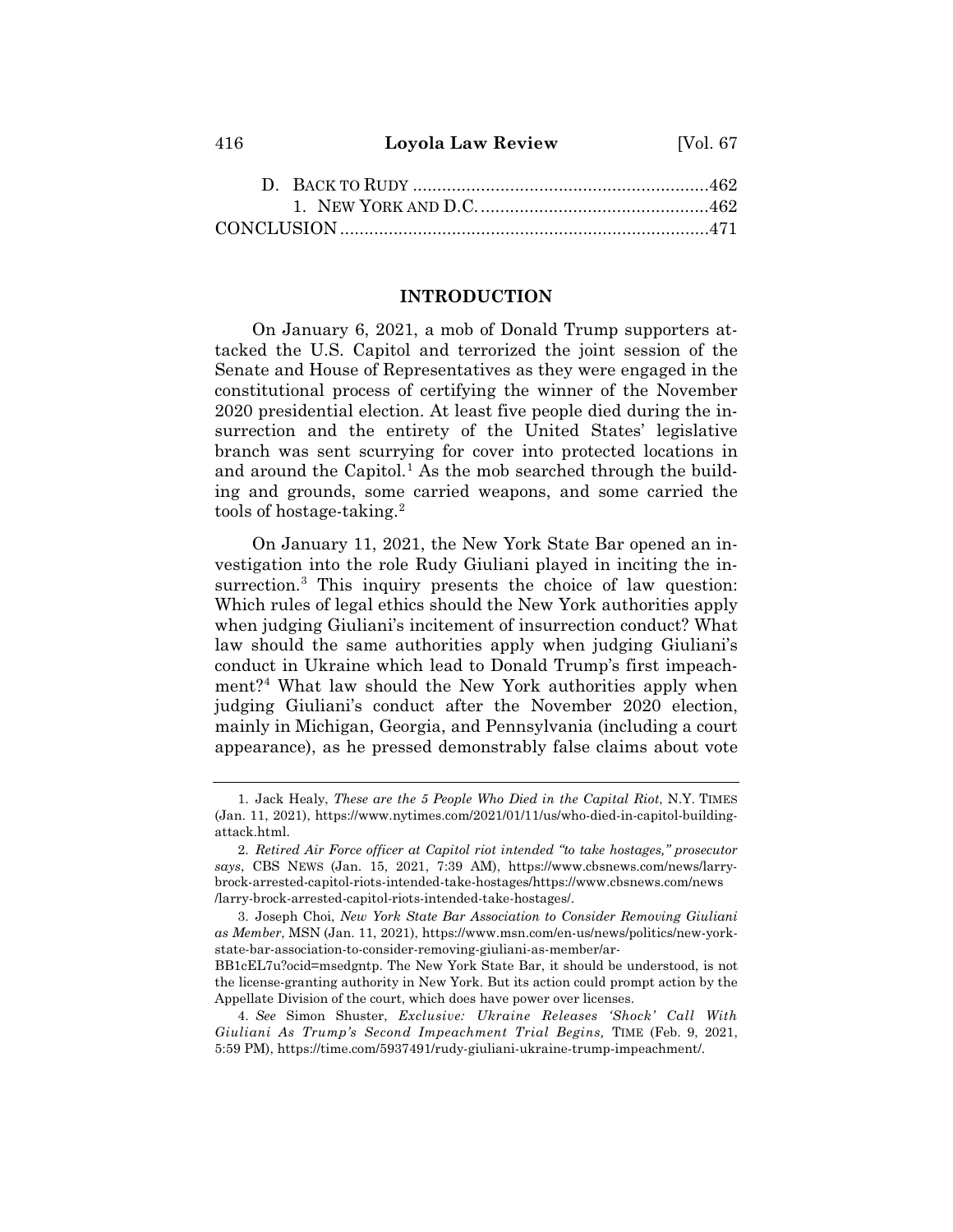fraud? This question, which law applies to out-of-licensure-stateconduct, is the focus of this paper.<sup>5</sup>

In addition to his presence in the U.S., while acting as one of Donald Trump's personal lawyers, Giuliani did considerable work for his client in Ukraine. Some of the work took place physically in Ukraine, while other aspects of the work took place while Mr. Giuliani or his agents were elsewhere, including Madrid, Tel Aviv, Warsaw, Budapest, and elsewhere, but his international work was always concentrated in Ukraine. Some of the work took place through subordinates, such as Lev Parnas and Igor Fruman.6 Under the right circumstances, bar ethics authorities in New York or D.C., where Giuliani holds active and inactive law licenses, respectively, would be required to apply the lawyer ethics law of one or more of these foreign jurisdictions.

After the November 2020 election, Mr. Giuliani made his first court appearance anywhere in nearly thirty years, arguing on behalf of the Trump Campaign in federal court in Pennsylvania, also away from his state of licensure.7 In Pennsylvania, Michigan, and other key election states, he has been the leader of Donald Trump's election legal team. Mr. Giuliani was described by Donald Trump as "spearheading" the Trump legal team, consisting of "Rudy Giuliani, Joseph diGenova, Victoria Toensing, Sidney Powell, and Jenna Ellis, a truly great team, added to our other wonderful lawyers and representatives!"8 Team member Jenna Ellis referred to the team as "an elite strike force," led by Giuliani.<sup>9</sup> After suggesting that a long-since dead Hugo Chavez was behind the conspiracy to throw the election toward Joe

8. Donald Trump (@realDonaldTrump), TWITTER (Nov. 14, 2020, 10:11 PM).

<sup>5.</sup> This essay is not meant to analyze whether Rudy Giuliani committed any misconduct in this work, but is limited to exploring what law might apply to any misconduct.

<sup>6.</sup> *See infra* Section 1; *see also* Ari Shapiro & Dave Blanchard, *How A Complicated Web Connects 2 Soviet-Born Businessmen with the Impeachment Inquiry*, NPR (Oct. 23, 2019, 5:00 AM), https://www.npr.org/2019/10/23/771849041/how-acomplicated-web-connects-2-soviet-born-businessmen-with-the-impeachment-in.

<sup>7.</sup> Jon Swaine & Aaron Schaffer, *Here's What Happened When Rudolph Giuliani Made His First Appearance in Federal Court in Nearly Three Decades*, WASH. POST (Nov. 18, 2020, 11:05 AM), https://www.washingtonpost.com/politics/giulianipennsylvania-court-appearance/2020/11/18/ad7288dc-2941-11eb-92b7- 6ef17b3fe3b4\_story.html.

<sup>9.</sup> Tara Subramaniam & Holmes Lybrand, *Fact-checking Giuliani and the Trump Legal Team's Wild, Fact-free Press Conference*, CNN (Nov. 20, 2020, 10:06 AM), https://www.cnn.com/2020/11/19/politics/giuliani-trump-legal-team-pressbriefing-fact-check/index.html.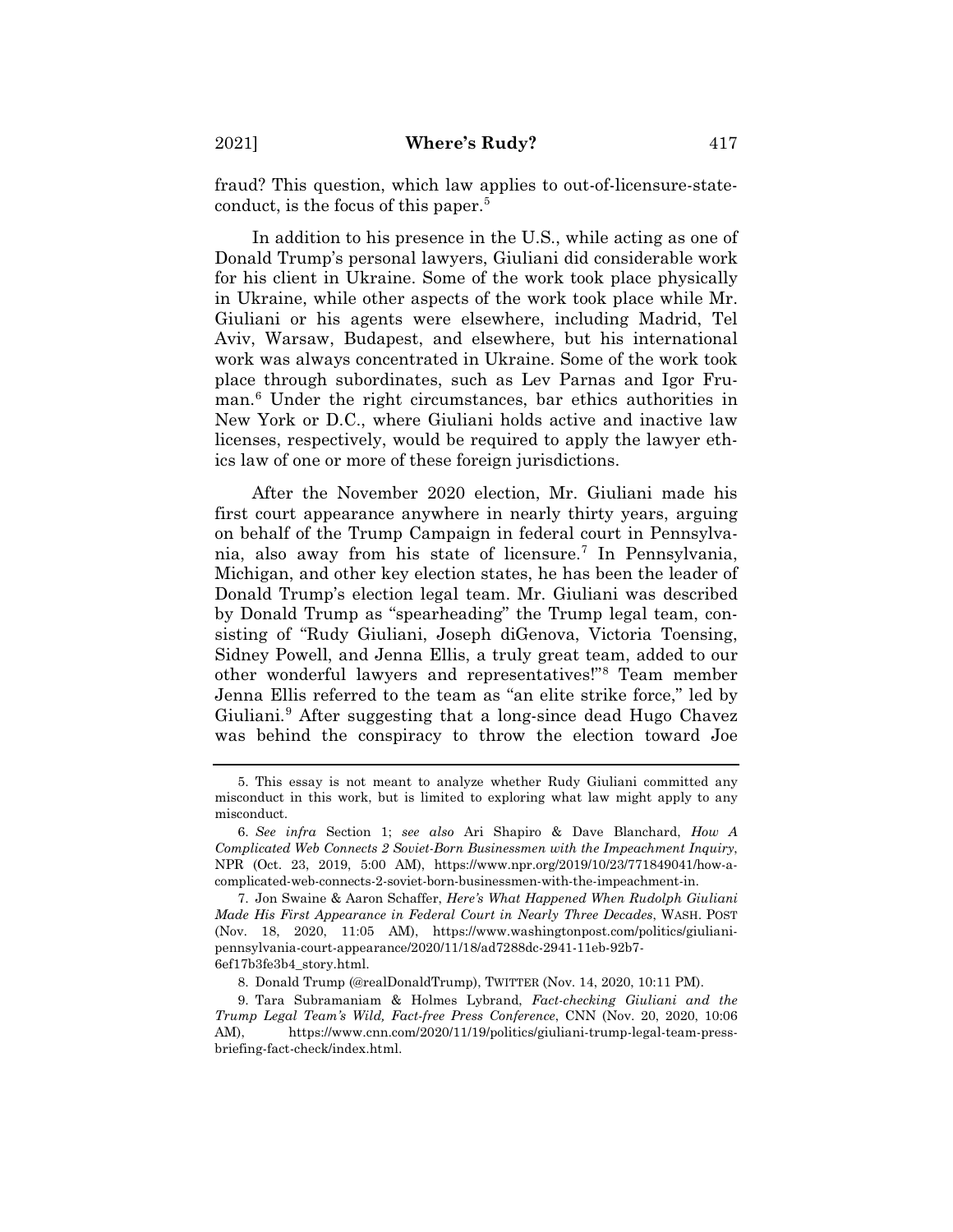Biden, Powell was removed from the team. Her outlandish, patently false statements may have been too unhinged even for the remaining members of the Giuliani team, a team that became a legal laughing stock for its bizarre, baseless, error-prone arguments in courts.10

Mr. Giuliani possesses an active law license issued by the state of New York, and an inactive license in the District of Columbia.<sup>11</sup> As a private<sup>12</sup> lawyer, which at lawyer ethics law should apply to Mr. Giuliani's out-of-state conduct on behalf of his client, Donald Trump? What do choice of law concepts and rules say about the governing legal ethics rules? Should he be governed by the lawyer law in New York, D.C., Pennsylvania, Ukraine, the EU, Spain (where meetings occurred), or some combination of these?<sup>13</sup>

The indeterminacy and unpredictability of choice of law doctrine is legendary. Venturing into the choice of law field generally can be a dangerous, confusing activity. No less than torts-god William Prosser and leading legal ethics scholar Charles Wolfram have warned of its pitfalls. Wolfram referred to it as the "Dismal

<sup>10.</sup> Josh Wingrove, *Giuliani Drops Sidney Powell as Trump's "Strike Force" Splinters*, DETROIT NEWS (Nov. 22, 2020, 8:05 PM), https://www.detroitnews.com /story/news/politics/2020/11/22/giuliani-drops-sidney-powell-trump-strike-force /115030720/.

<sup>11.</sup> *See Membership*, DC Bar, https://join.dcbar.org/eweb/DynamicPage.aspx? Site=dcbar&WebCode=FindMemberResults (last visited May 31, 2021) (search results showing that Mr. Giuliani is currently an inactive lawyer in good standing); Susan Disantis, *New York State Bar Association Launches Historic Inquiry Into Removing Trump Attorney Rudy Giuliani From Its Membership*, NYSBA (Jan. 11, 2021), https://nysba.org/new-york-state-bar-association-launches-historic-inquiryinto-removing-trump-attorney-rudy-giuliani-from-its-membership/; Daniel E. Slotnik, Prominent Lawyers Want Giuliani's Law License Suspended Over Trump Work, N.Y. Times (Jan. 21, 2021), https://www.nytimes.com/2021/01/21/nyregion /giuliani-trump-law-license.html.

<sup>12.</sup> An interesting issue beyond the scope of this essay involves Giuliani's actual status. He and Donald Trump proclaim that Giuliani is acting as a private lawyer. But it is a curious situation to consider a lawyer negotiating for concessions from a foreign government on behalf of a sitting president. Can such a lawyer actually be acting in the private interests of a sitting president or is the lawyer actually a government lawyer? And if the argument that the lawyer is a private lawyer for the president is accepted, what does it say about the president who is pursuing his admittedly private interests with foreign leaders? This question was partially answered by the evidence gathered during the impeachment inquiry.

<sup>13.</sup> The limits of this essay are the choice of law rules. Although quite interesting, the substantive differences between Ukrainian and New York truth-telling rules are outside the scope of this essay.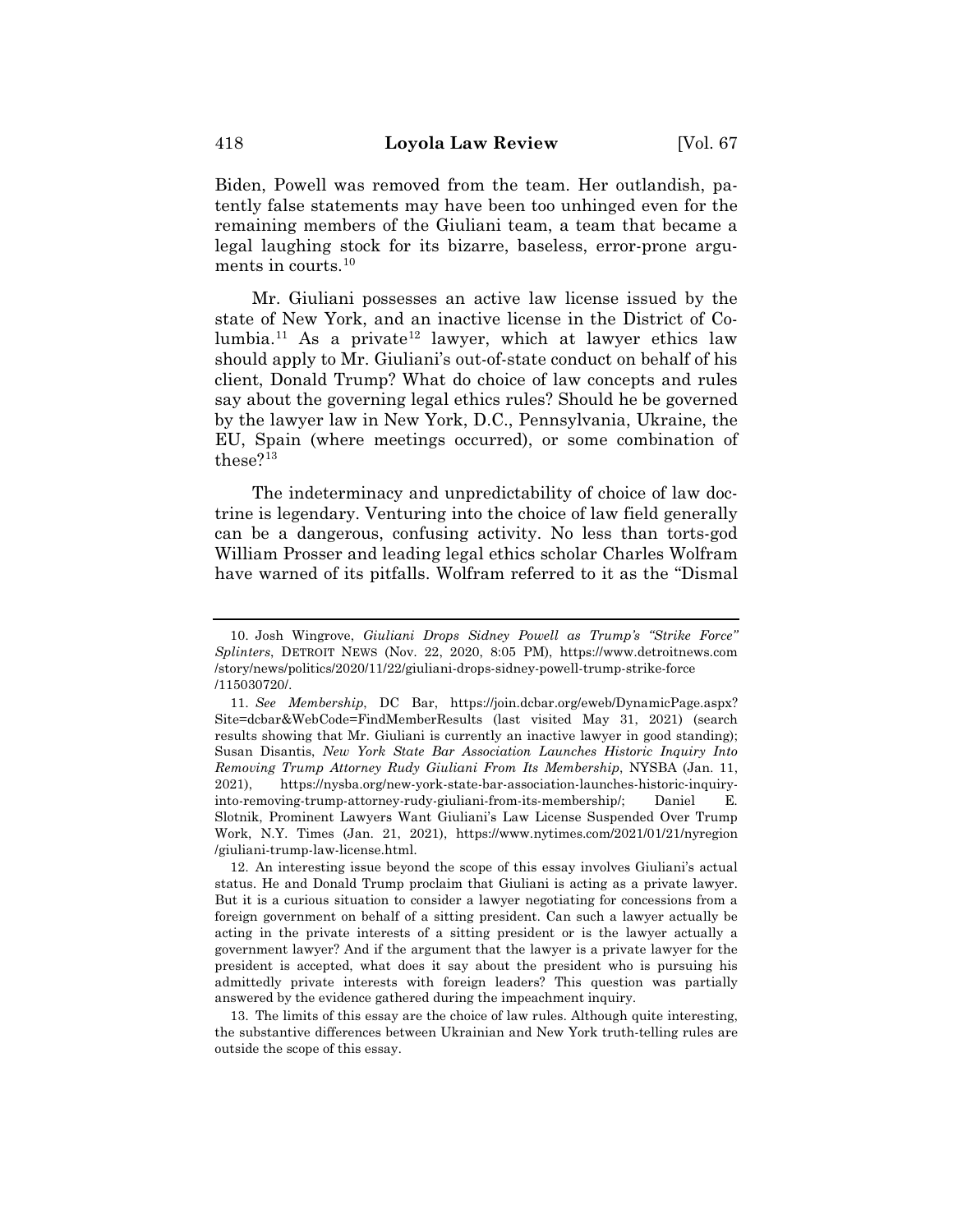Swamp" (quoting Prosser).<sup>14</sup> Prosser famously described the "quaking quagmires" that "engulf and entangle" lawyers and courts, a field inhabited by "learned but eccentric professors."15 The unfortunate reality is that the current choice of law system is woefully inadequate to answer questions about what law applies to Giuliani's conduct in a multitude of jurisdictions outside his home state jurisdictions. Clarity in this field is needed for bar authorities, lawyers crossing borders, and those lawyers' opponents and collaborators. At a minimum, a lawyer negotiating with Giuliani in Ukraine or a litigation opponent of Giuliani's in Pennsylvania, Georgia, or Michigan, should be able, with some analysis, to know with a reasonable degree of confidence which rules of legal ethics will govern Giuliani's conduct. At present, this cannot be done with confidence.

# **A. BACKGROUND ON RUDY GIULIANI**

In asking: "Where's Rudy?" for purposes of analyzing legal ethics choice of law issues, we must consider where Rudy has come from. The trajectory of his career can be followed, despite the highest highs and lowest lows of his conduct. Rudy's fascinating path leading to where he is now tells much about his ups and downs in the public eye and his willingness to play fast and loose with accepted norms in order to achieve notoriety or satisfy demanding clients.

### **1. TIME AS A U.S. ATTORNEY IN SDNY**

In 1981, at age 37, Giuliani became the youngest person ever to hold the position of Assistant Attorney General.<sup>16</sup> Two years later, he left the Department of Justice to become the U.S. Attorney for the Southern District of New York (SDNY).17 He led the U.S. Attorney's office from 1983 to 1989.<sup>18</sup>

<sup>14.</sup> Charles W. Wolfram, *Choice of Law in Lawyer Discipline: Excursions into the Dismal Swamp*, 49 U. S.F. L. REV. 267 (2015).

<sup>15.</sup> William Prosser, *Interstate Publications*, 51 MICH. L. REV. 959, 971 (1953).

<sup>16.</sup> Seth Hettena, *What Happened to America's Mayor?*, ROLLING STONE (May 17, 2020, 8:00 AM), https://www.rollingstone.com/politics/politics-features/rudy-giulianinew-york-trump-997712/amp/.

<sup>17.</sup> *Id.*

<sup>18.</sup> Erica Orden & Kara Scannell, *Rudy Giuliani's SDNY Saga: From Top Prosecutor to Subject of Scrutiny*, CNN (Jan. 15, 2020, 4:36 PM), https://amp.cnn.com /cnn/2020/01/15/politics/rudy-giuliani-sdny-prosecutor-investigation-scrutiny /index.html.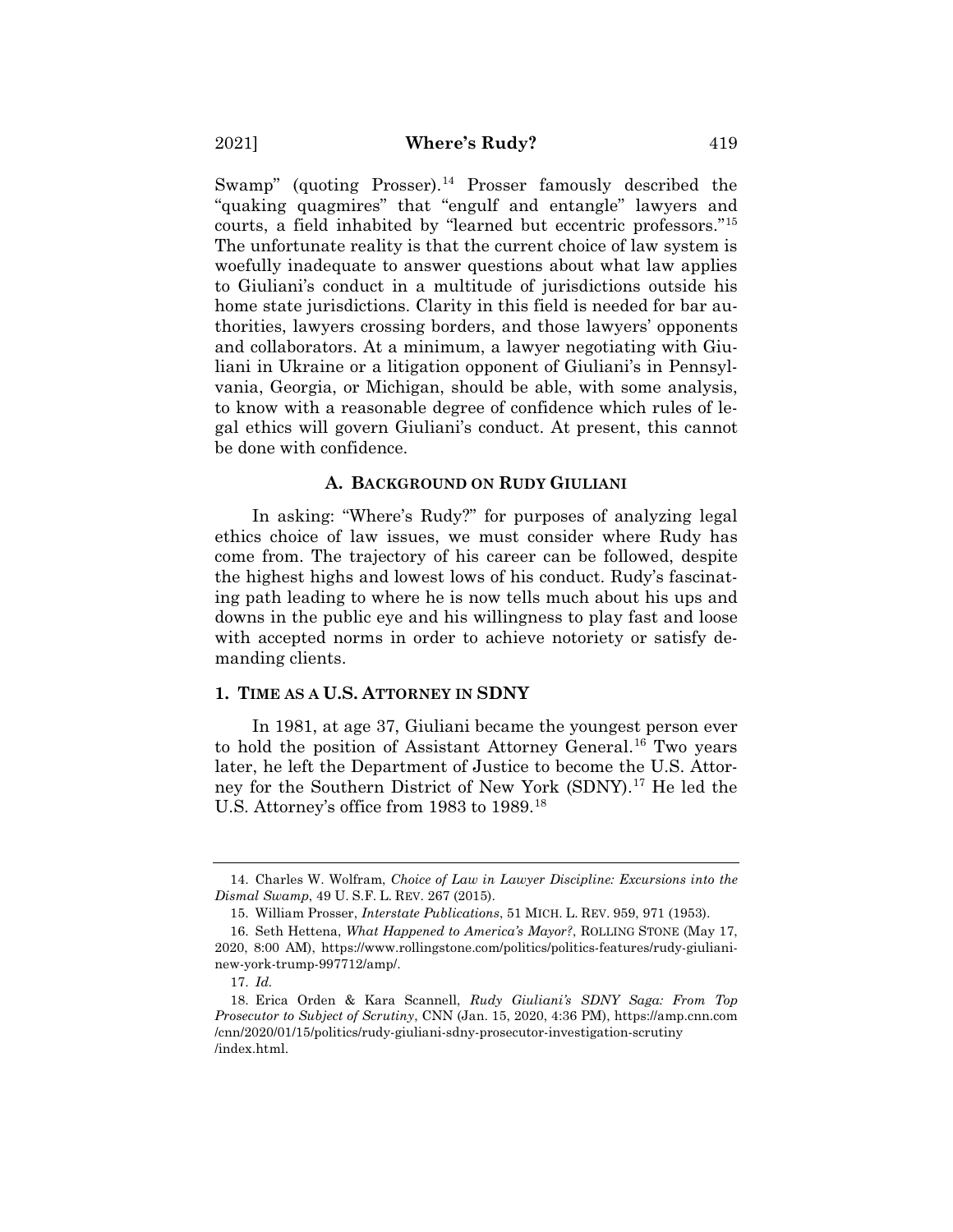While serving as a U.S. attorney for the Southern District of New York, Giuliani was best known for going after corruption and organized crime.19 Giuliani was a big name in New York, which led to him running in similar social circles to another wellknown New Yorker—Donald Trump.20 For example, in 1988, *New York* listed Giuliani and Trump as two of the twenty most important New Yorkers.21

In 1985, Giuliani brought a case against a fellow U.S. Attorney charged with stealing money and drugs from the office evidence locker, which was "nearly unheard of" at the time.<sup>22</sup> He is also "credited with mobilizing prosecutions against the five heads of the New York crime families,"23 which culminated in the Mafia Commission Trial.<sup>24</sup> Giuliani helped attract attention to whitecollar crimes by popularizing highly publicized "perp walks" (staged events leading a suspect or defendant into court or jail, for the purpose of facilitating media coverage) of Wall Street executives.25 However, in some of those white-collar cases, Giuliani never brought charges against the arrestees or their convictions were overturned by the Second Circuit.<sup>26</sup> Explainable only by his dramatically changed role from prosecutor to Trump henchman, he led the prosecution of financier Michael Milken in the 1980s, then advocated for his presidential pardon earlier this year.<sup>27</sup> Additionally, Giuliani was the lead prosecutor in the high-profile

<sup>19.</sup> Yamiche Alcindor, *How Rudy Giuliani Went from "America's Mayor" to Ukraine Business Broker*, PBS (Nov. 11, 2019, 6:40 PM), https://www.pbs.org /newshour/show/how-rudy-giuliani-went-from-americas-mayor-to-ukraine-businessbroker.

<sup>20.</sup> *Id.*

<sup>21.</sup> Michael Kruse, *Friends with Benefits: Donald and Rudy's Long, Strange Partnership*, POLITICO MAG. (Oct. 18, 2019), https://www.politico.com/magazine/story /2019/10/18/trump-giuliani-ukraine-lawyer-new-york-history-friendship-229857.

<sup>22.</sup> Orden & Scannell, *supra* note 18.

<sup>23.</sup> *Id.*

<sup>24.</sup> Arnold H. Lubasch, *U.S. Jury Convicts Eight as Members of Mob Commission*, N.Y. TIMES (Nov. 20, 1986), https://www.nytimes.com/1986/11/20/nyregion/us-juryconvicts-eight-as-members-of-mob-commission.html.

<sup>25.</sup> Orden & Scannell, *supra* note 18.

<sup>26.</sup> Joe Nocera, Opinion, *Prosecuting Insider Trading*, N.Y. TIMES (Dec. 12, 2014), https://www.nytimes.com/2014/12/13/opinion/joe-nocera-prosecuting-insidertrading.html.

<sup>27.</sup> Editorial Board, Opinion, *The Michael Milken Pardon*, WALL ST. J. (Feb. 18, 2020, 7:28 PM), https://www.wsj.com/articles/the-michael-milken-pardon-11582072119.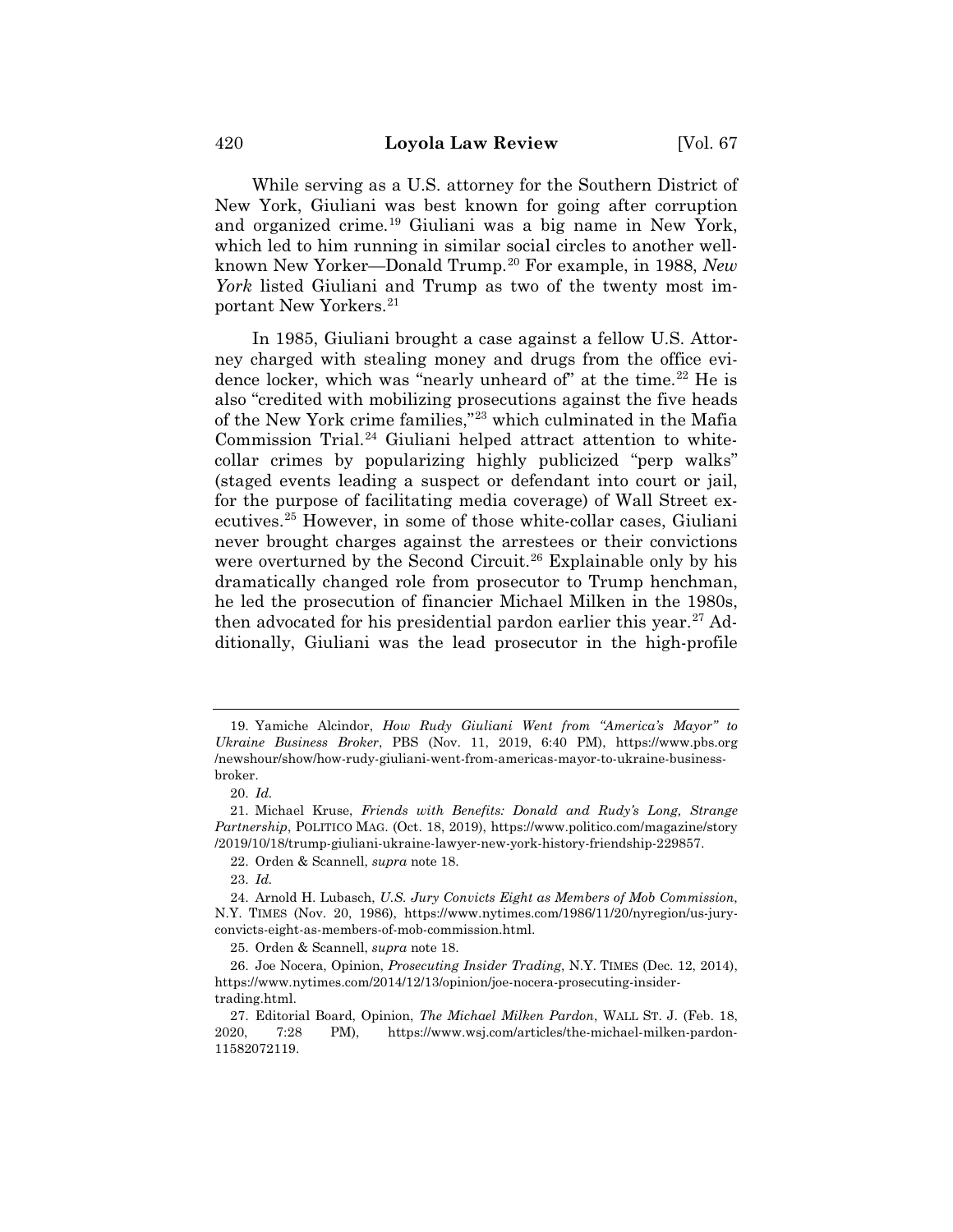public corruption trial of Stanley Friedman, the chairman of the Bronx Democratic Party.28

Giuliani's "demeanor left a trail of resentment among the dozens of federal judges in Manhattan, many of whom had worked in that U.S. attorney's office," wrote James Comey, former FBI director, in his book *A Higher Loyalty*. <sup>29</sup> "It was a resentment that was still palpable when I became the chief federal prosecutor in Manhattan—and sat in Giuliani's chair—a dozen years later," he added.<sup>30</sup> Even measured by Manhattan standards, Giuliani's publicity-seeking, self-aggrandizing actions demanded attention and left a slew of relationships in shreds.<sup>31</sup>

# **2. TIME AS MAYOR OF NEW YORK**

Even before Giuliani became mayor, he was a controversial figure. Near the anniversary of a 1992 police riot at City Hall, *NY1* released a poll called "The Giuliani Profile."<sup>32</sup> The poll revealed that seventy-seven percent of Black voters agreed with the statement: "If elected mayor, Rudolph Giuliani's sharp temper could make problems worse by adding fuel to the fire rather than calming tensions."<sup>33</sup> Only eleven percent believed otherwise.<sup>34</sup>

Following his rise to prominence as U.S. Attorney, Rudy Giuliani was elected mayor of New York in 1993.35 He was the first Republican elected mayor since 1965.36 When he came into power, New York City was facing numerous systemic issues: a high crime rate, a deteriorating quality of life, a terrible economy, and

<sup>28.</sup> Orden & Scannell, *supra* note 18.

<sup>29.</sup> Josh Gerstein, *Comey's Other Target in New Book: Rudy Giuliani*, POLITICO (Apr. 18, 2018, 7:41 PM), https://www.politico.com/story/2018/04/18/comey-book-rudygiuliani-534197.

<sup>30.</sup> Michael Winerip, *High-Profile Prosecutor*, N.Y. TIMES MAG. (June 9, 1985), https://www.nytimes.com/1985/06/09/magazine/high-profile-prosecutor.html.

<sup>31.</sup> *Id.*

<sup>32.</sup> PETER NOEL, WHY BLACKS FEAR 'AMERICA'S MAYOR': REPORTING POLICE BRUTALITY AND BLACK ACTIVIST POLITICS UNDER RUDY GIULIANI 6 (2007).

<sup>33.</sup> *Id.*

<sup>34.</sup> *Id.*

<sup>35.</sup> *The Evolution of Rudy Giuliani*, NPR (Oct. 1, 2019), https://www.npr.org/2019 /10/01/766176711/the-evolution-of-rudy-giuliani.

<sup>36.</sup> Janet Cawley, *Giuliani Defeats Dinkins in Down-to-wire New York Mayor's Race*, CHI. TRIBUNE (Nov. 3, 1993), https://www.chicagotribune.com/news/ct-xpm-1993-11-03-9311030172-story.html.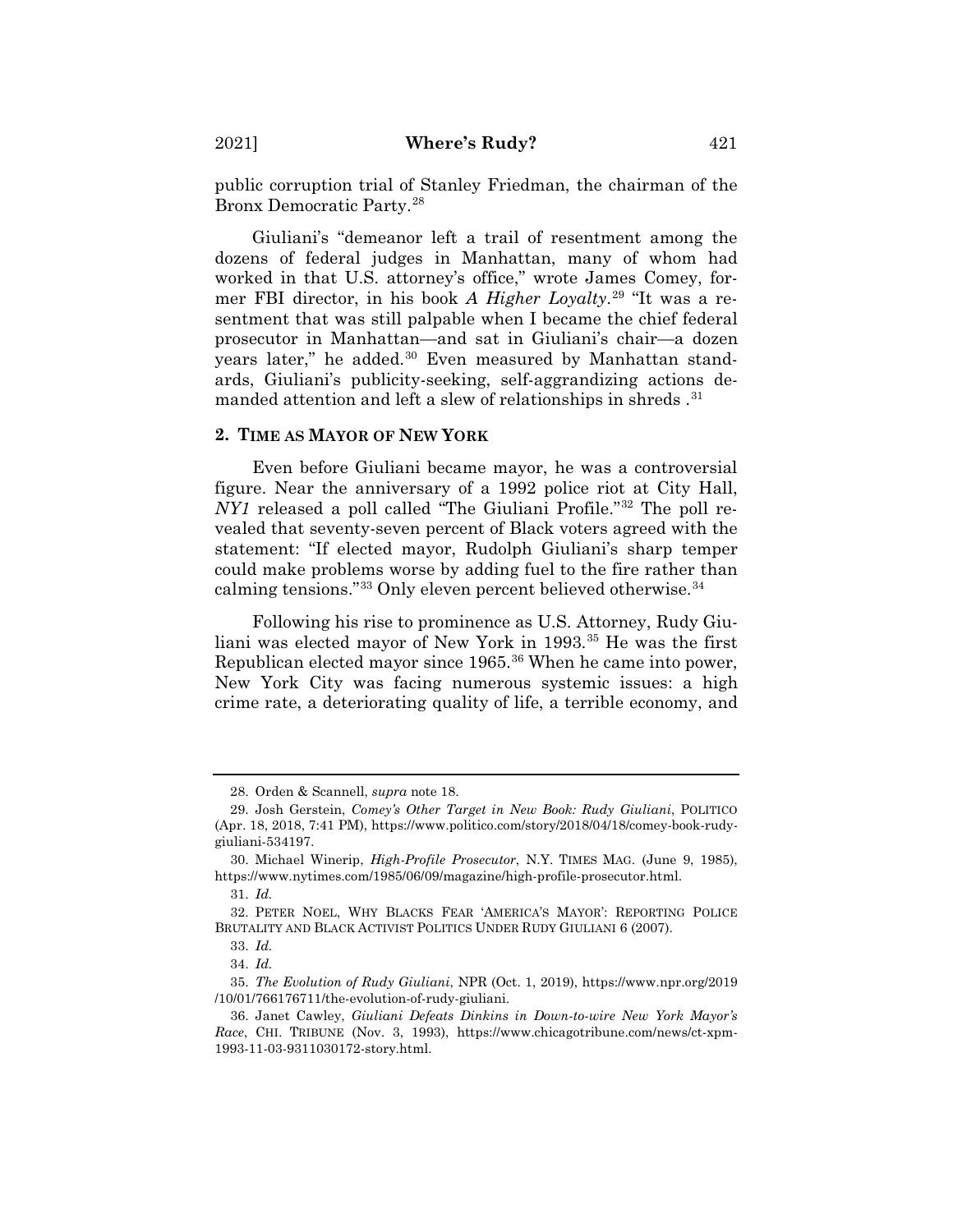racial conflicts.<sup>37</sup> Giuliani took a tough-on-crime stance and promised to clean up the city.38

Overall, "[t]he Giuliani mayoralty was a tumultuous event" that proved to be both a service and disservice to the city.39 On one hand, he did succeed in cleaning up the streets and attacking crime.40 On the other hand, he sacrificed "the civil rights of a generation of young black men" in order to do so.<sup>41</sup> Some of the policing tactics that were implemented during Giuliani's tenure were later ruled as racially discriminatory and unconstitutional.<sup>42</sup>

While facing criticism over patronage hires during his first term as mayor, Giuliani announced that a widely respected member of the previous administration had overspent his budget and tried to cover it up by destroying records.<sup>43</sup> Eventually, the former commissioner was cleared of wrongdoing, but Giuliani's false allegations succeeded in distracting attention from his own cronyism, allowing him to escape the hot seat.<sup>44</sup>

During his last term as mayor, Giuliani ran for Senate against Hillary Clinton in 2000.45 His campaign involved a marital scandal, and he eventually dropped out of the race.<sup>46</sup>

The events of 9/11 drastically changed Mayor Giuliani's public perception; Americans all over the country watched his "extraordinary leadership" as the towers fell that morning.47 He became known as "America's mayor" because the world saw him "as the person who was taking control of an inherently out-of-control situation."48 *Time* dubbed him the "Mayor of the World" and the

<sup>37.</sup> *The Evolution of Rudy Giuliani*, *supra* note 35.

<sup>38.</sup> Alcindor, *supra* note 19.

<sup>39.</sup> *The Evolution of Rudy Giuliani*, *supra* note 35.

<sup>40.</sup> *Id.*

<sup>41.</sup> *Id.*

<sup>42.</sup> Alcindor, *supra* note 19.

<sup>43.</sup> *Giuliani Forms Consulting Company with Accounting Firm Ernst & Young*, WALL ST. J. (Jan. 15, 2002, 4:26 PM), https://www.wsj.com/articles /SB1011127925243435680.

<sup>44.</sup> Michael Oreskes, *The Power of Patronage*, N.Y. TIMES (Mar. 27, 1986), https:/ /www.nytimes.com/1986/03/27/nyregion/the-power-of-patronage.html.

<sup>45.</sup> *The Evolution of Rudy Giuliani*, *supra* note 35.

<sup>46.</sup> *Id.*

<sup>47.</sup> *Id.*

<sup>48.</sup> *Id.*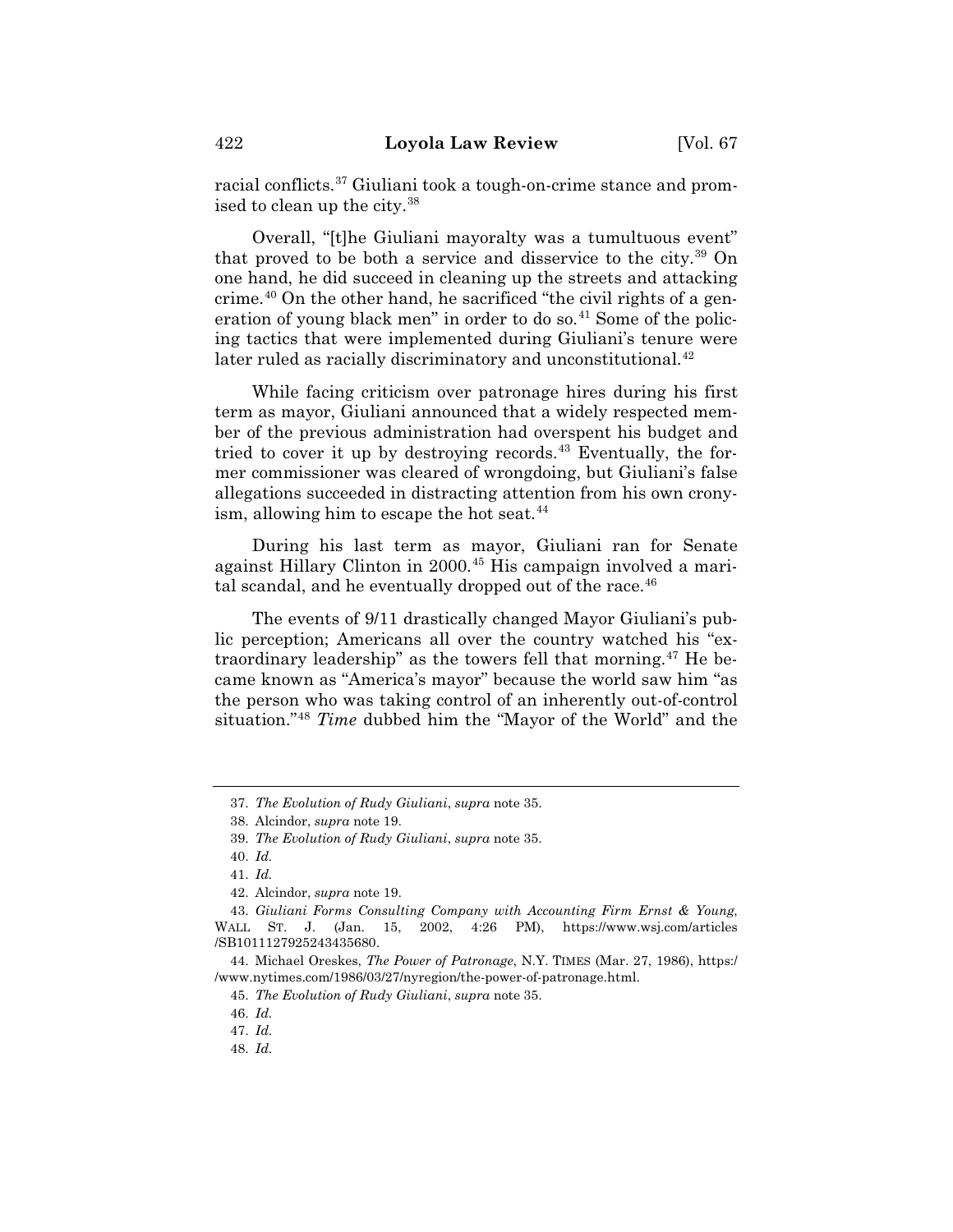Person of the Year.<sup>49</sup> Miraculously, tragedy had transformed Giuliani from widespread public derision to a faux-godlike figure. This dramatic turn of events helps explain Giuliani's attachment to and near-worship of Trump, his godlike client. Giulani had not had such a fame-fix for fifteen years prior to his willingness to take outlandish positions for Donald Trump.

Additionally, Giuliani's time as mayor served as the foundation for his relationship with Donald Trump.<sup>50</sup> When he launched his mayoral campaign, Trump was reported to be a major financial backer.51 During his administration, Giuliani helped Trump with his business projects.<sup>52</sup> However, other sources close to Giuliani's administration say that Trump gave Giuliani a total of  $$7,700$  during his years as mayor.<sup>53</sup> The same sources also assert that for most of Giuliani's two terms, Trump was not a fixture in his administration or someone that Giuliani would go out of his way for.54 While their relationship had not yet matured, it showed signs of developing into the relationship it is today.

# **3. TIME BETWEEN MAYORAL TERM AND ASSOCIATION WITH TRUMP**

In late 2001, Giuliani started a lucrative consulting firm— Giuliani Partners LLC<sup>55</sup>—with clients located in countries such as Brazil, Qatar, Romania, and Argentina.<sup>56</sup> By 2007, his disclosure forms revealed that he had gone from having less than \$5 million in assets after leaving City Hall to having between \$20 million and \$50 million in assets. "Much of" that money originated from these foreign business relationships, which have remained mysterious. In particular, "his work in Turkey and with an Iranian dissident group may have broken the laws requiring registration as agents of a foreign government."57

<sup>49.</sup> Kruse, *supra* note 21; Eric Pooley, *Person of the Year 2001*, TIME (Dec. 31, 2001), http://content.time.com/time/specials/packages/article/0,28804,2020227\_ 2020306,00.html.

<sup>50.</sup> Alcindor, *supra* note 19.

<sup>51.</sup> *Id.*

<sup>52.</sup> *Id.*

<sup>53.</sup> Kruse, *supra* note 21.

<sup>54.</sup> *Id.*

<sup>55.</sup> *See Giuliani Forms Consulting Company*, *supra* note 43.

<sup>56.</sup> Alcindor, *supra* note 19.

<sup>57.</sup> *Id.*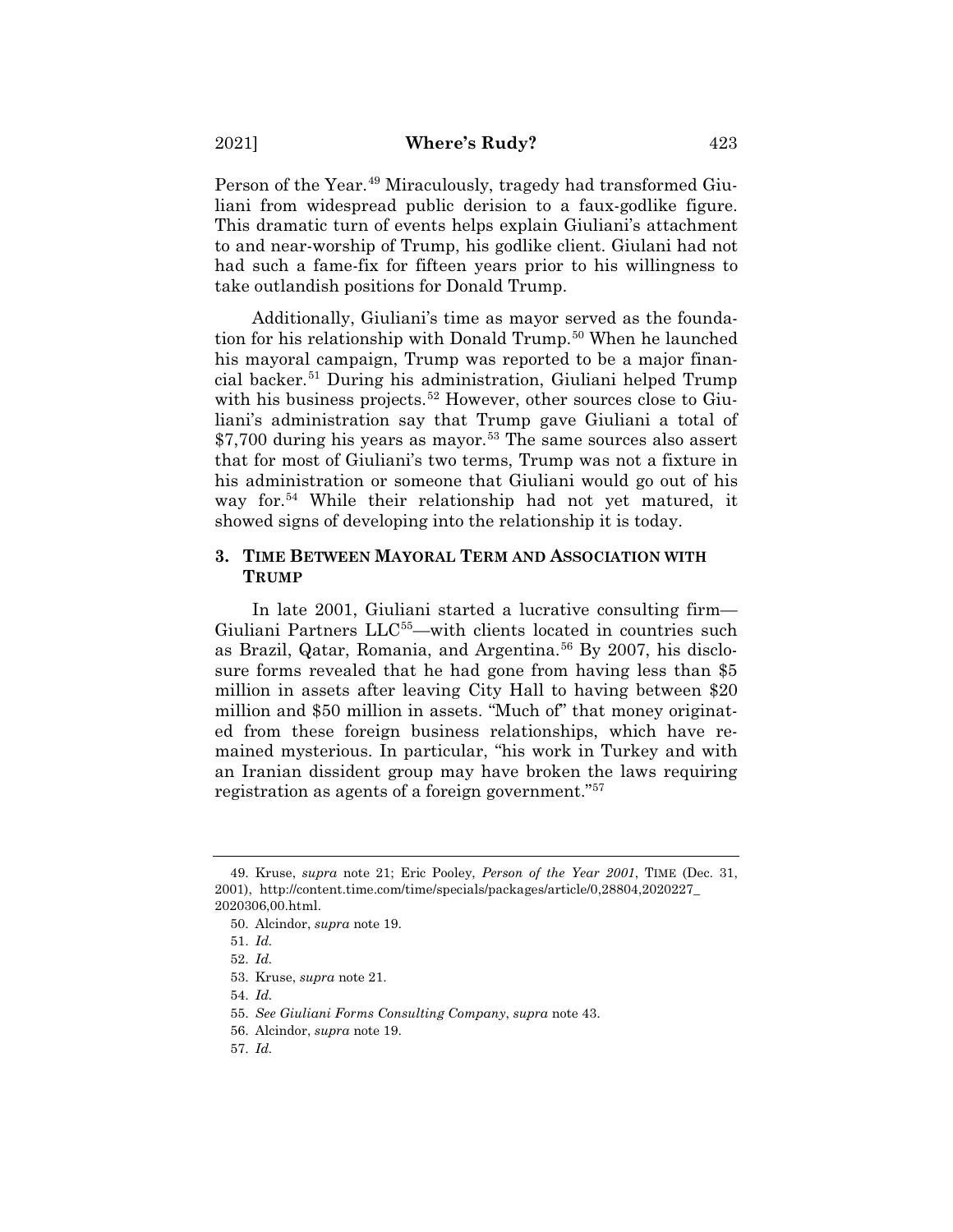Giuliani launched his own presidential bid in  $2007$ ,<sup>58</sup> relying heavily on his reputation as "America's mayor" following the 9/11 attacks.59 In the beginning, Giuliani was an early frontrunner, but he dropped out after the Florida primary when he failed to secure a single delegate. $60$  His candidacy was unsuccessful, in part, because he skipped the Iowa caucus and the New Hampshire primary. $61$ 

After he dropped out of the 2008 race, Giuliani went back to his wife's family home in Florida.<sup>62</sup> He never fully returned to his law firm, Bracewell Giuliani, but eventually resumed giving paid speeches and running his lucrative security consultancy, Giuliani Security & Safety.<sup>63</sup>

In 2016, the public began to see the tie between Giuliani and Donald Trump.64 He was "an early and vocal supporter" of Trump as a presidential candidate.<sup>65</sup> To Giuliani, Trump represented an opportunity for him to get back into presidential races and politics.<sup>66</sup>

In late 2016, Giuliani campaigned for, but did not receive, the Secretary of State position.<sup>67</sup> One contributing factor was his extensive business entanglements with foreign governments.<sup>68</sup> One of his more obscure and heavily scrutinized clients was Tri-Global Strategic Ventures, to which Giuliani had ties dating to 2004.69 TriGlobal "has provided image consulting to Russian oligarchs and clients with deep Kremlin ties."70 Its advisory board includes men with close ties to the Russian president and prime

<sup>58.</sup> *Id.*

<sup>59.</sup> *The Evolution of Rudy Giuliani*, *supra* note 35.

<sup>60.</sup> Alcindor, *supra* note 19.

<sup>61.</sup> *The Evolution of Rudy Giuliani*, *supra* note 35.

<sup>62.</sup> Jim Dwyer et al., *The Indispensable Man: How Giuliani Led Trump to the Brink of Impeachment*, N.Y. TIMES (Dec. 8, 2019), https://www.nytimes.com/2019/12 /08/us/politics/giuliani-trump-impeachment.html.

<sup>63.</sup> Dwyer et al., *supra* note 62.

<sup>64.</sup> *The Evolution of Rudy Giuliani*, *supra* note 35.

<sup>65.</sup> Alcindor, *supra* note 19.

<sup>66.</sup> *The Evolution of Rudy Giuliani*, *supra* note 35.

<sup>67.</sup> Dwyer et al., *supra* note 62.

<sup>68.</sup> *Id.*

<sup>69.</sup> Mark Landler et al., *Rudolph Giuliani's Business Ties Viewed as Red Flag for Secretary of State Job*, N.Y. TIMES (Nov. 15, 2016), https://www.nytimes.com/2016/11 /16/us/politics/donald-trump-cabinet-rudy-giuliani.html.

<sup>70.</sup> *Id.*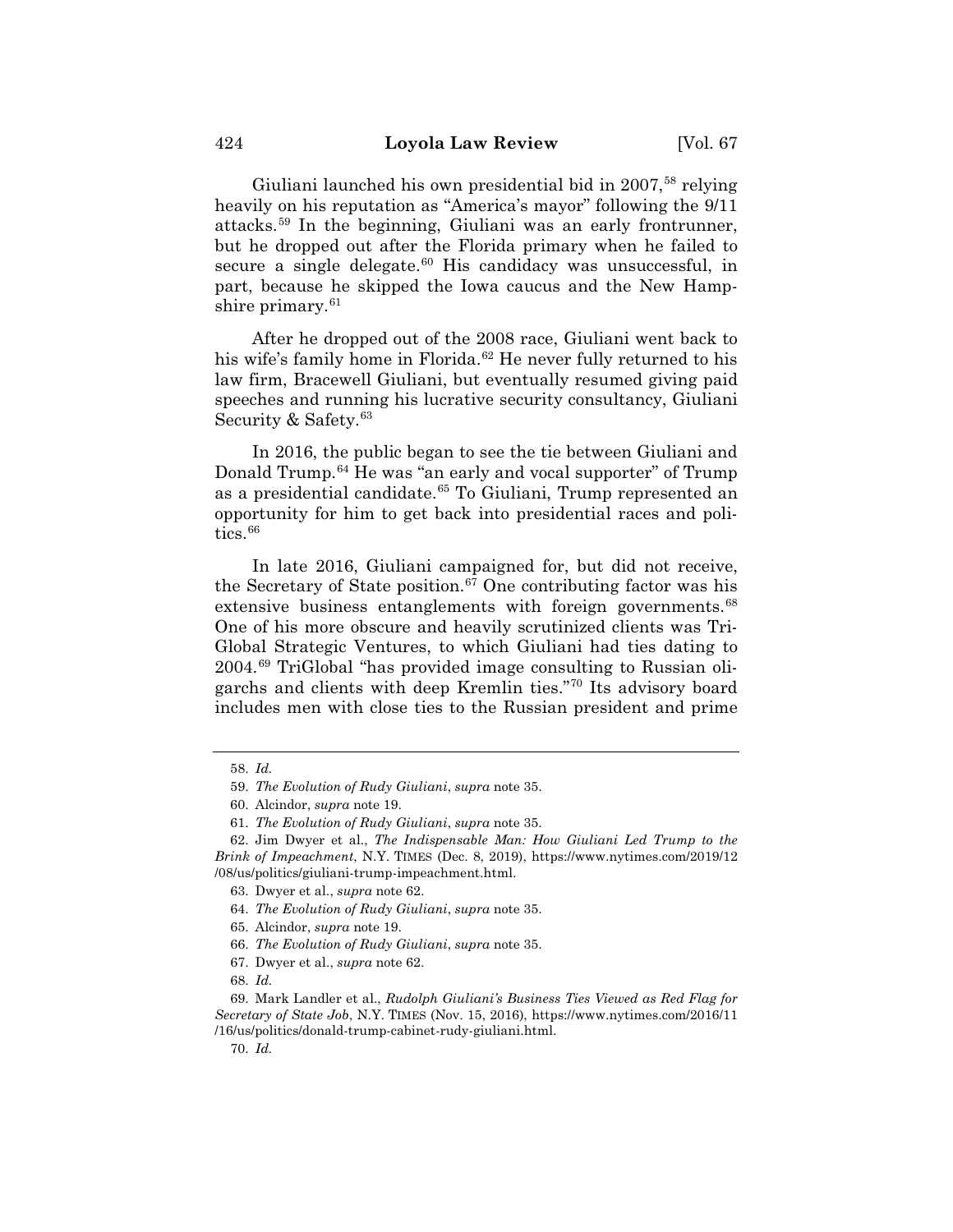minister; its founding partners have strong ties to Russian governments, Russian and Ukrainian companies, and Giuliani Partners LLC.71

In January 2017, Giuliani returned to his partnership at Greenberg Traurig, while also continuing his involvement in Giuliani Security & Safety.72 Later in 2017, Giuliani hired himself out to represent a Turkish money launderer—Reza Zarrab—in a possible prisoner exchange, which involved arguing directly to the president and the secretary of state on his client's behalf.73 Additionally, White House aides claimed that Giuliani urged the President to deport Turkish Muslim cleric, Fethullah Gulen, on Turkish charges that he instigated a failed coup in Turkey in  $2016<sup>74</sup>$ He was paid to promote an ethane-methane deal in Uzbekistan, his security company contracted with the government of Bahrain and a Ukrainian–Russian developer, and he entered into "engagements with governments, groups, individuals, and causes in Romania, Iran, Brazil, and Venezuela."75 Although he had been highly active in international circles for some time, his close connection with now-president Donald Trump produced increases in business with foreign governments and firms.

# **4. GIULIANI'S WORK FOR TRUMP, ESPECIALLY WITH REGARD TO INFLUENCING & INVESTIGATING UKRAINIAN ISSUES**

Giuliani's relationships in Ukraine predate his work for Donald Trump. Giuliani made his first reported trip to Ukraine in 2003, which prompted "a decade of consulting and publicity trips."76 He began working for the mayors of various cities in Ukraine, including Kharkiv (Ukraine's "second-city," located near the Russian border in the east of Ukraine) and Kyiv.<sup>77</sup> His role as advisor to the mayor of Kyiv began in 2015.78

77. *Id.*

<sup>71.</sup> *Id.*

<sup>72.</sup> Dwyer et al., *supra* note 62.

<sup>73.</sup> Jo Becker et al., *Giuliani Pressed for Turkish Prisoner Swap in Oval Office Meeting*, N.Y. TIMES (Oct. 10, 2019), https://www.nytimes.com/2019/10/10/us/politics /giuliani-trump-rex-tillerson.html.

<sup>74.</sup> Dwyer et al., *supra* note 62; *see* Matthew Rosenberg et al., *Giuliani Pushed Trump to Deport Cleric Sought by Turkey, Ex-White House Officials Said*, N.Y. TIMES (Oct. 15, 2019), https://www.nytimes.com/2019/10/15/us/giuliani-subpoenaukraine.html.

<sup>75.</sup> Dwyer et al., *supra* note 62.

<sup>76.</sup> Alcindor, *supra* note 19.

<sup>78.</sup> Landler et al., *supra* note 69.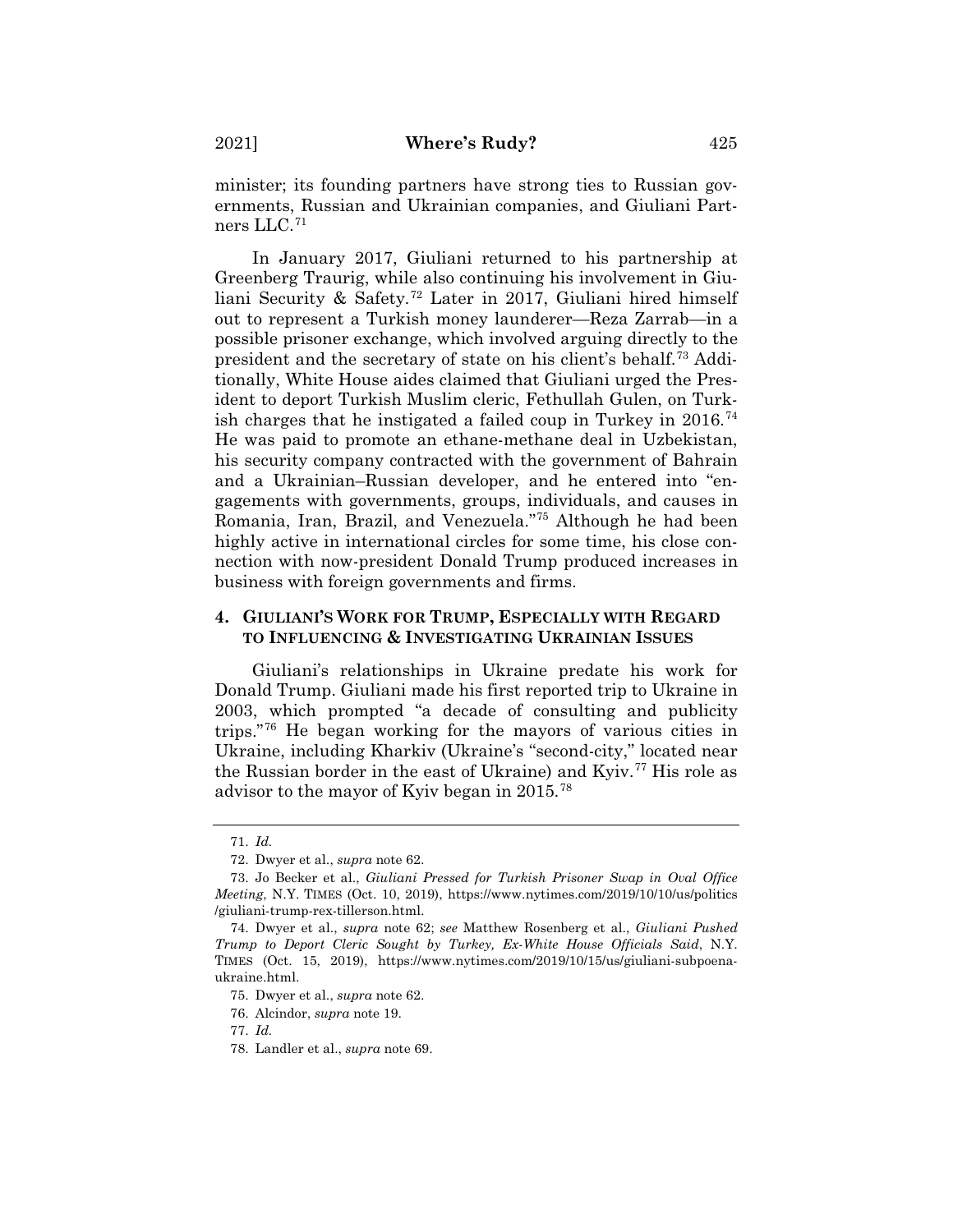Giuliani and Trump's relationship never developed as a dear friendship, and "always has been a predominantly transactional one, a function of proximity, pragmatism, and a kind of philosophical kinship."79

During the first two years of the Trump administration, Giuliani "ramped up" his Ukraine trips, seeking "to dig up dirt on President Trump's political rivals there."80 Giuliani turned to two otherwise unknown associates, Lev Parnas and Igor Fruman. Parnas and Fruman, despite no significant experience in American political or business life, began to get very close and make generous donations to Trump's political causes<sup>81</sup> because they saw an opportunity in the Trump administration's unsettling relationship with Russia.<sup>82</sup>

In July 2018, Parnas arranged an introductory meeting with Giuliani.83 He hoped to enlist Giuliani as an endorser and advisor for Fraud Guarantee, a business project that had been in the works for years.<sup>84</sup> The two ultimately agreed to a deal with an initial payment of  $$500,000$ .<sup>85</sup> After that, their relationship quickly took off. In August, they went on boating rides together.<sup>86</sup> In September, Giuliani invited Parnas and Fruman to his annual dinner in remembrance of  $9/11$ .<sup>87</sup> A short time after, Parnas made Giuliani the godfather of his newborn son.<sup>88</sup>

In January 2019, Parnas and Fruman arranged a meeting between Giuliani and Viktor Shokin, the former Ukrainian top prosecutor who had been removed amid accusations of overlook-

84. *Id.*

<sup>79.</sup> Kruse, *supra* note 21.

<sup>80.</sup> Alcindor, *supra* note 19.

<sup>81.</sup> *Id.*

<sup>82.</sup> Ari Shapiro & Dave Blanchard, *How A Complicated Web Connects 2 Soviet-Born Businessmen with The Impeachment Inquiry*, NPR (Oct. 23, 2019), https:/ /www.npr.org/2019/10/23/771849041/how-a-complicated-web-connects-2-soviet-bornbusinessmen-with-the-impeachment-in.

<sup>83.</sup> Michael Rothfeld et al., *How 2 Soviet Émigrés Fueled the Trump Impeachment Flames*, N.Y. TIMES (Dec. 19, 2019), https://www.nytimes.com/2019/12/19/nyregion /lev-parnas-igor-fruman.html.

<sup>85.</sup> *Id.*; *see* Kenneth P. Vogel et al., *Behind the Deal that Put Giuliani Together with a Dirt-Hunting Partner*, N.Y. TIMES (Nov. 6, 2019), https://www.nytimes.com /2019/11/06/us/politics/ukraine-giuliani-charles-gucciardo.html.

<sup>86.</sup> Rothfeld et al., *supra* note 83.

<sup>87.</sup> *Id.*

<sup>88.</sup> *Id.*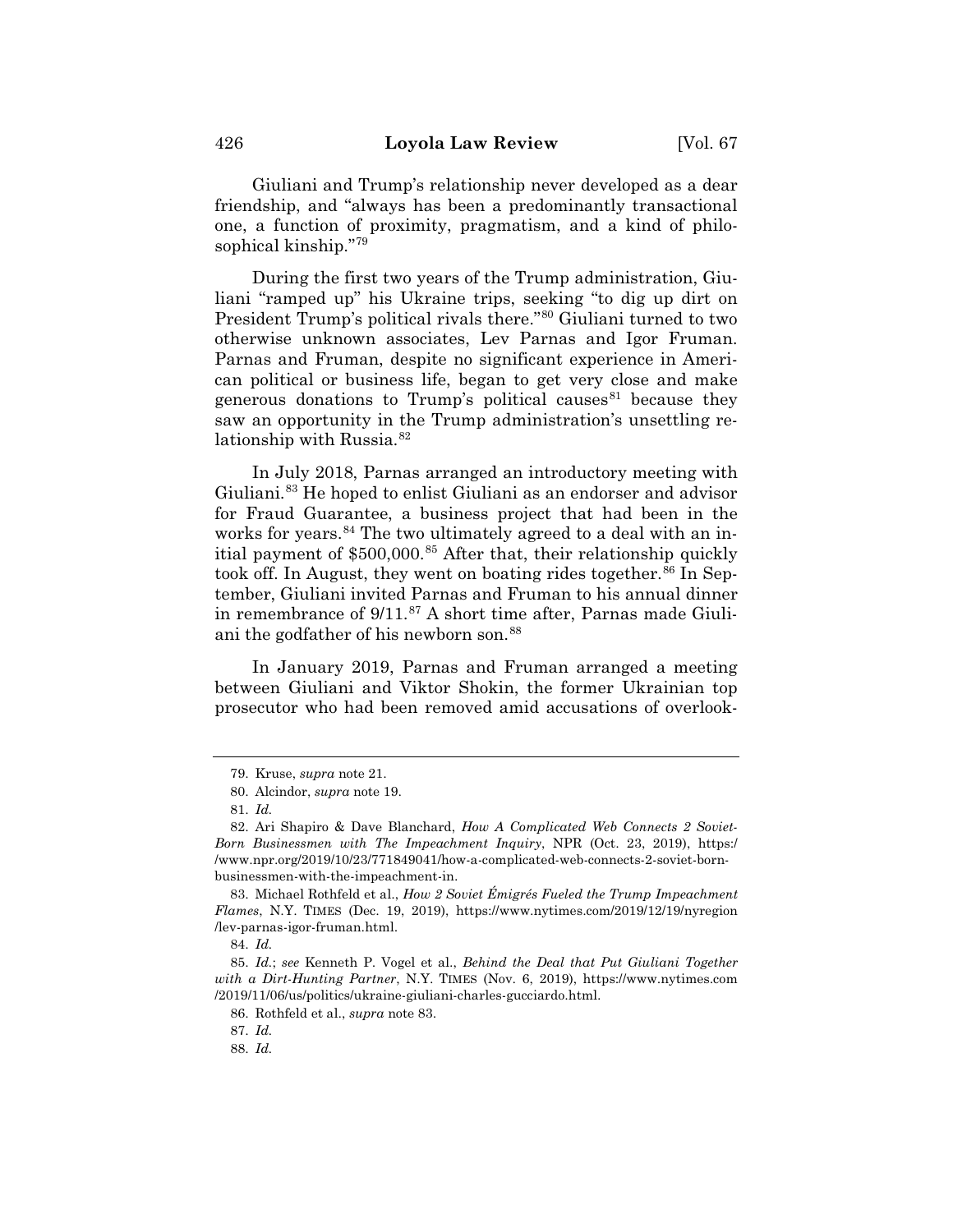ing corruption.89 During their January 23rd call, Shokin suggested that he had been ousted "for investigating Hunter Biden and payments he had received as a board member of a Ukrainian gas company."90 A few days later— thanks to Fruman's Ukrainian connections—Giuliani met with Lutsenko for the first time.<sup>91</sup> Over two days, Lutsenko brought the payments from the gas company to Hunter Biden to Giuliani's attention.<sup>92</sup>

In February 2019, Parnas, Fruman, and Giuliani traveled to Warsaw to meet Lutsenko, who would arrange meetings with Ukrainian officials.93 At some point, Giuliani agreed to represent Parnas and Fruman as their lawyer. $94$  During their trips to Ukraine, Parnas and Fruman met with then-President Petro Poroshenko and a close aide to his successor, Volodymyr Zelensky.95 During the meeting with Poroshenko, Parnas allegedly offered him a White House meeting in exchange for announcing an investigation into the Bidens.96 During the meeting with Zelensky's aide, Parnas allegedly told him "that without such an announcement, the United States would withhold financial assistance and Vice President Mike Pence would stay home from the Ukrainian inauguration."97

Giuliani sent Parnas and Fruman to Kyiv in order to uncover information to undermine the U.S. intelligence community and Special Counsel Robert Mueller's findings that Russia interfered in the 2016 election.98 In doing so, the two associates connected Giuliani with the then-Ukrainian prosecutor general, Yuriy

<sup>89.</sup> Rothfeld et al., *supra* note 83.

<sup>90.</sup> *Id.*

<sup>91.</sup> *Id.*; *see* Ben Protess, William K. Rashbaum & Michael Rothfeld, *Giuliani Pursued Business in Ukraine While Pushing for Inquiries for Trump*, N.Y. TIMES (Nov. 27, 2019), https://www.nytimes.com/2019/11/27/nyregion/giuliani-ukrainebusiness-trump.html.

<sup>92.</sup> Rothfeld et al., *supra* note 83.

<sup>93.</sup> *Id.*

<sup>94.</sup> *Id.*

<sup>95.</sup> *Id.*

<sup>96.</sup> *Id.*

<sup>97.</sup> Rothfeld et al., *supra* note 83; *see also* Ben Protess et al., *Giuliani Associate Says He Gave Demand for Biden Inquiry to Ukrainians*, N.Y. TIMES (Nov. 10, 2019), https://www.nytimes.com/2019/11/10/nyregion/trump-ukraine-parnas-fruman.html.

<sup>98.</sup> Alcindor, *supra* note 19.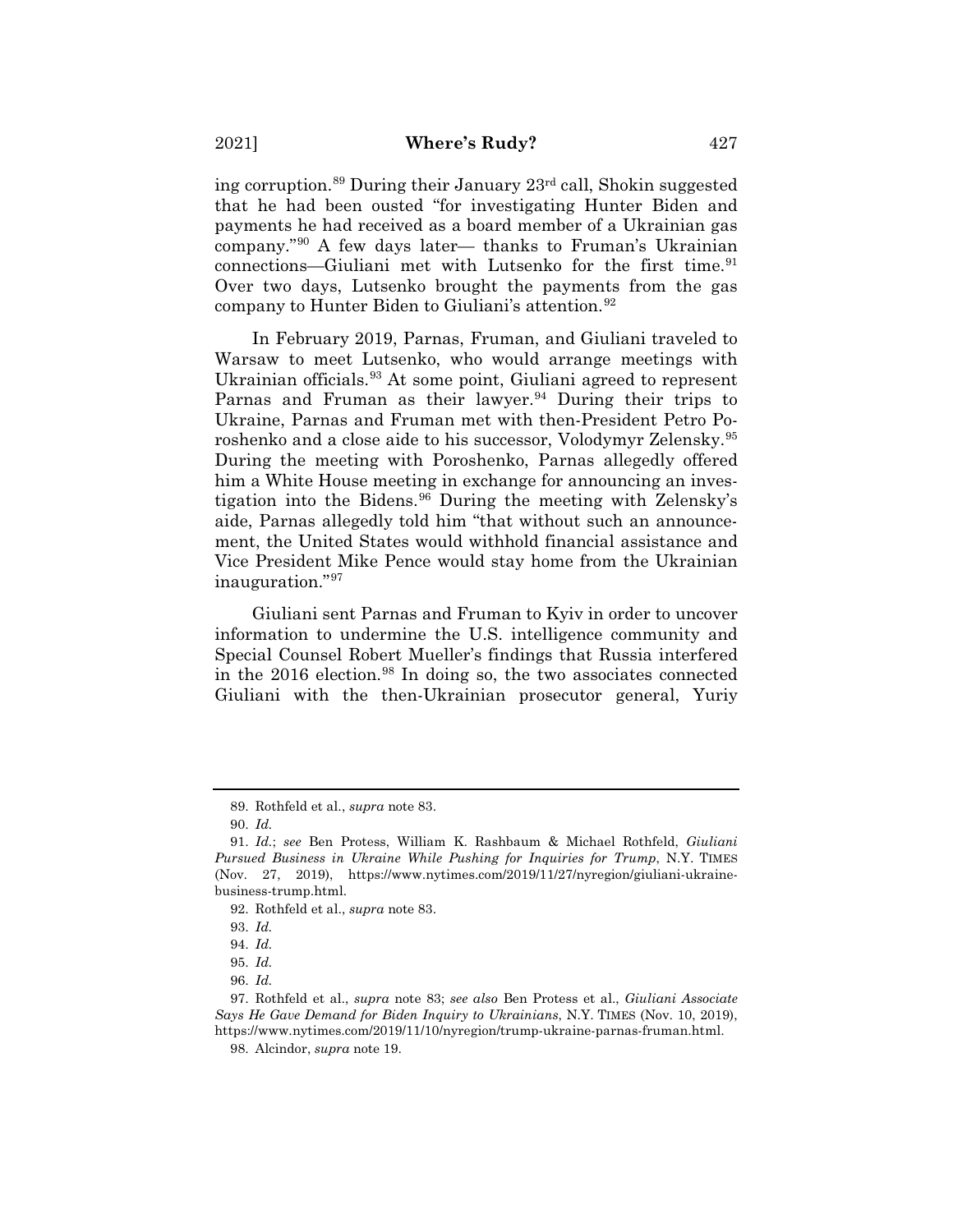Lutsenko.<sup>99</sup> Giuliani's meetings with Lutsenko played an important role in the first of Donald Trump's two impeachment investigations.100 Further, Parnas and Fruman have since been indicted by federal prosecutors for "allegedly illegally funneling campaign contributions to get the U.S. ambassador to Ukraine removed from her post, among other charges."101

What was happening among Giuliani, Parnas, and Fruman is directly related to Giuliani becoming one of President Trump's personal lawyers in April 2018, representing Trump in the federal investigation into Russian election interference.102 Giuliani decided to "[take] their defense right to the court of public opinion on TV."103

In late 2018, Giuliani "began to pursue information in Ukraine that he believed might show that the Mueller inquiry was built on a false premise, suggesting that it was really Ukrainians who meddled in the election and then framed the Russians for it."104 This claim is built on two circumstances: 1) Ukraine's release of documents detailing multimillion dollar payments by the Russia-aligned party to Paul Manafort, among others; and 2) the blame directed at Russia for the hacking of DNC computers.<sup>105</sup> "Far more than a lawyer serving a client in a legal matter though, Mr. Giuliani continued his Ukraine project long after Mr. Trump was clear of any jeopardy from the Mueller investigation, which ended in March."106

When Giuliani met with the former Ukrainian prosecutor Viktor Shokin, Shokin claimed that Vice President Biden had forced his removal because his son, Hunter, had been given a po-

<sup>99.</sup> Lutsenko has previously said that "he had information that could be damaging to the Bidens and was working closely with Rudy Giuliani in his effort to, as Giuliani saw it, expose some kind of malfeasance by the Biden family." *Id.*

<sup>100.</sup> *Id.*

<sup>101.</sup> *Id.*; *see* Rothfeld et al., *supra* note 83.

<sup>102.</sup> Robert Costa et al., *Trump Hires Giuliani, Two Other Attorneys Amid Mounting Legal Turmoil over Russia*, WASH. POST (Apr. 19, 2018, 9:08 PM), https:/ /www.washingtonpost.com/politics/trump-hires-giuliani-two-other-attorneys-amidmounting-legal-turmoil-over-russia/2018/04/19/8346a7ca-4418-11e8-8569- 26fda6b404c7\_story.html.

<sup>103.</sup> Alcindor, *supra* note 19.

<sup>104.</sup> Dwyer et al., *supra* note 62.

<sup>105.</sup> Dwyer et al., *supra* note 62*.*

<sup>106.</sup> *Id.*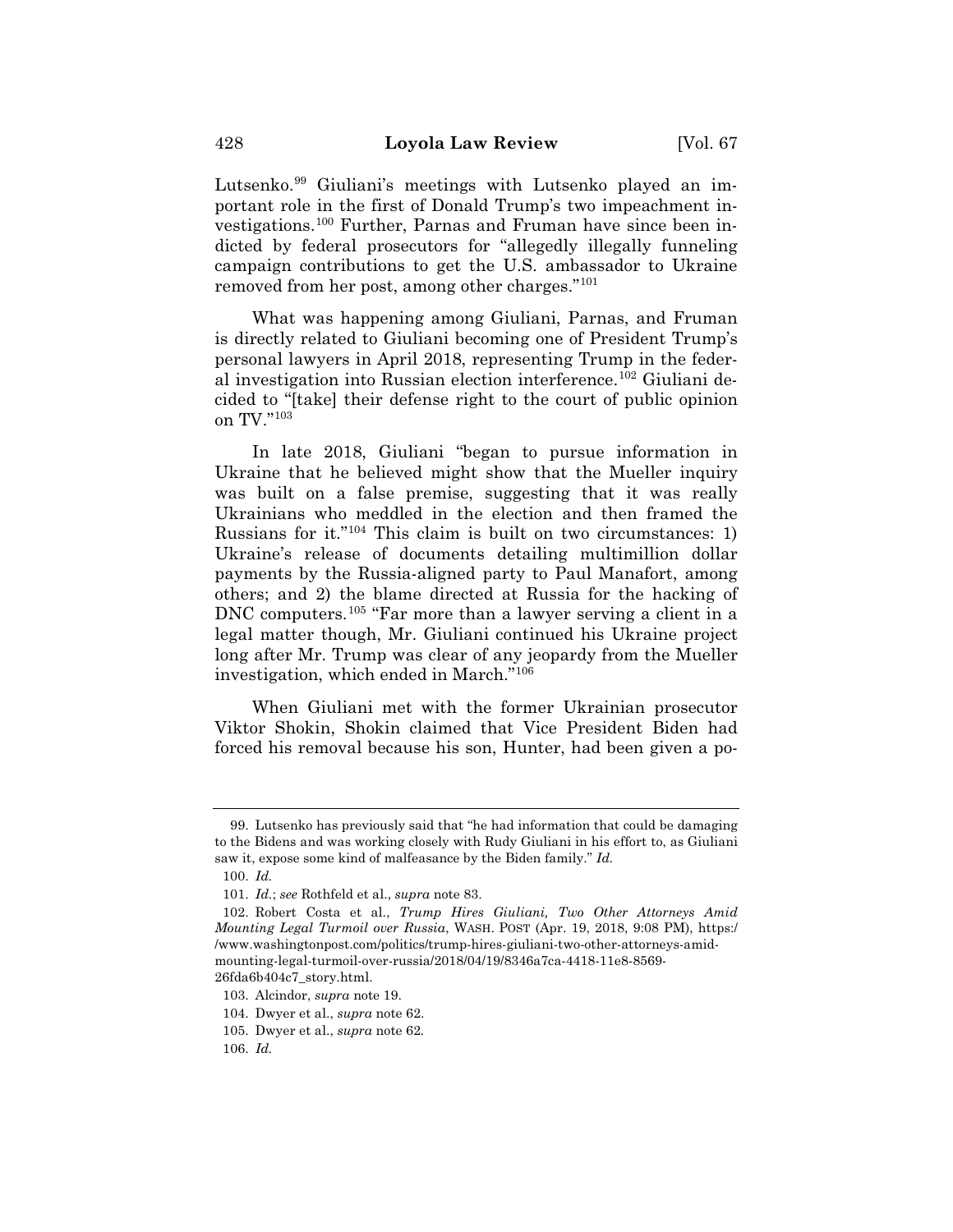sition by an oligarch who wanted the prosecutor out.<sup>107</sup> Based in part on this information, Giuliani's Ukraine project expanded to include "the vilification of" Biden and the American ambassador in Kyiv, Marie Yovanovitch.108 Giuliani also played a significant role in having Yovanovitch sent home. He fed claims about her and Biden to a journalist, bundled articles and memos into folders from Trump hotels, and sent the materials to Secretary of State Pompeo in a White House envelope.109 Though the charges against the ambassador were determined to be fabrications, they were amplified by Donald Trump Jr. on social media, and Yovanovitch was "abruptly ordered home."110

During the spring of 2019, documents released by House Democrats showed that Giuliani wrote a letter with Trump's "knowledge and consent" to Volodymyr Zelensky, the then-Ukrainian president-elect, seeking a meeting.<sup>111</sup> That August, Giuliani met with an advisor to Zelensky.112 He also told then-Ambassador to the EU Gordon Sondland that he wanted the Ukrainians to announce investigations, which he knew from experience could be "lethal" at the right moment.<sup>113</sup>

By the fall, Giuliani's project was "crumbling."114 Lutsenko, in a series of interviews, said that "he could find no evidence of wrongdoing involving the Bidens and violations of Ukrainian law."115 Giuliani himself conceded in an interview that "there was no evidence that Ukraine had hacked the Democratic computers, and said that he had never actually investigated it."116

In October 2019, Parnas and Fruman were indicted by federal prosecutors for "allegedly illegally funneling campaign contributions to get the U.S. ambassador to Ukraine removed from

<sup>107.</sup> *Id.*

<sup>108.</sup> *Id.*

<sup>109.</sup> *Id.*

<sup>110.</sup> Dwyer et al., *supra* note 62

<sup>111.</sup> Orden & Scannell, *supra* note 18.

<sup>112.</sup> Dwyer et al., *supra* note 62.

<sup>113.</sup> *Id.*

<sup>114.</sup> Dwyer et al., *supra* note 62*.*

<sup>115.</sup> Heidi Przybyla & Allan Smith, *Giuliani Turns on "Honest" Ukrainian Prosecutor Who Says Bidens Did Nothing Illegal*, NBC NEWS (Oct. 1, 2019, 4:00 PM), https://www.nbcnews.com/politics/trump-impeachment-inquiry/giuliani-turns-honestukrainian-prosecutor-who-says-bidens-did-nothing-n1060941.

<sup>116.</sup> Dwyer et al., *supra* note 62.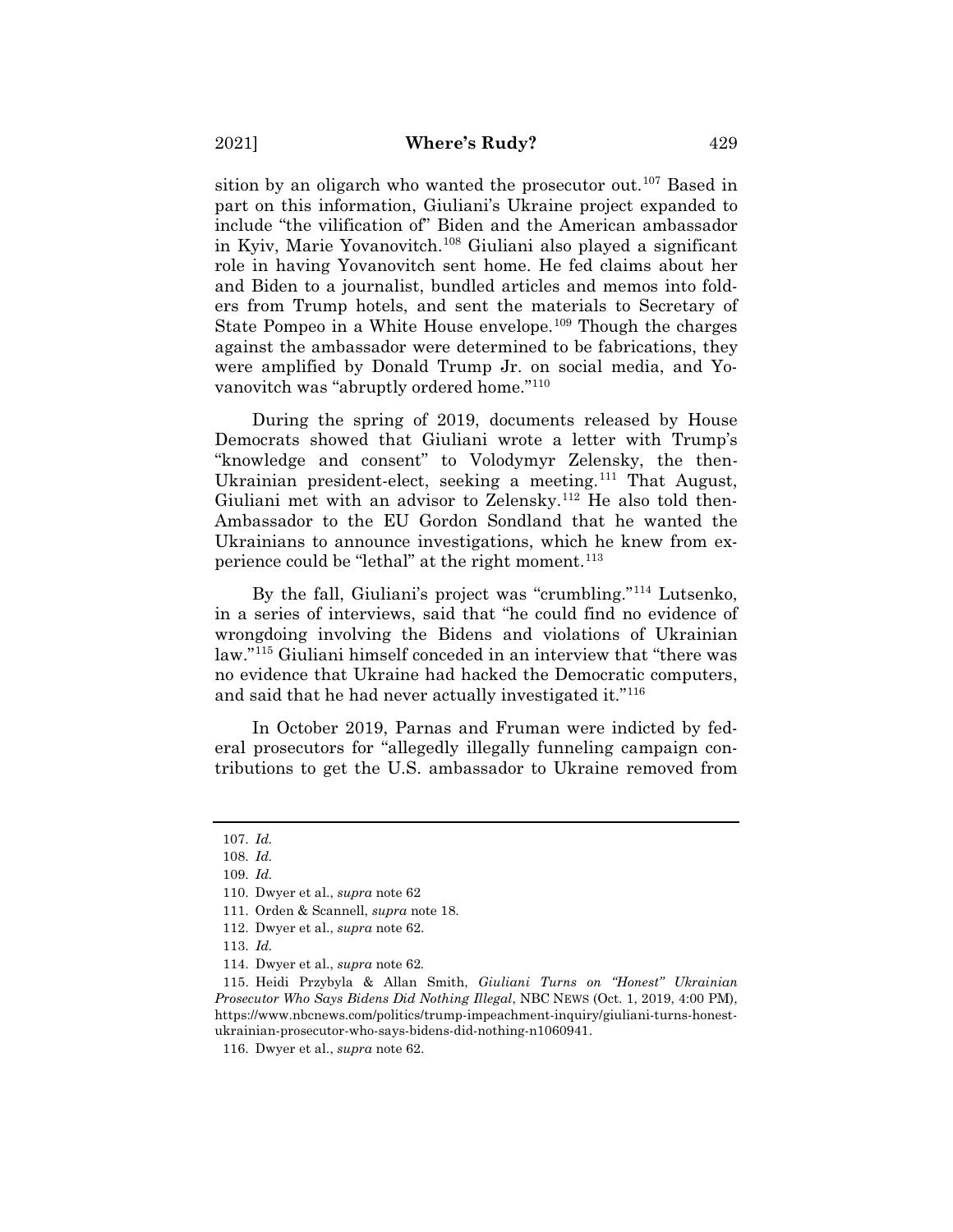her post, among other charges."117 Additional charges relating to Yovanovitch's removal seemed likely, at least for Parnas,<sup>118</sup> but President Trump sacked the U.S Attorney, whose office was handling the investigation into Parnas, Fruman, and Giuliani, before those charges could be brought.<sup>119</sup> Yet, while Giuliani was actively involved with his Ukraine project on behalf of the president, he was also pursuing business with Ukrainian officials and the government, for up to  $$500,000$  in contracts.<sup>120</sup> Giuliani said that he dismissed an offer from Lutsenko to hire him personally, but spent about a month considering a separate deal with the Ukrainian government, before ultimately rejecting that deal as well.<sup>121</sup> Giuliani stated that "he considered the deal in order to learn more about the recovery of assets and money laundering in Ukraine."122

Giuliani did not solely execute the Ukraine pressure campaign; rather, "[t]op figures in the administration knew of it or worked with him."123 Sondland testified that "[e]veryone was in the loop."124 However, Giuliani did serve "as the wrangler of business hustlers, compromised ex-prosecutors, Ukrainian oligarchs and a host of bewildered American diplomats and Ukrainian elected officials" who could not comprehend how he had come to wield such influence, or to what ends he was wielding it.<sup>125</sup>

In December 2019, Giuliani traveled to Budapest and Kyiv to talk with former Ukrainian prosecutors, including Lutsenko, who played a role in promoting claims that became the basis for Trump and Giuliani's pressure campaign.<sup>126</sup> The purpose of Giuliani's trip was "to help prepare more episodes of a documentary series for a conservative television outlet promoting his pro-

<sup>117.</sup> Alcindor, *supra* note 19.

<sup>118.</sup> Rothfeld et al., *supra* note 83.

<sup>119.</sup> Katie Benner & Nicole Hong, *U.S. Attorney Ousted by Barr Will Testify Privately Before Congress*, N.Y. TIMES (July 2, 2020), https://www.nytimes.com/2020 /07/02/us/politics/justice-department-barr-berman-congress-testimony.html.

<sup>120.</sup> Dwyer et al., *supra* note 62.

<sup>121.</sup> Protess, Rashbaum & Rothfeld, *supra* note 91.

<sup>122.</sup> *Id.*

<sup>123.</sup> Dwyer et al., *supra* note 62.

<sup>124.</sup> *Id.*

<sup>125.</sup> *Id.*

<sup>126.</sup> Kenneth P. Vogel & Benjamin Novak, *Giuliani, Facing Scrutiny, Travels to Europe to Interview Ukrainians*, N.Y. TIMES (Dec. 17, 2019), https:/ /www.nytimes.com/2019/12/04/us/politics/giuliani-europe-impeachment.html?action= click&module=Top%20Stories&pgtype=Homepage.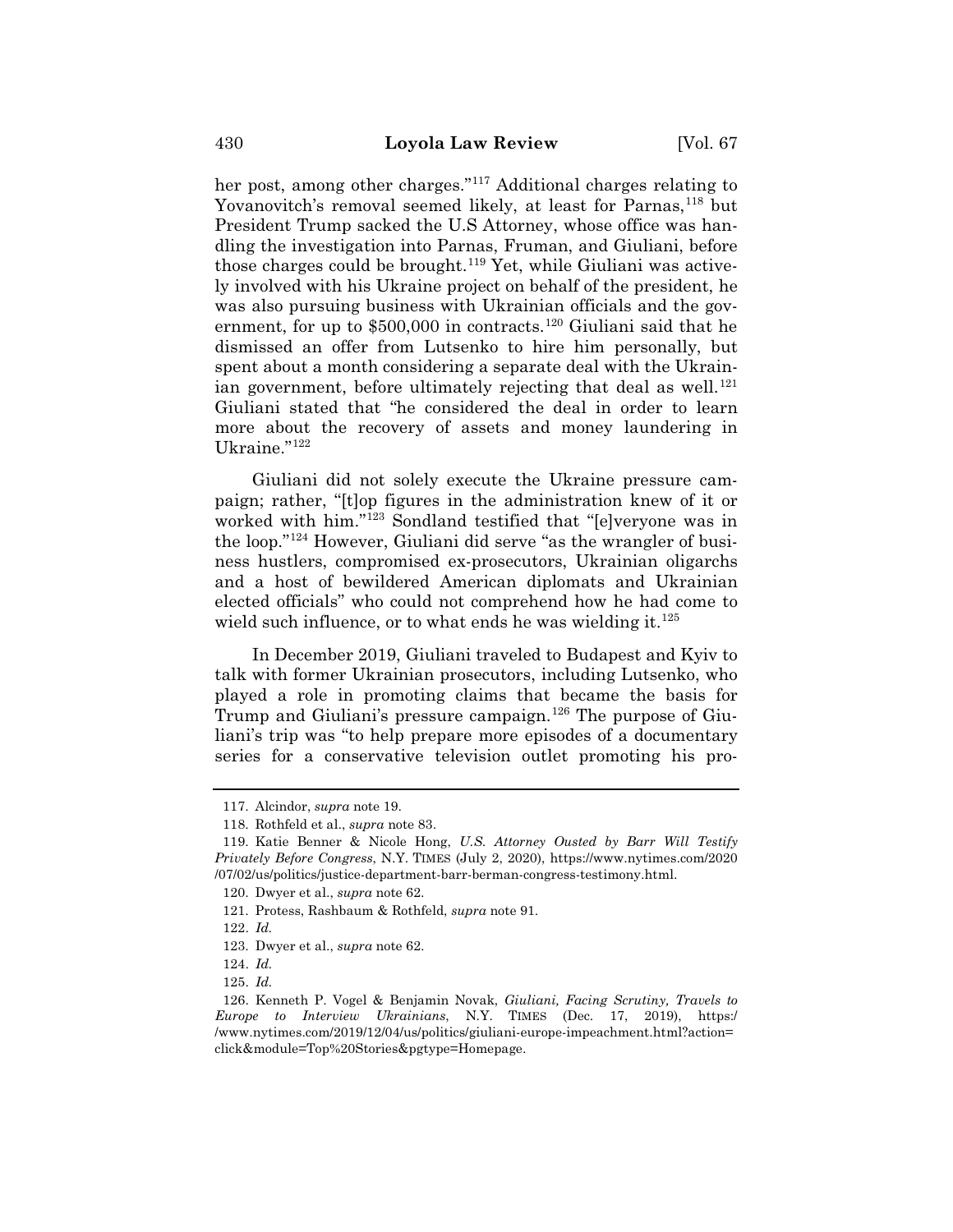Trump, anti-impeachment narrative."127 The series was promoted as "a Republican alternative to the Ukraine-related impeachment hearings, including Ukrainian 'witnesses' whom House Democrats . . . declined to call."128

During the closed-door depositions of the impeachment investigation, numerous witnesses "said Giuliani played a critical role in shaping U.S. policy with Ukraine in order to benefit President Trump politically."129 William Taylor, the Ambassador to Ukraine who replaced the Giuliani-ousted Yovanovitch, said that Giuliani was leading an "irregular, informal channel of U.S. policy making with respect to Ukraine."130

Currently, Giuliani is under investigation by federal prosecutors in Manhattan to determine whether he broke lobbying laws in his dealings with Ukraine.<sup>131</sup> The case against Giuliani grew out of the case against Parnas and Fruman.132 Giuliani has denied wrongdoing but acknowledged that he and his associates worked with Ukrainian prosecutors to collect potentially damaging information about Yovanovitch and the Bidens.<sup>133</sup> Additionally:

the lobbying disclosure law contains an exemption for legal work, and Mr. Giuliani said his efforts to unearth information and push both for investigations into Ukraine and for news coverage of his findings originated with his defense of Mr. Trump in the special counsel's investigation. He acknowledged that his work morphed into a more general dragnet for dirt on Mr. Trump's targets but said that it was difficult to separate those lines of inquiry from his original mission of discrediting the origins of the special counsel's investigation.<sup>134</sup>

134. *Id.*

<sup>127.</sup> *Id.*

<sup>128.</sup> *Id.*

<sup>129.</sup> Alcindor, *supra* note 19.

<sup>130.</sup> *Id.*

<sup>131.</sup> Rosenberg et al., *supra* note 74.

<sup>132.</sup> Protess, Rashbaum & Rothfeld, *supra* note 91.

<sup>133.</sup> Michael S. Schmidt et al., *Giuliani Is Said to Be Under Investigation for Ukraine Work*, N.Y. TIMES (Dec. 17, 2019), https://www.nytimes.com/2019/10/11/us /politics/rudy-giuliani-investigation.html?rref=collection%2Fbyline%2Fben-protess &action=click&contentCollection=undefined&region=stream&module=stream\_unit &version=latest &contentPlacement=9&pgtype=collection.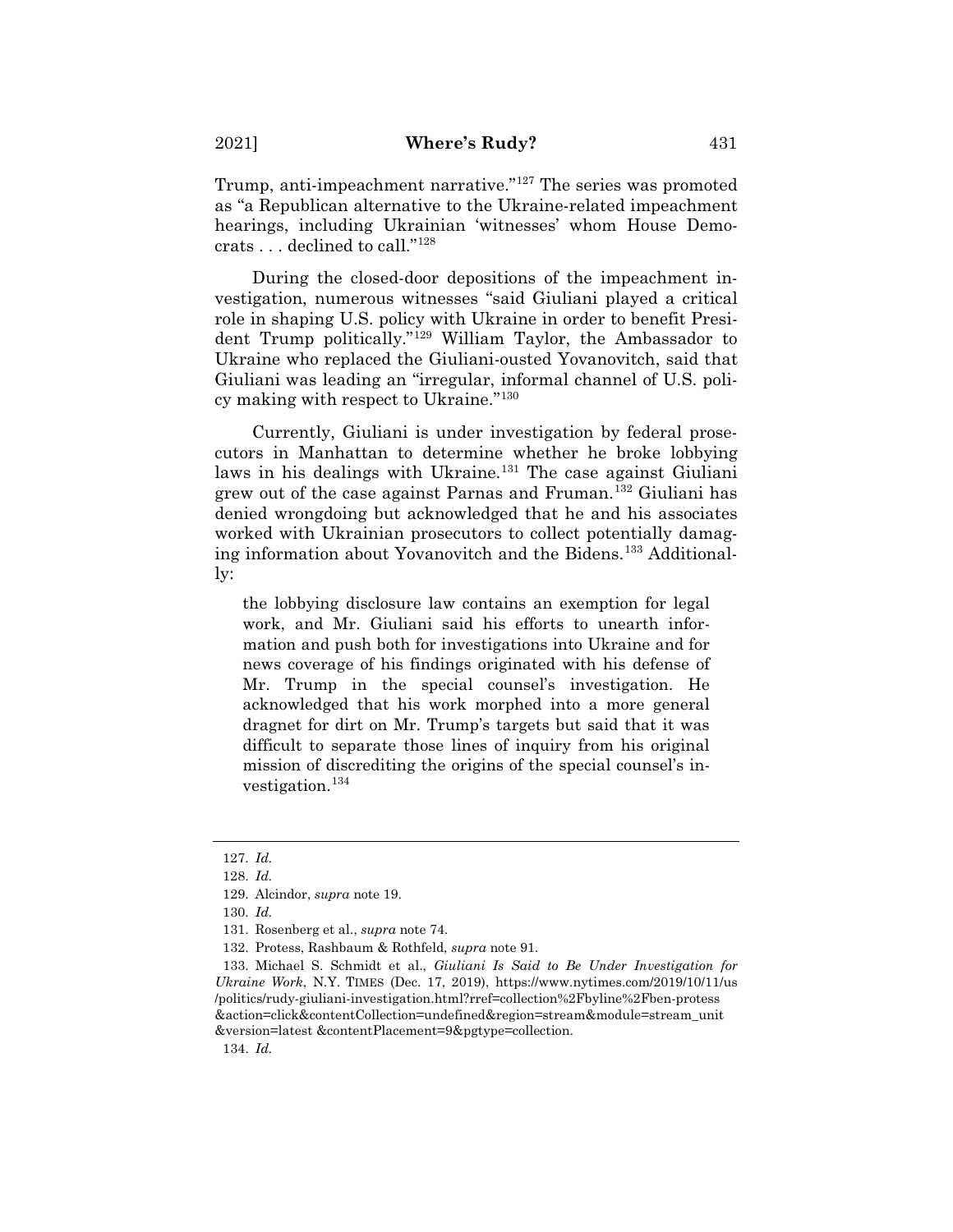#### **5. ADVANCING TRUMP'S COVID POSITIONS**

In early April 2020, as the COVID-19 pandemic ramped up and captured intense media coverage, Giuliani "advocated for an anti-malarial drug cocktail to Trump in 'three or four' one-on-one phone calls and also to doctors, coronavirus patients and hospital executives."135 Twitter briefly locked him out of his account after he tweeted that the drug combination was 100% effective.<sup>136</sup> Although the administration's own health officials had been more cautious, some doctors across the country prescribed hydroxychloroquine for weeks during spring 2020, after Trump "repeatedly promoted [it] as a 'what have you got to lose' remedy."137 Thus, "[a]lmost overnight, the hard-to-pronounce drug has become a litmus test for support of the president."138 Support Trump; support hydroxychloroquine. Like wearing MAGA hats and refusing to wear masks, promoting hydroxychloroquine symbolized Trump support. By July 1, the FDA was cautioning against the drug's use to treat COVID-19 in most settings.<sup>139</sup> Nonetheless, Giuliani announced in October that he was taking hydroxychloroquine as a COVID-preventive measure.<sup>140</sup> Less than two months later, he would test positive for COVID.<sup>141</sup>

<sup>135.</sup> Justine Coleman, *Giuliani Touts Experimental Coronavirus Treatment in Private Conversations with Trump*, THE HILL (Apr. 5, 2020, 5:24 PM), https:/ /thehill.com/homenews/administration/491260-giuliani-touts-experimentalcoronavirus-treatment-in-private.

<sup>136.</sup> Coleman*, supra* 135; *see* Chris Mills Rodrigo, *Twitter Takes Down Posts Promoting Anti-malaria Treatment for Coronavirus*, THE HILL (Mar. 30, 2020, 5:23 PM), https://thehill.com/policy/technology/490245-twitter-takes-down-postspromoting-anti-malaria-treatment-for-coronavirus.

<sup>137.</sup> Katie Thomas, *Trump Calls This Drug a "Game Changer." Doctors Aren't So Sure.*, N.Y. TIMES (Apr. 17, 2020), https://www.nytimes.com/2020/04/17/health /trump-hydroxychloroquine-coronavirus.html.

<sup>138.</sup> *Id.*

<sup>139.</sup> *FDA cautions against use of hydroxychloroquine or chloroquine for COVID-19 outside of the hospital setting or a clinical trial due to risk of heart rhythm problems*, U.S. FOOD & DRUG ADMIN. (July 1, 2020), https://www.fda.gov/drugs/drug-safetyand-availability/fda-cautions-against-use-hydroxychloroquine-or-chloroquine-covid-19-outside-hospital-setting-or.

<sup>140.</sup> Jordan Williams, *Giuliani says he's taking hydroxychloroquine despite testing negative for COVID-19*, THE HILL (Oct. 7, 2020), https://thehill.com/homenews /administration/520060-giuliani-says-hes-taking-hydroxychloroquine-despite-testingnegative.

<sup>141.</sup> Jeremy Diamond, *Giuliani hospitalized after testing positive for coronavirus*, CNN (Dec. 7, 2020), https://www.cnn.com/2020/12/06/politics/rudy-giulianicoronavirus-positive/index.html.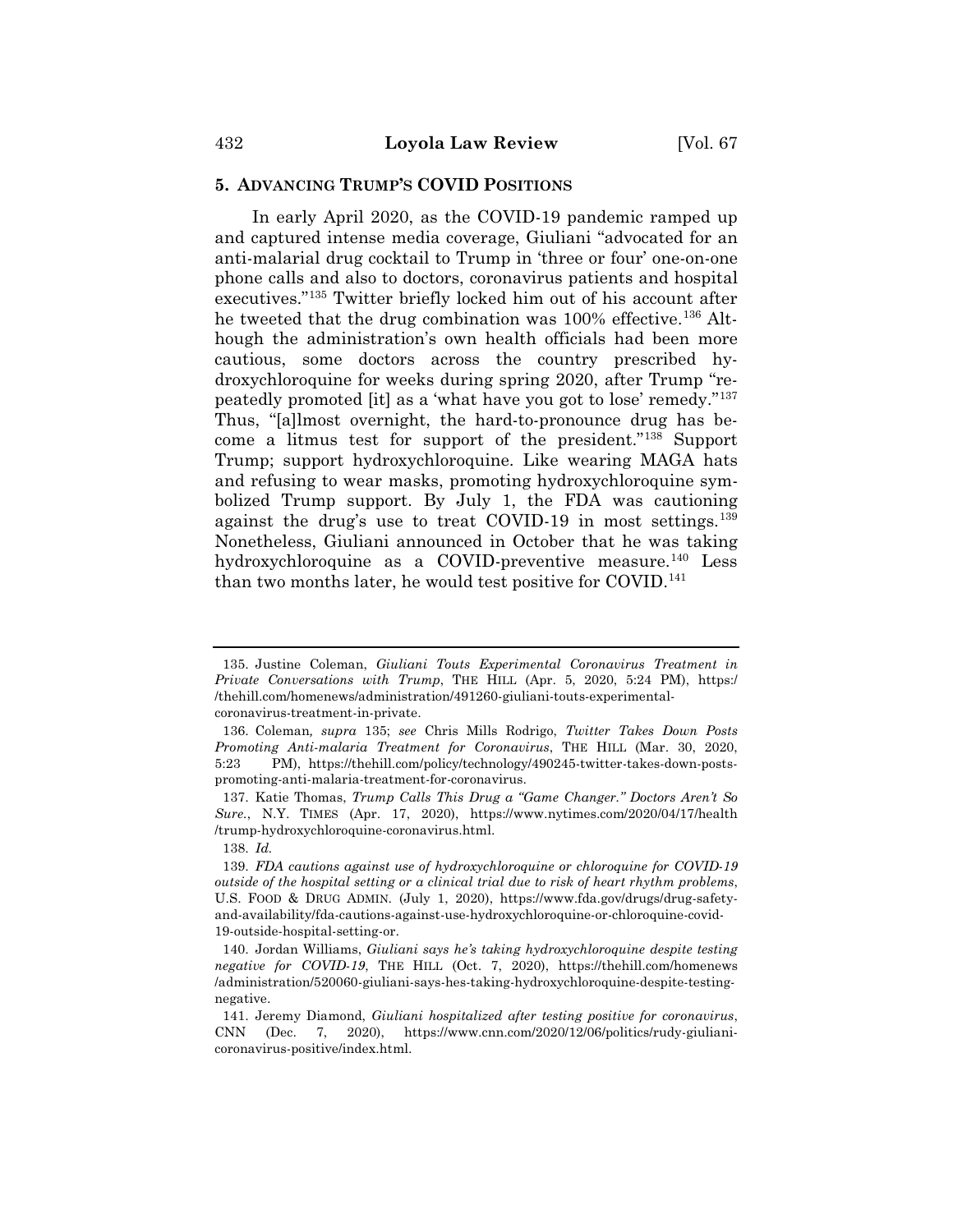#### 2021] **Where's Rudy?** 433

Giuliani has also spoken out about contact tracing, a key surveillance tool for monitoring future coronavirus outbreaks.<sup>142</sup> In a Fox News segment with Laura Ingraham, Giuliani called the development of a contract tracing system "totally ridiculous."143 He then compared COVID-19 to other potentially fatal diseases, derisively stating that "[w]e should trace everybody for cancer, and heart disease. And obesity. I mean, a lot of things kill you more than COVID-19. So, we should be traced for all those things."144 However, this was not a harmless exchange because "when a man once referred to as 'America's Mayor' says something so flatly false—and, candidly, ignorant—it will have the impact of turning some watchers against the idea of contact tracing."145 All in all, Giuliani played a significant role in aggravating the intensity of suffering from COVID in the United States.

#### **6. POST-ELECTION EXPLOITS**

In the weeks following election day, Mr. Giuliani became "a firehose of conspiracy theories about why President Trump lost."146 Giuliani, along with the rest of the president's legal team, made baseless claims of widespread voter fraud, corrupted and hackable voting machines, and foreign interference in the election.147 According to Giuliani, among those in on the conspiracy to steal the election from his client were China, antifa, Cuba, George Soros, two presidents of Venezuela (one of whom is dead), Big Tech, several U.S. cities with Black-majority populations, and (also long since dead) Chicago Mayor Richard Daley. Giuliani alleged that these players were responsible for continuing the pattern of corruption involving stuffing ballot boxes with phony

<sup>142.</sup> Chris Cillizza, *Rudy Giuliani May Have Said the Dumbest Thing Yet Uttered About the Coronavirus*, CNN (Apr. 24, 2020, 7:49 PM), https://amp.cnn.com/cnn/2020 /04/24/politics/rudy-giuliani-donald-trump-laura-ingraham-coronavirus/index.html.

<sup>143.</sup> *Id.*

<sup>144.</sup> *Id.*

<sup>145.</sup> Cillizza, *supra* note 142.

<sup>146.</sup> Chris Megerian, *As Trump's Election Lawsuits Fizzle, Giuliani Goes to Court. It Doesn't Get Better*, L.A. TIMES (Nov. 17, 2020, 5:12 PM), https://www.latimes.com /politics/story/2020-11-17/trump-election-lawsuits-fizzle-as-giuliani-appears-in-courtfor-him.

<sup>147.</sup> Jane C. Timm, *Rudy Giuliani Baselessly Alleges "Centralized" Voter Fraud at Free-wheeling News Conference*, NBC NEWS (Nov. 19, 2020, 10:24 PM), https:/ /www.nbcnews.com/politics/donald-trump/rudy-giuliani-baselessly-allegescentralized-voter-fraud-free-wheeling-news-n1248273.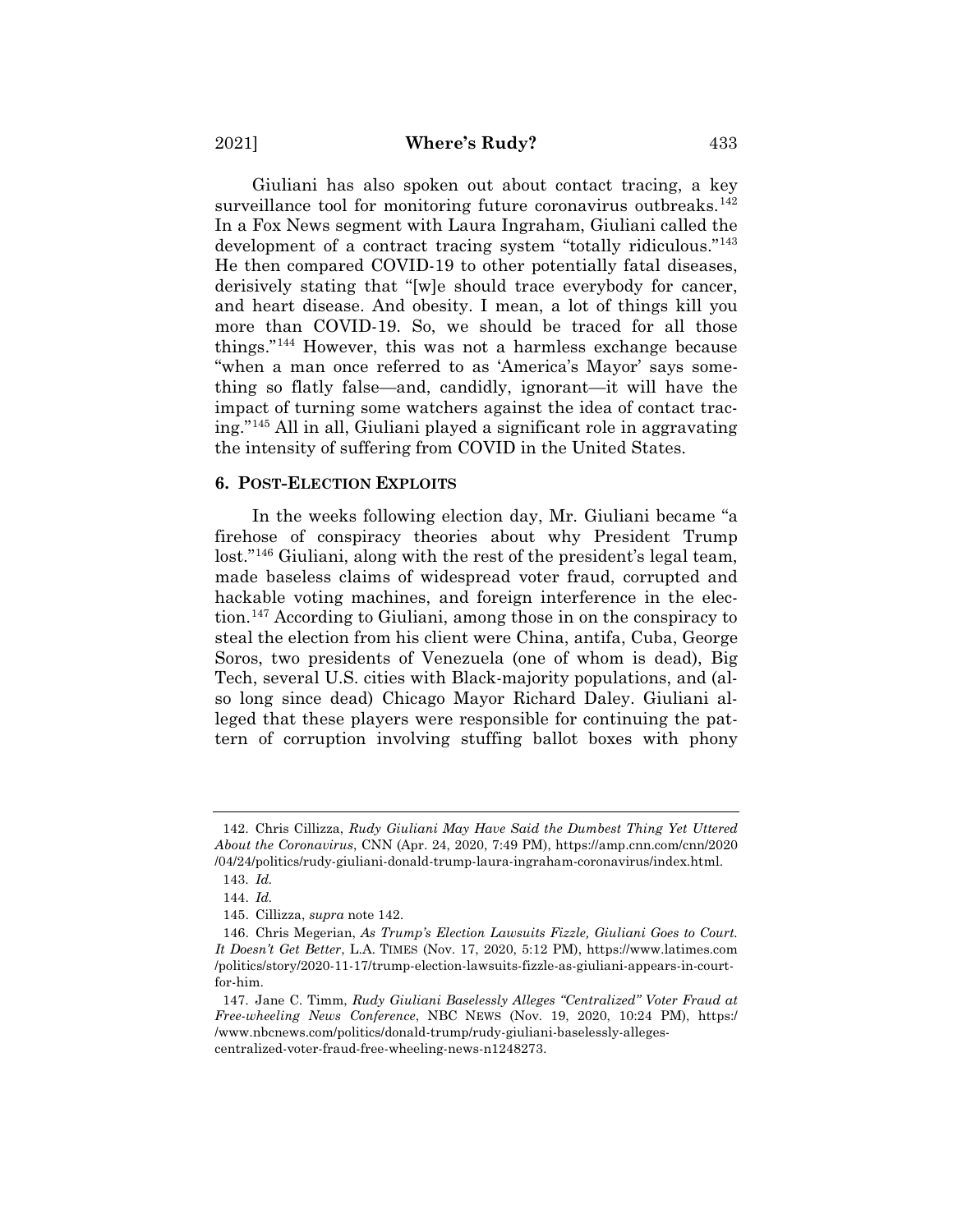ballots.148 Giuliani has also offered alternative election results for swing states and suggested that President Trump has a viable path to a second term.149

Mr. Giuliani "peddled disinformation" and "spread baseless allegations" in a variety of capacities and on numerous topics, including: 1) making several Fox News appearances to spread disinformation and mistrust regarding voting software; 2) holding a press conference in a Philadelphia parking lot—right next to a sex shop, crematorium, and jail<sup>150</sup>—to endorse President Trump's groundless allegations of voter fraud; and 3) using his personal YouTube show as a platform to perpetuate his claims of media corruption.151

On November 17, 2020, in one of more than sixty unsuccessful challenges to the November 2020 presidential election, Mr. Giuliani appeared in federal court for the first time on President Trump's behalf, though he has served as the President's personal lawyer throughout his term.<sup>152</sup> Giuliani argued that Presidentelect Biden's victory was due to a massive conspiracy. In his opening remarks, he alleged "widespread, nationwide voter fraud."153 However, he provided no evidence in support of this claim, and the complaint set forth no such allegations. In fact, when questioned by U.S. District Judge Matthew W. Brann about his voter fraud claim, Giuliani admitted that "[t]his is not a fraud case."154

<sup>148.</sup> Dan Zak & Josh Dawsey, *Rudy Giuliani's post-election meltdown starts to become literal*, WASH. POST (Nov. 19, 2020, 10:17 PM) https:/ /www.washingtonpost.com/lifestyle/style/rudy-giuliani-press-conference-trumpelection/2020/11/19/9192f928-2a9d-11eb-92b7-6ef17b3fe3b4\_story.html. 149. *Id.*

<sup>150.</sup> Miles Bryan, *From Obscure to Sold Out: The Story of Four Seasons Total Landscaping in Just 4 Days*, NPR (Nov. 11, 2020, 5:04 AM), https://www.npr.org /2020/11/11/933635970/from-obscure-to-sold-out-the-story-of-four-seasons-totallandscaping-in-just-4-d.

<sup>151.</sup> Megerian, *supra* note 146.

<sup>152.</sup> *Id.*

<sup>153.</sup> Tessa Berenson, *Donald Trump and His Lawyers Are Making Sweeping Allegations of Voter Fraud in Public. In Court, They Say No Such Thing*, TIME (Nov. 20, 2020, 3:13 PM), https://time.com/5914377/donald-trump-no-evidence-fraud/.

<sup>154.</sup> Megerian, *supra* note 146. The specific claims were "narrowly focused" on whether local election officials in Pennsylvania should have given voters an opportunity to cure problems with their mail-in ballots instead of rejecting them. *Id.* The practice of curing ballots is only available in certain counties.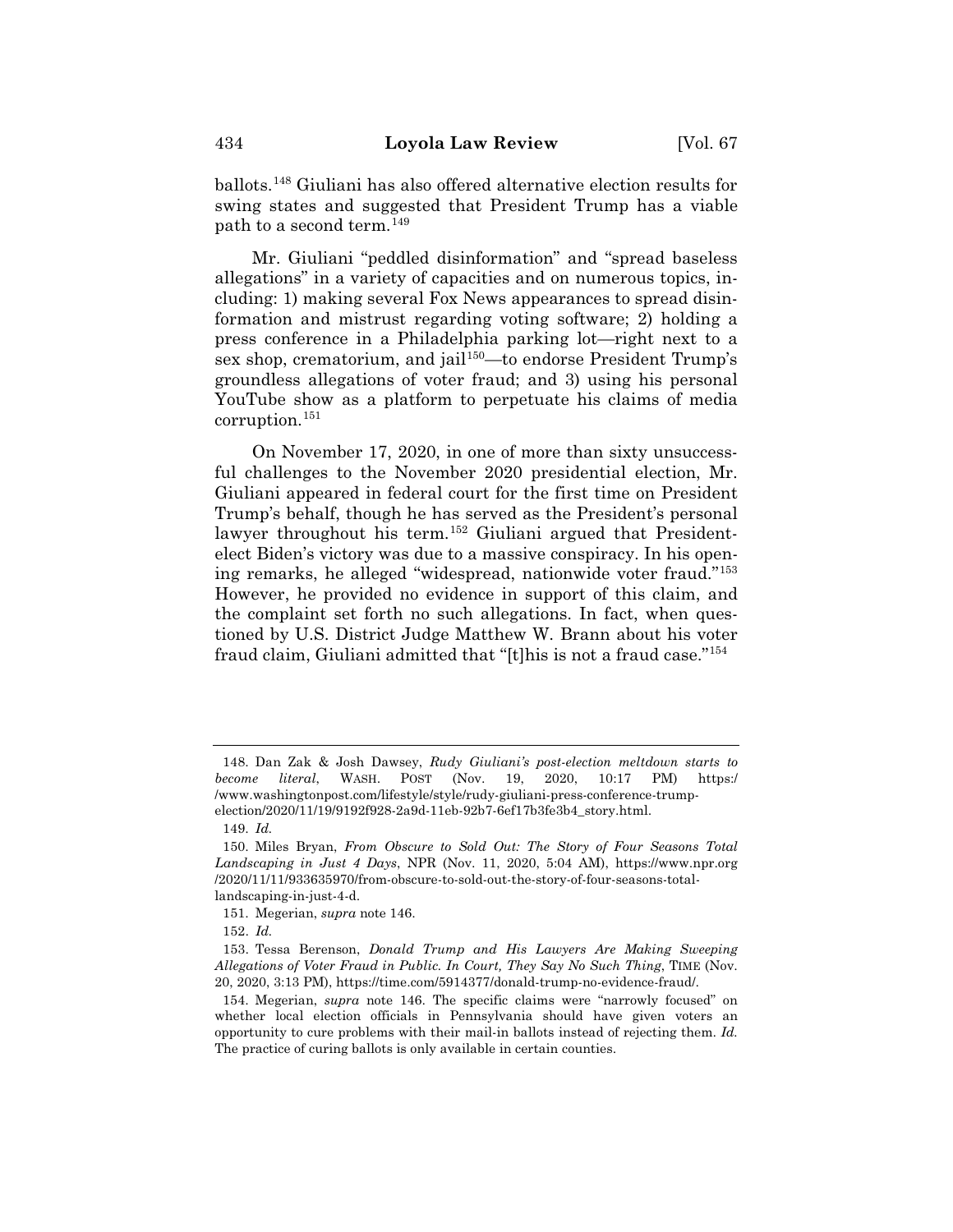2021] **Where's Rudy?** 435

Approximately eight thousand people dialed in to listen to the November 17<sup>th</sup> hearing.<sup>155</sup> Accordingly, the proceeding represented "a rare occasion for the president's rhetoric to be scrutinized in a courtroom, where evidence is required and legal standards hold sway."156 Judge Brann's resulting decision makes it clear that Mr. Giuliani's allegations did not meet these standards:

Plaintiffs ask this Court to disenfranchise almost seven million voters. . . . One might expect that when seeking such a startling outcome, a plaintiff would come formidably armed with compelling legal arguments and factual proof of rampant corruption, such that this Court would have no option but to regrettably grant the proposed injunctive relief despite the impact it would have on such a large group of citizens. That has not happened. Instead, this Court has been presented with strained legal arguments without merit and speculative accusations, unpled in the operative complaint and unsupported by evidence.<sup>157</sup>

Two days later, on November 19, 2020, Giuliani and other members of the Trump Campaign's legal team held a "rambling news conference" at the Republican National Committee headquarters.158 It featured "mixed misleading statements, wild conspiracy theories and outright fabrications" about the election results and a viable path to a second term for the president.<sup>159</sup> While speaking about the president's chances of reelection, Giuliani said "[g]ive us a chance to prove it in court and we will."160 Notably, that same day, the Trump Campaign suffered a "trio of defeats" in the Court of Common Pleas in Pennsylvania, Maricopa County Court in Arizona, and federal district court in Georgia.161 These losses were in addition to the twenty-nine postelection cases that the campaign had already lost or withdrawn,

<sup>155.</sup> Megerian, *supra* note 146.

<sup>156.</sup> *Id.*

<sup>157.</sup> Donald J. Trump for President, Inc. v. Boockvar, No. 4:20-CV-02078, 2020 WL 6821992, at \*1 (M.D. Pa. Nov. 21, 2020).

<sup>158.</sup> Alan Feuer & Linda Qiu, *Giuliani Makes Accusations of Fraud that the Trump Team Has Failed to Support in Court*, N.Y. TIMES (Nov. 19, 2020), https:/ /www.nytimes.com/2020/11/19/technology/giuliani-false-fraud-claims.html.

<sup>159.</sup> *Id.*

<sup>160.</sup> *Id.*

<sup>161.</sup> Kevin Breuninger & Dan Mangan, *Trump Campaign Loses 3 Cases Challenging Ballots After Dropping Its Lawsuit in Michigan*, CNBC (Nov. 19, 2020, 6:58 PM), https://www.cnbc.com/2020/11/19/trump-campaign-drops-michiganelection-lawsuit-rudy-giuliani-says.html.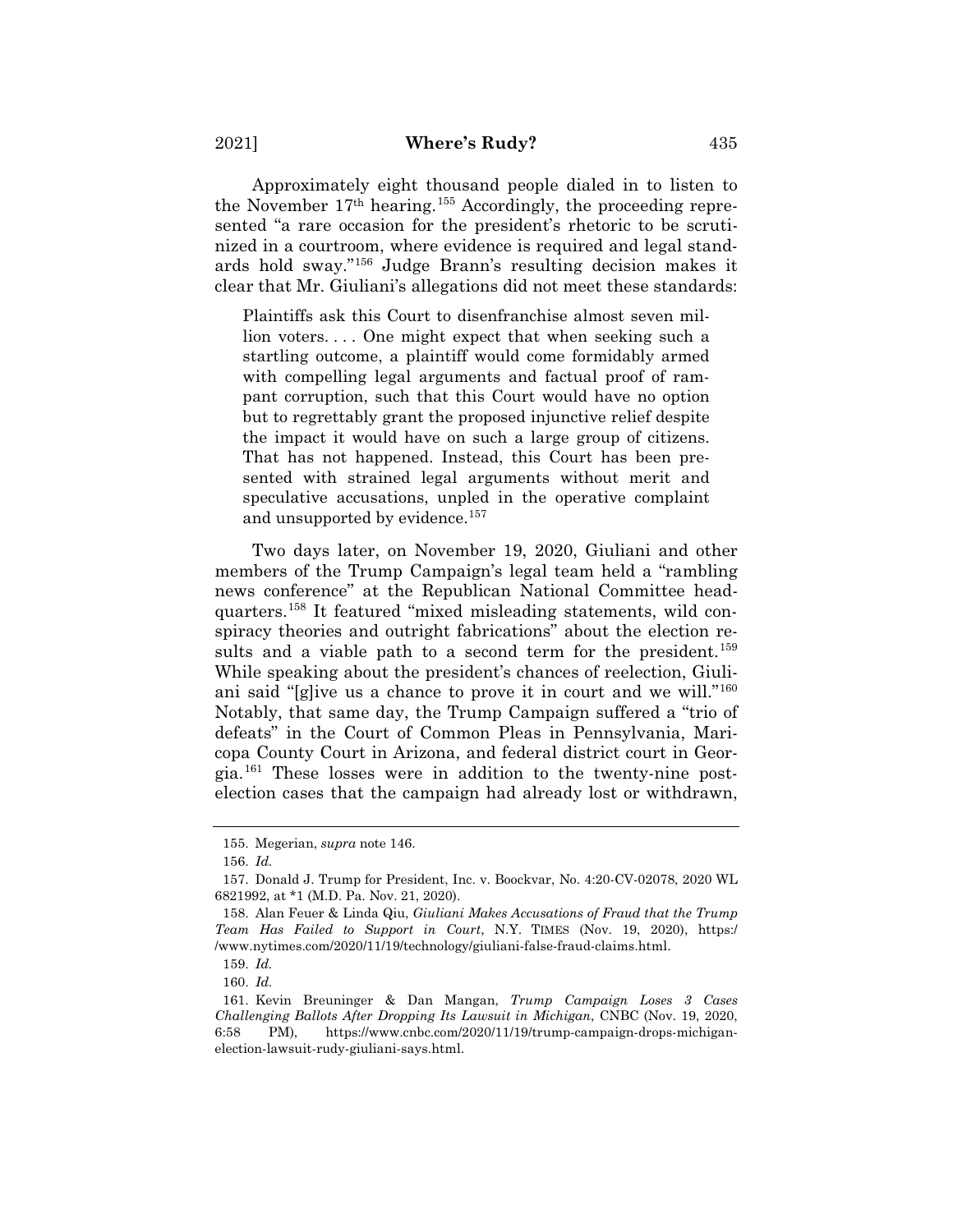eventually totaling more than sixty losses.<sup>162</sup> Nevertheless, Giuliani also insisted: "I know crimes, I can smell them. You don't have to smell this one, I can prove it to you, 18 different ways. I can prove to you that he won, Pennsylvania, by 300,000 votes. I can prove to you that he won Michigan, probably 50,000 votes."163 Can he "smell" crimes from his many years of prosecutorial service? Perhaps. But can he "prove it to you 18 different ways," that Trump received more votes than Biden in Pennsylvania and Michigan? He cannot; his claims are false. These are matters of fact that do not fall within any range of truth permitted to advocates on behalf of clients.

On December 2, 2020, Mr. Giuliani was invited to participate in a state legislative hearing to discuss alleged voting irregularities in Michigan.164 Over the course of approximately five hours, Giuliani implored the House members to "take back [their] power" and disregard the certified election results in Biden's favor.165 The Michigan Attorney General later called the hearing a "state sponsored disinformation campaign geared toward undermining our electoral system."166 Much of the hearing resembled a court proceeding rather than a legislative committee hearing. This was partly due to the fact that Giuliani received "unusual leeway" to call up witnesses and question them while lawmakers primarily observed.167 In particular, during the questioning of "star witness" Melissa Carone, she accused the legislators of tampering with state voting records and insinuated that vehicles transporting food to poll workers actually contained illegitimate ballots.168 Giuliani again contended that requesting a recount would be pointless, and that the final vote count was fraudulent. However, the Michigan Bureau of Elections had released over 1,100 documents pertaining to absentee voting efforts and three county

<sup>162.</sup> *Id.*

<sup>163.</sup> Timm, *supra* note 147.

<sup>164.</sup> Jerusalem Demsas, *Rudy Giuliani's Bizarre Legal Strategy, in Two Clips*, VOX (Dec. 3, 2020, 2:40 PM), https://www.vox.com/2020/12/3/22150194/trump-rudygiuliani-michigan-results-election-fraud-voter-suppression-detroit-melissa-carone.

<sup>165.</sup> Lauren Gibbons, *In Unusual Hearing, Rudy Giuliani Asks Michigan Lawmakers to "Take Back Your Power*,*"* M LIVE (Dec. 3, 2020), https:/ /www.mlive.com/public-interest/2020/12/in-unusual-hearing-rudy-giuliani-asksmichigan-lawmakers-to-take-back-your-power.html. The certified election results in Michigan show that Trump lost by more than 154,000 votes to Biden. *Id.*

<sup>166.</sup> Demsas, *supra* note 164.

<sup>167.</sup> Gibbons, *supra* note 165.

<sup>168.</sup> Demsas, *supra* note 164.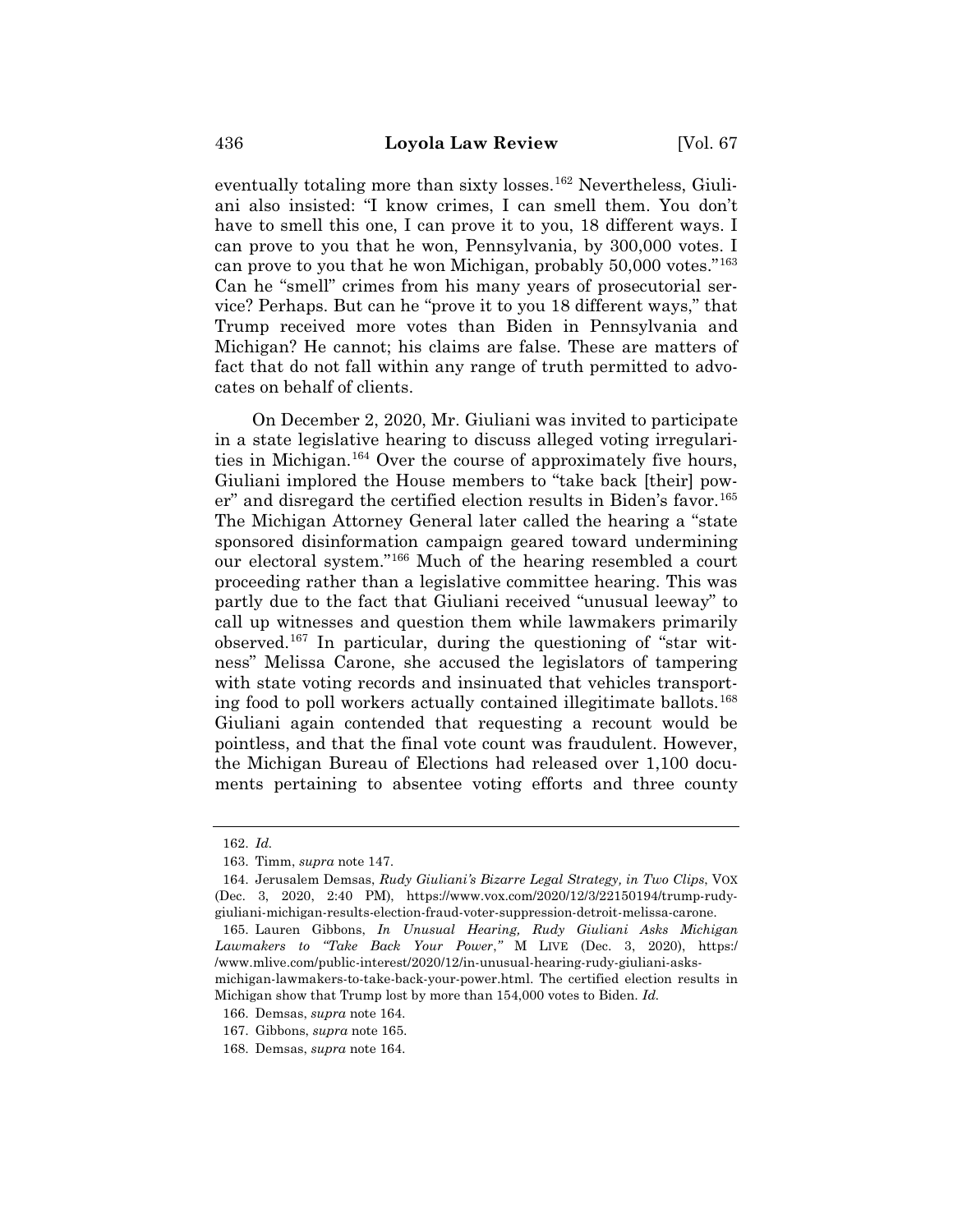clerks had testified to the security of elections in their county.169 There continues to be no evidence in support of Giuliani's claims.

Rudy Giuliani crossed borders and ethical norms on behalf of Donald Trump. For purposes of this essay, the borders are what matter. Determining what state or country's law applies to Giuliani's various acts around the globe is an unreasonably difficult task given the vague choice of law provisions available.

# **B. CHOICE OF LAW GENERALLY AND SPECIFICALLY AS TO THE LAW GOVERNING LAWYERS**

The indeterminacy and unpredictability of the choice of law doctrine is legendary. As indicated in the Introduction, the choice of law field can be dangerous and confusing, even for scholars. Charles Wolfram referred to it as the "Dismal Swamp" (quoting Prosser).<sup>170</sup>

But as often happens when lawyers write laws governing other lawyers, the drafters have to make herculean efforts to remove indeterminacy.<sup>171</sup> It seems that while lawyers comfortably advise their clients about the uncertainties inherent to law's application, when lawyers are in effect "the clients," that uncertainty becomes less comfortable. Hence the ABA and state bars make serious efforts to draft positive law regarding the choice of law provisions governing lawyers rather than simply relying on the vagueries of the common law choice of law doctrine.

Should the lawyers involved in a transaction or litigation be permitted to choose the applicable jurisdiction's code of conduct that would apply to them, much like contracting parties can choose the jurisdiction's law that governs their transaction? Perhaps, if lawyers had the power to choose what ethics law would apply to their cross-border conduct, much as contracting parties may choose the law that will govern any disputes under the contract, the choice of law rules would fade in importance. However, this path to deciding what ethics law applies can be dismissed readily as violating public policy. Any such effort by lawyers to choose the jurisdiction whose law would govern their behavior

<sup>169.</sup> Gibbons, *supra* note 165.

<sup>170.</sup> Charles W. Wolfram, *Choice of Law in Lawyer Discipline: Excursions into the Dismal Swamp*, 49 U. S.F. L. REV. 267 (2015); William Prosser, *Interstate Publications*, 51 MICH. L. REV. 959, 971 (1953).

<sup>171.</sup> James Moliterno, *Why Formalism?*, 49 KAN. L. REV. 135 (2000); Wolfram, *supra* note 170, at 267.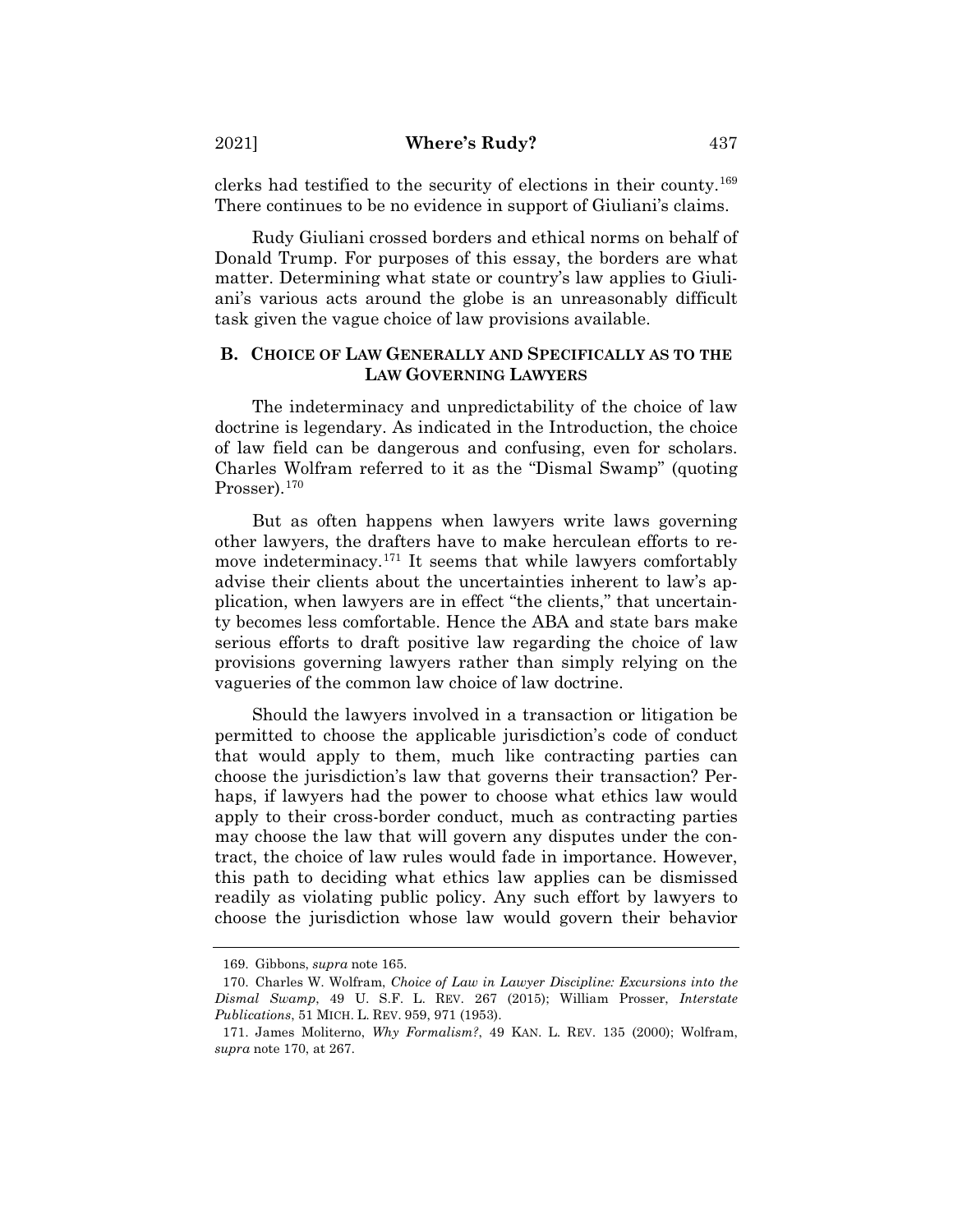should fail. Contracting parties are essentially making private law that should be relatively free to choose what law governs.<sup>172</sup> The contracting parties' relationship and intentions, within certain public policy bounds, govern their rights and liabilities.<sup>173</sup> As a result, the law honors the choice of governing law made by contracting parties. But the regulation of lawyers is a matter of public interest, not private interest. Lawyers are answerable to the state authority that granted the license. That state can choose to defer to the law of other jurisdictions in certain circumstances, if it chooses to do so. But the governing law is surely not a matter of choice for the governed lawyers.174

### **1. CHOICE OF LAW RULES RELEVANT TO THIS ESSAY**

Numerous jurisdictions' choice of law rules are relevant to Giuliani's situation beginning with his active New York license and his inactive D.C. one. Because the New York rule, the D.C. rule, and the ABA model rule contemplate the application of ethics codes in the places of the misconduct or the places where the misconduct is predominantly felt, rules of other jurisdictions must be considered. Also, choice of law rules of jurisdictions where Giuliani has acted in one way or another contemplate holding lawyers responsible under local law for conduct within the jurisdiction.

As a result, a slew of rules potentially applicable to Giuliani's situation are discussed in this section: New York, D.C., Ukraine, and CCBE (the European umbrella bar association). Further, a hypothetical is used to illustrate choice of law principles illustrative of Giuliani's situation. To discuss that hypothetical, the choice of law rules of Poland and Spain are also discussed in this section.

## **a. ABA Rule**

The ABA Model Rules of Professional Conduct serve as a general guide for lawyers admitted to practice in the United States. Obviously, a U.S. lawyer is governed by the rules of professional conduct adopted in his or her state of licensure. MR 8.5

<sup>172.</sup> WILLISTON ON CONTRACTS: CONTRACTS § 1:1 (4th ed. 2021).

<sup>173.</sup> *Id.*

<sup>174.</sup> For the misguided but contrary view, *see* Mark Little, Note, *The Choice of Rules Clause: A Solution to the Choice of Law Problem in Ethics Proceedings*, 88 TEX. L. REV. 855 (2010).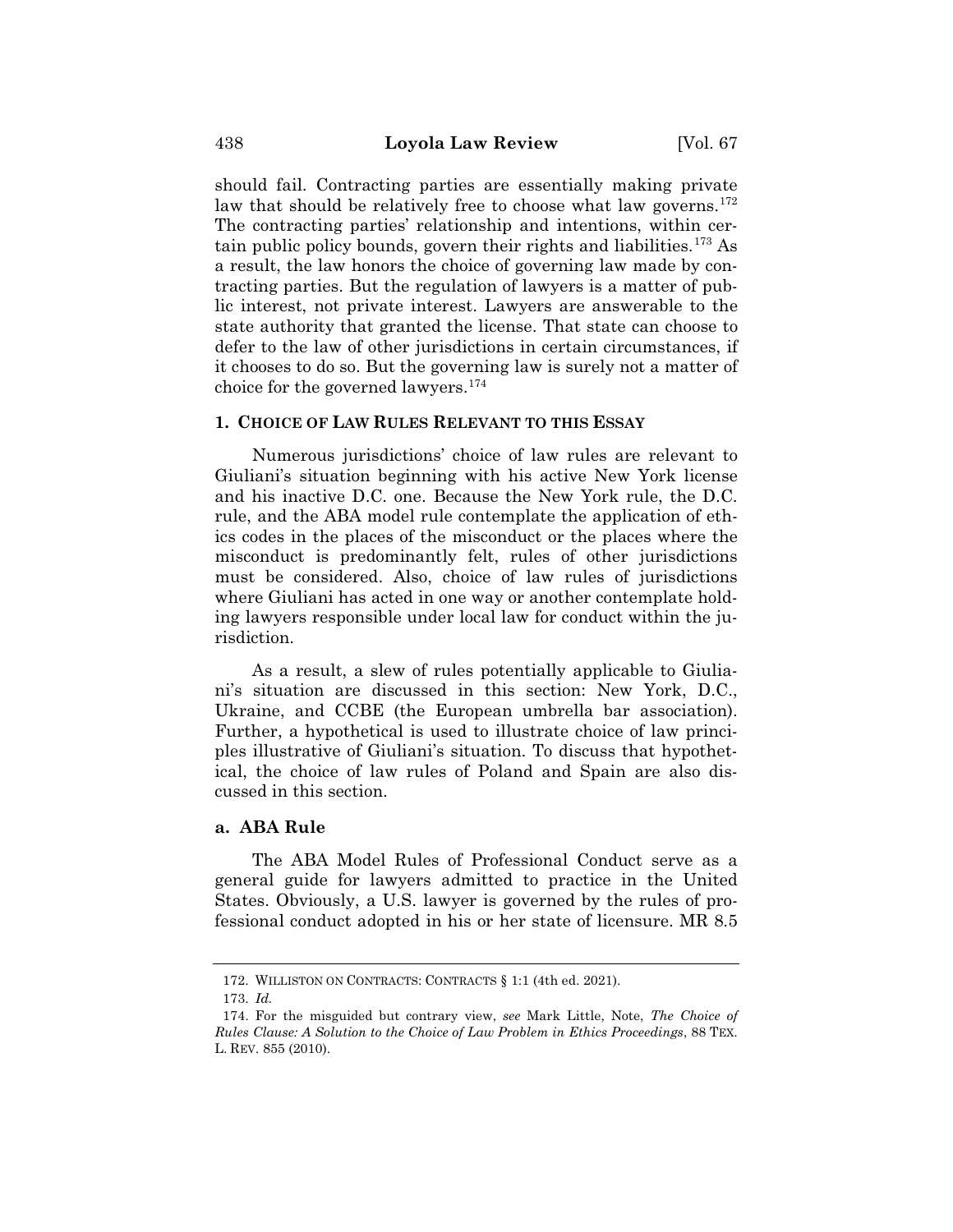has been adopted without change in a majority of states, but not in New York. After asserting the disciplinary authority of the home state in part a, MR 8.5 contains the choice of law provision,<sup>175</sup> and essentially divides into two parts,  $(b)(1)$  (applicable to conduct in connection with a tribunal) and (b)(2) (applicable to any other conduct), with part  $(b)(2)$  then dividing again between situations in which the misconduct is mainly felt where it happens and situations in which the effect of the misconduct is felt elsewhere. Part (a) asserts the authority that a "home" jurisdiction may assert over a lawyer, whether the misconduct occurs in the home state or elsewhere. Part (b) divides between conduct connected to "a matter pending before a tribunal" and "any other conduct."

Several of the comments to MR 8.5 are instructive on the nature and scope of the rule. Comment [3] explains the purpose of the provision:

Paragraph  $(b) \ldots$  takes the approach of (i) providing that any particular conduct of a lawyer shall be subject to only one set of rules of professional conduct, (ii) making the determination of which set of rules applies to particular conduct as straightforward as possible, consistent with recognition of appropriate regulatory interests of relevant jurisdictions, and (iii) providing protection from discipline for lawyers who act reasonably in the face of uncertainty.<sup>176</sup>

Comment [5] addresses lawyers who regularly practice in multiple jurisdictions:

<sup>175.</sup> *See* MODEL RULES OF PROF'L CONDUCT r. 8.5 (AM. BAR ASS'N 1983):

<sup>(</sup>a) Disciplinary Authority. A lawyer admitted to practice in this jurisdiction is subject to the disciplinary authority of this jurisdiction, regardless of where the lawyer's conduct occurs. A lawyer not admitted in this jurisdiction is also subject to the disciplinary authority of this jurisdiction if the lawyer provides or offers to provide any legal services in this jurisdiction. A lawyer may be subject to the disciplinary authority of both this jurisdiction and another jurisdiction for the same conduct.

<sup>(</sup>b) Choice of Law. In any exercise of the disciplinary authority of this jurisdiction, the rules of professional conduct to be applied shall be as follows: (1) for conduct in connection with a matter pending before a tribunal, the rules of the jurisdiction in which the tribunal sits, unless the rules of the tribunal provide otherwise; and (2) for any other conduct, the rules of the jurisdiction in which the lawyer's conduct occurred, or, if the predominant effect of the conduct is in a different jurisdiction, the rules of that jurisdiction shall be applied to the conduct. A lawyer shall not be subject to discipline if the lawyer's conduct conforms to the rules of a jurisdiction in which the lawyer reasonably believes the predominant effect of the lawyer's conduct will occur.

<sup>176.</sup> MODEL RULES OF PROF'L CONDUCT, *supra* note 175, at r. 8.5 cmt. 3.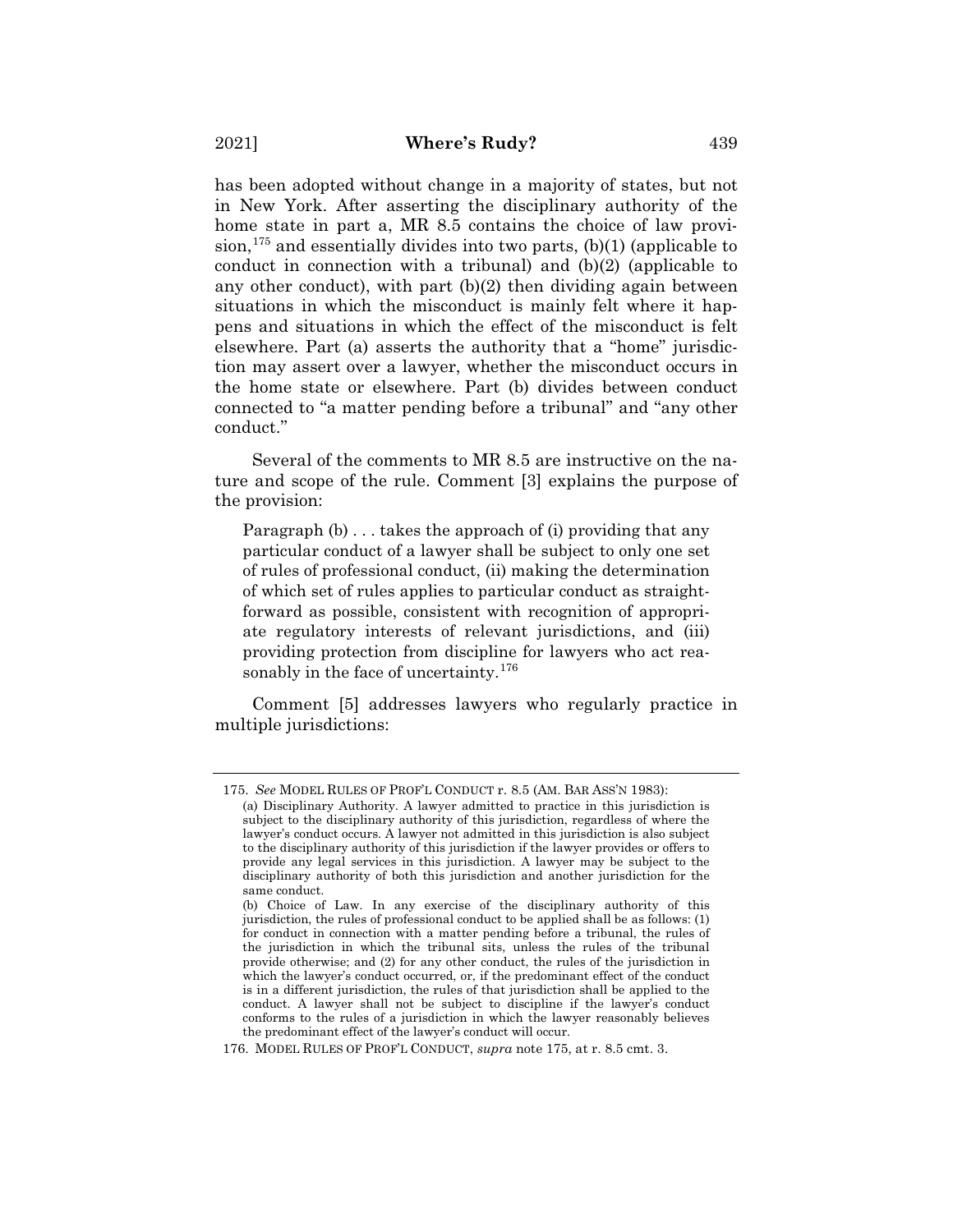When a lawyer's conduct involves significant contacts with more than one jurisdiction, it may not be clear whether the predominant effect of the lawyer's conduct will occur in a jurisdiction other than the one in which the conduct occurred. So long as the lawyer's conduct conforms to the rules of a jurisdiction in which the lawyer reasonably believes the predominant effect will occur, the lawyer shall not be subject to discipline under this Rule.<sup>177</sup>

Comment [6] describes the procedure for applying the provision:

If two admitting jurisdictions were to proceed against a lawyer for the same conduct, they should, applying this rule, identify the same governing ethics rules. They should take all appropriate steps to see that they do apply the same rule to the same conduct, and in all events should avoid proceeding against a lawyer on the basis of two inconsistent rules.<sup>178</sup>

Comment [7] addresses lawyers engaged in transnational practice: "The choice of law provision applies to lawyers engaged in transnational practice, unless international law, treaties or other agreements between competent regulatory authorities in the affected jurisdictions provide otherwise."179

The original adoption of MR 8.5 in 1983 provided that a lawyer admitted to practice in the local jurisdiction "is subject to the disciplinary authority of this jurisdiction although engaged in practice elsewhere."180 The comment to the original rule states: "If the rules of professional conduct in the two jurisdictions differ, principles of conflict of laws may apply. Similar problems can arise when a lawyer is licensed to practice in more than one jurisdiction." Thus, the original rule defaulted to general principles of conflicts of law, which left considerable lack of clarity.181

The 1993 amendment of MR 8.5 divided all choice of law issues into two categories.<sup>182</sup> The first category involved alleged lawyer misconduct in connection with litigation before a court of which the lawyer was a member of the bar, over which that

<sup>177.</sup> MODEL RULES OF PROF'L CONDUCT, *supra* note 175, at r. 8.5 cmt. 5.

<sup>178.</sup> *Id.* at cmt. 6.

<sup>179.</sup> *Id.* at cmt. 7.

<sup>180.</sup> Wolfram, *supra* note 170, at 274.

<sup>181.</sup> *Id.*

<sup>182.</sup> *Id.* at 276.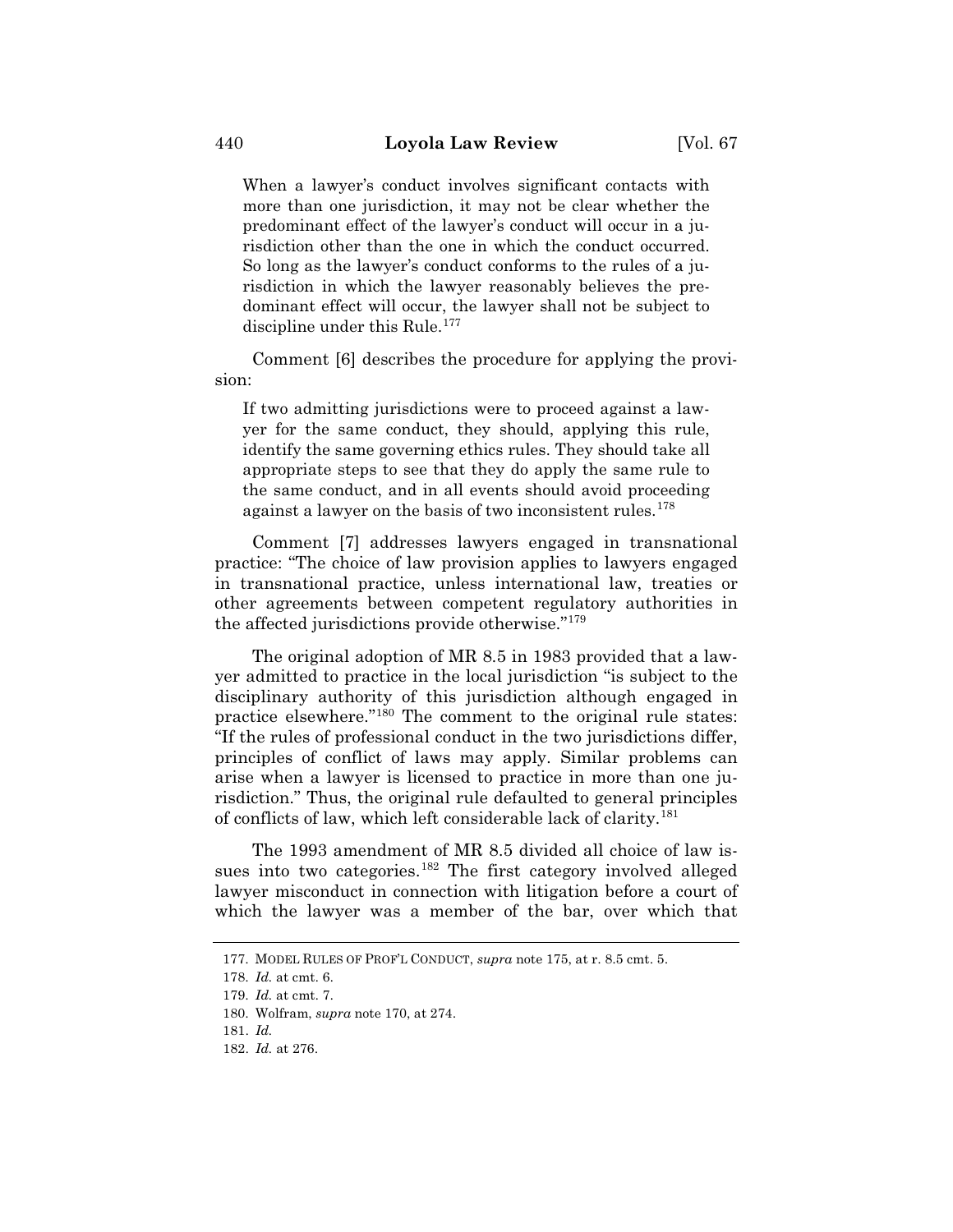court's jurisdiction was controlling.<sup>183</sup> The second category involved alleged misconduct that did not occur in connection with litigation, for which the controlling jurisdiction depended on where the lawyer was admitted to practice.<sup>184</sup> If the lawyer was admitted in only one jurisdiction, that jurisdiction's law was controlling for all conduct not related to pending litigation.185 If the lawyer was admitted in multiple jurisdictions, the controlling jurisdiction was the one in which the lawyer "principally practice[d]"—unless the conduct had a "predominant effect" in another jurisdiction, in which event that jurisdiction's law was controlling.186 The two subcategories were stated as follows:

(i) if the lawyer is licensed to practice only in this jurisdiction, the rules to be applied shall be the rules of this jurisdiction; and

(ii) if the lawyer is licensed to practice in this jurisdiction and another jurisdiction, the rules to be applied shall be the rules of the admitting jurisdiction in which the lawyer principally practices; provided, however, that if particular conduct clearly has its predominant effect in another jurisdiction in which the lawyer is licensed to practice, the rules of that jurisdiction shall be applied to that conduct.<sup>187</sup>

On August 12, 2002, the ABA House of Delegates adopted all nine recommendations made by the Commission on Multijurisdictional Practice.188 One of these recommendations was that "[t]he ABA amend Rule 8.5 of the ABA *Model Rules of Professional Conduct* in order to clarify the authority of a jurisdiction to discipline lawyers licensed in another jurisdiction who practice law within their jurisdiction pursuant to the provisions of Rule 5.5 or other law."189

<sup>183.</sup> Wolfram, *supra* note 170, at 276.

<sup>184.</sup> *Id.*

<sup>185.</sup> *Id.*

<sup>186.</sup> *Id.*

<sup>187.</sup> Wolfram, *supra* note 170, at 275-77.

<sup>188.</sup> *Commission on Multijurisdictional Practice*, AM. BAR ASS'N, https:/ /www.americanbar.org/groups/professional\_responsibility/committees\_commissions /commission-on-multijurisdictional-practice/ (last visited Feb. 13, 2021).

<sup>189.</sup> AM. BAR ASS'N, REPORT OF THE COMMISSION ON MULTIJURISDICTIONAL PRACTICE (2002), https://www.americanbar.org/content/dam/aba/administrative /professional\_responsibility/mjp\_migrated/intro\_cover.pdf.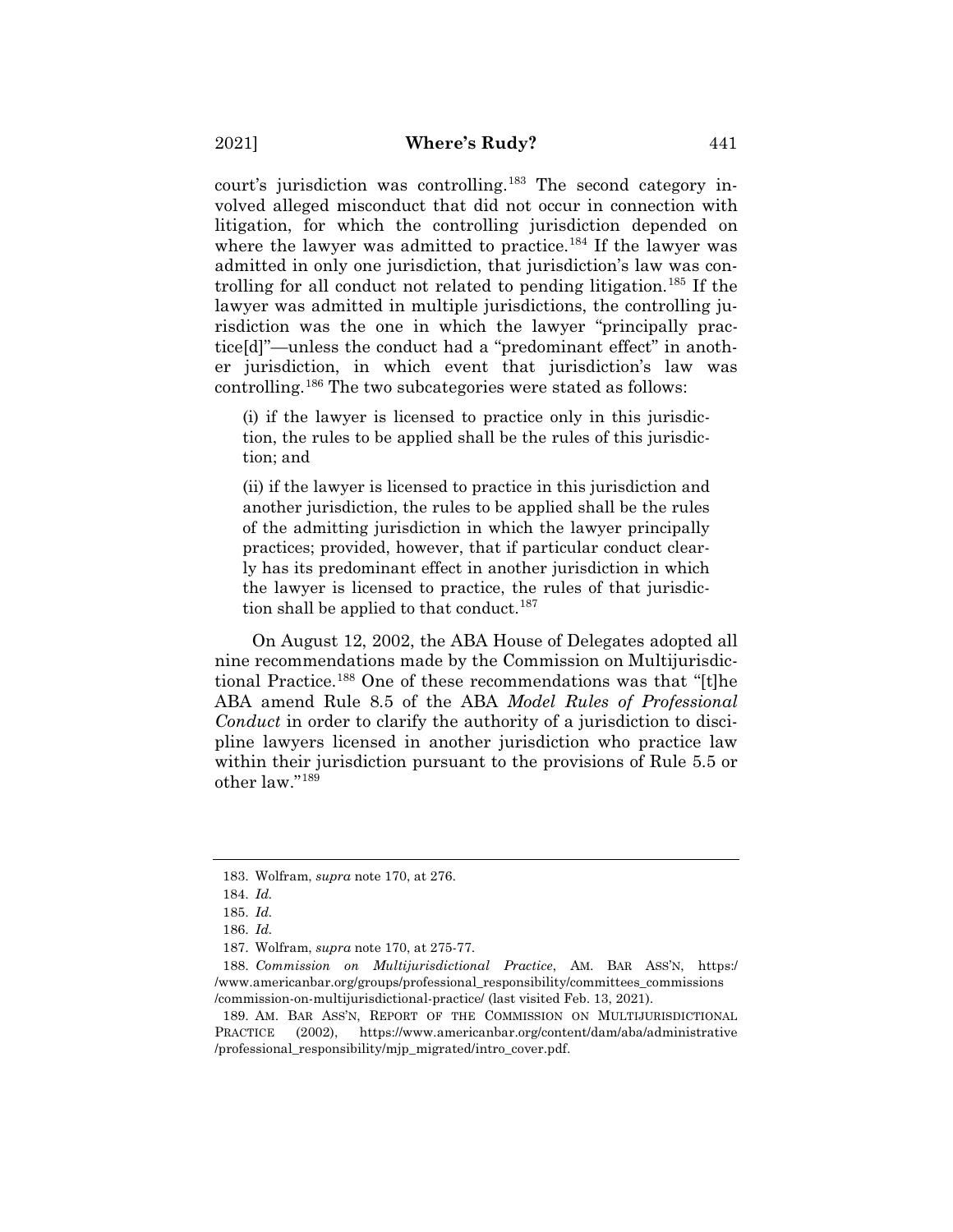These amendments included<sup>190</sup>:

1) adding to subsection (a) that "[a] lawyer not admitted in this jurisdiction is also subject to the disciplinary authority of this jurisdiction if the lawyer provides or offers to provide any legal services in this jurisdiction";

2) deleting the language in subsection (b)(1) that the lawyer's conduct is in connection with a proceeding in a court where that lawyer has been admitted to practice;

3) adding to subsection (b)(2) that:

the rules of the jurisdiction in which the lawyer's conduct occurred, or if the predominant effect of the conduct is in a different jurisdiction, the rules of that jurisdiction shall be applied to the conduct. A lawyer shall not be subject to discipline if the lawyer's conduct conforms to the rules of a jurisdiction in which the lawyer reasonably believes the predominant effect of the lawyer's conduct will occur.;

4) deleting subsections (b)(2)(i) and (ii), which determined the applicable rules depending on whether the lawyer was licensed to practice only in this jurisdiction or other jurisdictions; and

5) changing comment [7] from stating that the choice of law provision is not intended to apply to transnational practice, to stating that the provision applies to lawyers engaged in transnational practice, unless superseded by international authorities.

The result was the creation of the present rule.

Few courts have applied the rule. Courts have held that if State A's rules specify using State B's rules in a disciplinary issue, State A will not also incorporate State B's rules on nonconduct procedural matters, such as the applicable standard of appellate review.191 Additionally, some courts have applied state rules based on MR 8.5(b) in non-disciplinary contexts, including

<sup>190.</sup> AM. BAR ASS'N COMM'N ON MULTIJURISDICTIONAL PRACTICE, REPORT 201C TO THE ABA HOUSE OF DELEGATES (2002), https://www.americanbar.org/content/dam /aba/administrative/professional\_responsibility/mjp\_migrated/201c.pdf.

<sup>191.</sup> *See* In re Disciplinary Action Against Overboe, 763 N.W.2d 776, 779–82 (N.D. 2009); Wolfram, *supra* note 170, at 282.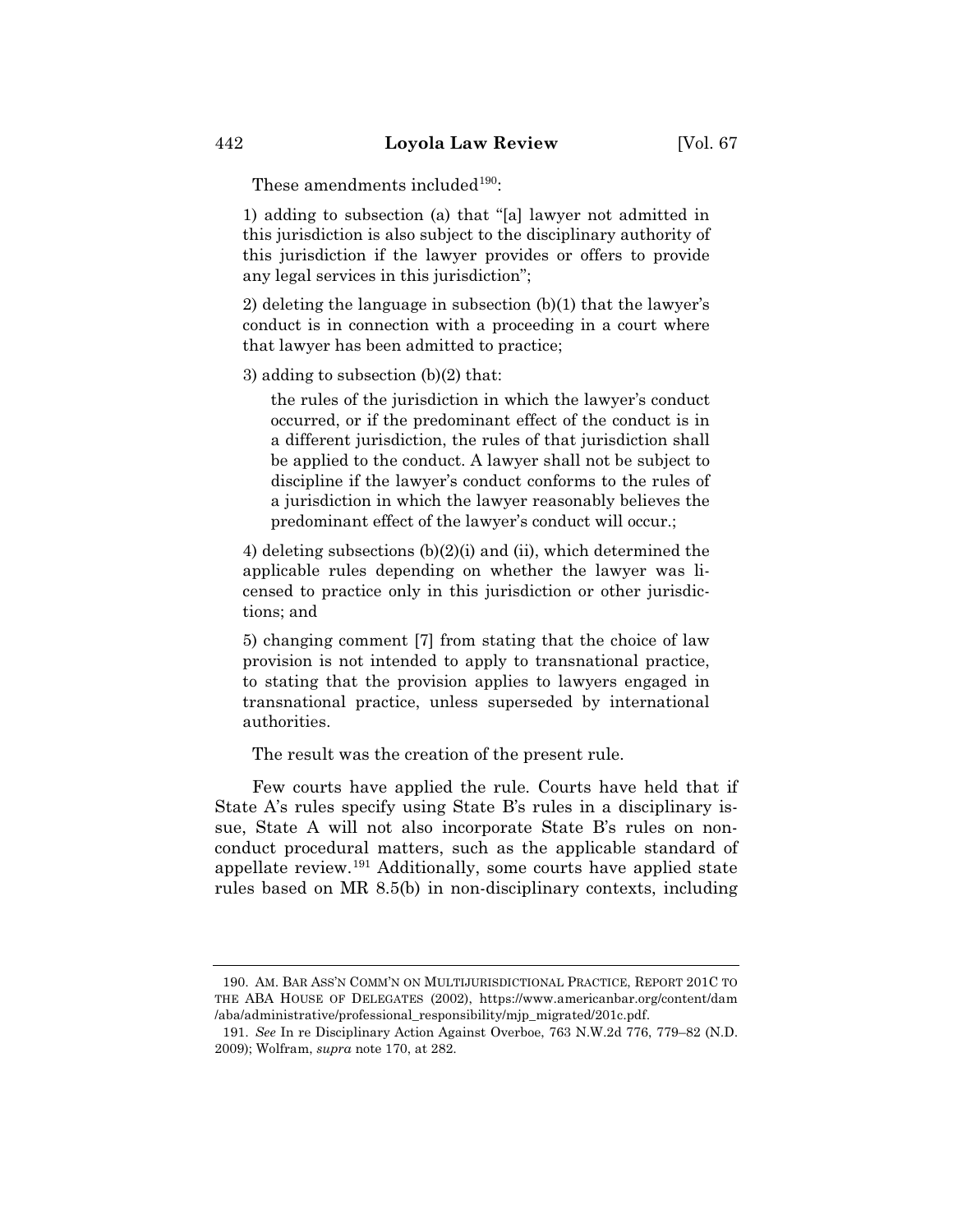ruling on disqualification motions, sanctions motions, and fee disputes.192

Twenty-two states have adopted MR 8.5 without change,  $193$ one state has not, twenty states have adopted substantially the same rule as MR 8.5, and eight states have adopted a substantially different rule than MR 8.5.194 Additionally, some states title this provision "Jurisdiction," rather than "Disciplinary Authority; Choice of Law."195

Thirty states have adopted MR 8.5 comment [7], fifteen states have not, and one state has adopted substantively the same comment as MR 8.5 comment [7].<sup>196</sup>

MR 8.5 applies exclusively to disciplinary issues.<sup>197</sup> For all non-disciplinary legal issues, "the general common law of choice of law will determine which jurisdiction's law applies."198 Accordingly, Restatement (Third) of the Law Governing Lawyers § 1 cmt. e (2000) says that: "In general, traditional choice-of-law principles, such as those set out in the Restatement Second of Conflict of Laws, have governed questions of choice of law in nondisciplinary litigation involving lawyers."199

## **b. New York Rule**

New York has a variation of MR 8.5, similar to the 1993 version of the ABA rule. Changes include: 1) replacing "this jurisdiction" with "this state" throughout; 2) deleting the second sentence

<sup>192.</sup> Wolfram, *supra* note 170, at 282.

<sup>193.</sup> AM. BAR ASS'N CPR POLICY IMPLEMENTATION COMM., VARIATIONS OF ABA MODEL RULE 8.5 OF PROFESSIONAL CONDUCT, https://www.americanbar.org/content /dam/aba/administrative/professional\_responsibility/mrpc\_8\_5.pdf (last updated Dec. 12, 2018) [hereinafter VARIATIONS OF ABA MODEL RULE 8.5].

<sup>194.</sup> *Id.*

<sup>195.</sup> *Id.*

<sup>196.</sup> AM. BAR ASS'N CPR POLICY IMPLEMENTATION COMM., VARIATIONS OF ABA MODEL RULE 8.5 COMMENT [7] OF PROFESSIONAL CONDUCT, https:/ /www.americanbar.org/content/dam/aba/administrative/professional\_responsibility /mrpc\_8\_5\_cmt\_7.pdf (last updated Sept. 29, 2017).

<sup>197.</sup> Wolfram, *supra* note 170, at 277.

<sup>198.</sup> *Id.* at 278–79.

<sup>199.</sup> RESTATEMENT (THIRD) OF THE LAW GOVERNING LAWYERS § 1 cmt. e (AM. LAW. INST. 2000).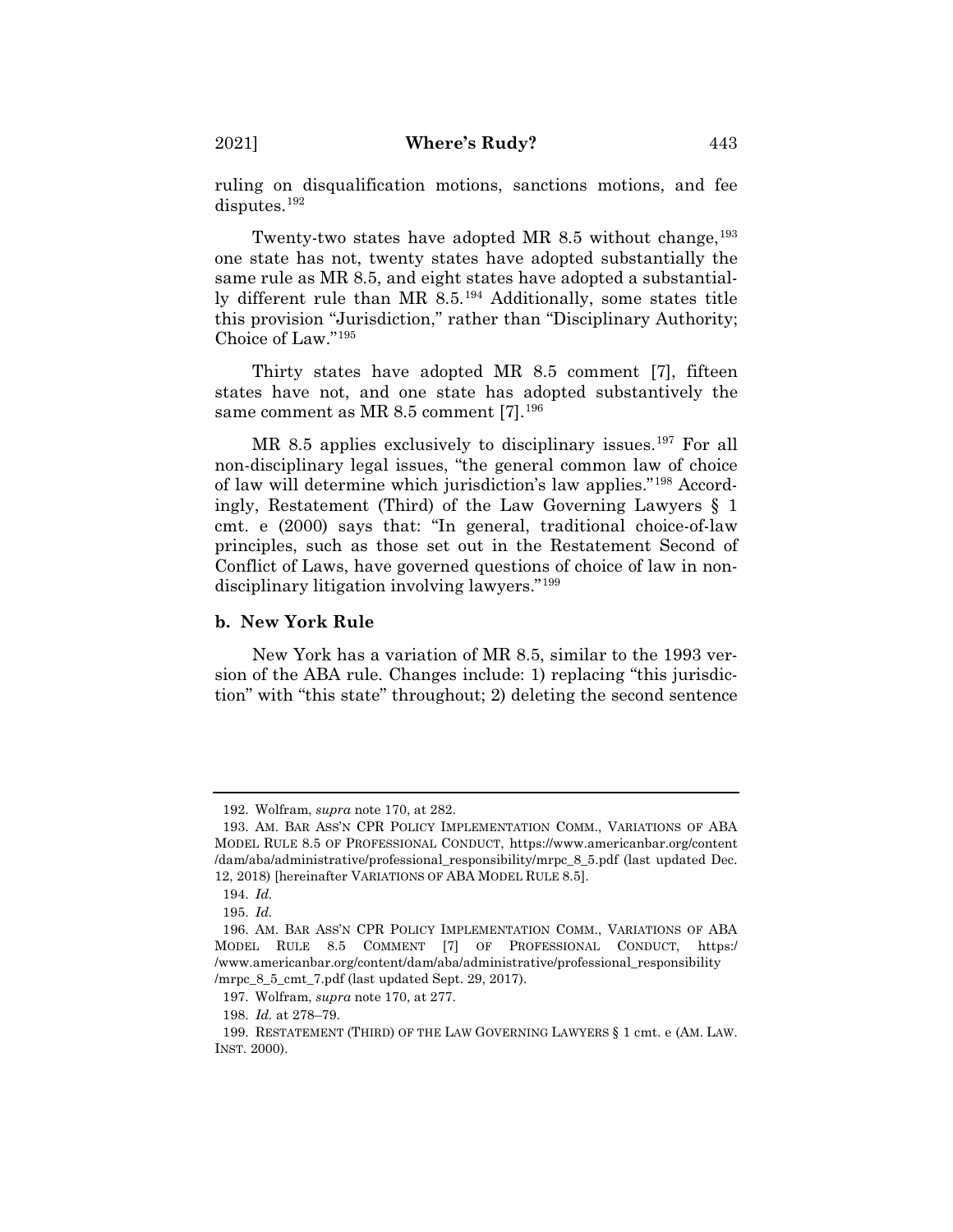in (a), "A lawyer . . . jurisdiction;" and 3) declining to adopt MR subparagraphs of  $(b)$ .<sup>200</sup> Instead, NY adopts:

(1) For conduct in connection with a proceeding in a court before which a lawyer has been admitted to practice (either generally or for purposes of that proceeding), the rules to be applied shall be the rules of the jurisdiction in which the court sits, unless the rules of the court provide otherwise; and

(2) For any other conduct: (i) If the lawyer is licensed to practice only in this state, the rules to be applied shall be the rules of this state, and (ii) If the lawyer is licensed to practice in this state and another jurisdiction, the rules to be applied shall be the rules of the admitting jurisdiction in which the lawyer principally practices; provided, however, that if particular conduct clearly has its predominant effect in another jurisdiction in which the lawyer is licensed to practice, the rules of that jurisdiction shall be applied to that conduct."<sup>201</sup>

Additionally, NY adopted an older variation of comment [1]: "It is longstanding law that the conduct of a lawyer admitted to practice in this state is subject to the disciplinary authority of this state, regardless of where the conduct occurs."202

New York did not adopt the Model Rules until 2009.<sup>203</sup> It was the last state to abandon the old ABA Model Code of Professional Responsibility.204 New York has essentially adopted the 1993 version of MR 8.5. It has also adopted comment  $[7]$ <sup>205</sup>

The New York version of MR 8.5 creates awkwardness by purporting to limit the applicable jurisdiction's rules to those in

<sup>200.</sup> NEW YORK RULES OF PROFESSIONAL CONDUCT, r. 8.5 (N.Y. STATE BAR ASS'N 2020), https://nysba.org/app/uploads/2020/02/NEW-YORK-RULES-OF-PROFESSIONAL-CONDUCT.pdf.

<sup>201.</sup> VARIATIONS OF ABA MODEL RULE 8.5, *supra* note 193.

<sup>202.</sup> NEW YORK RULES OF PROFESSIONAL CONDUCT, *supra* note 200, at r. 8.5 cmt 1.

<sup>203.</sup> Hal R. Lieberman & Harvey Prager, *New York's Catch-all Rule: Is It Needed? Part 1*, N.Y. LEGAL ETHICS REPORTER, http://www.newyorklegalethics.com/newyorks-catch-all-rule-is-it-needed-part-1/ (last visited Feb. 13, 2021).

<sup>204.</sup> Roy Simon, *Comparing New NY Rules of Professional Conduct to Existing NY Code of Professional Responsibility (Part I)*, N.Y. LEGAL ETHICS REPORTER, http:/ /www.newyorklegalethics.com/comparing-the-new-n-y-rules-of-professional-conductto-the-existing-n-y-code-of-professional-responsibility-part-i/ (last visited Feb. 13, 2021).

<sup>205.</sup> NEW YORK RULES OF PROFESSIONAL CONDUCT *supra* note 200, at r. 8.5 cmt. 7.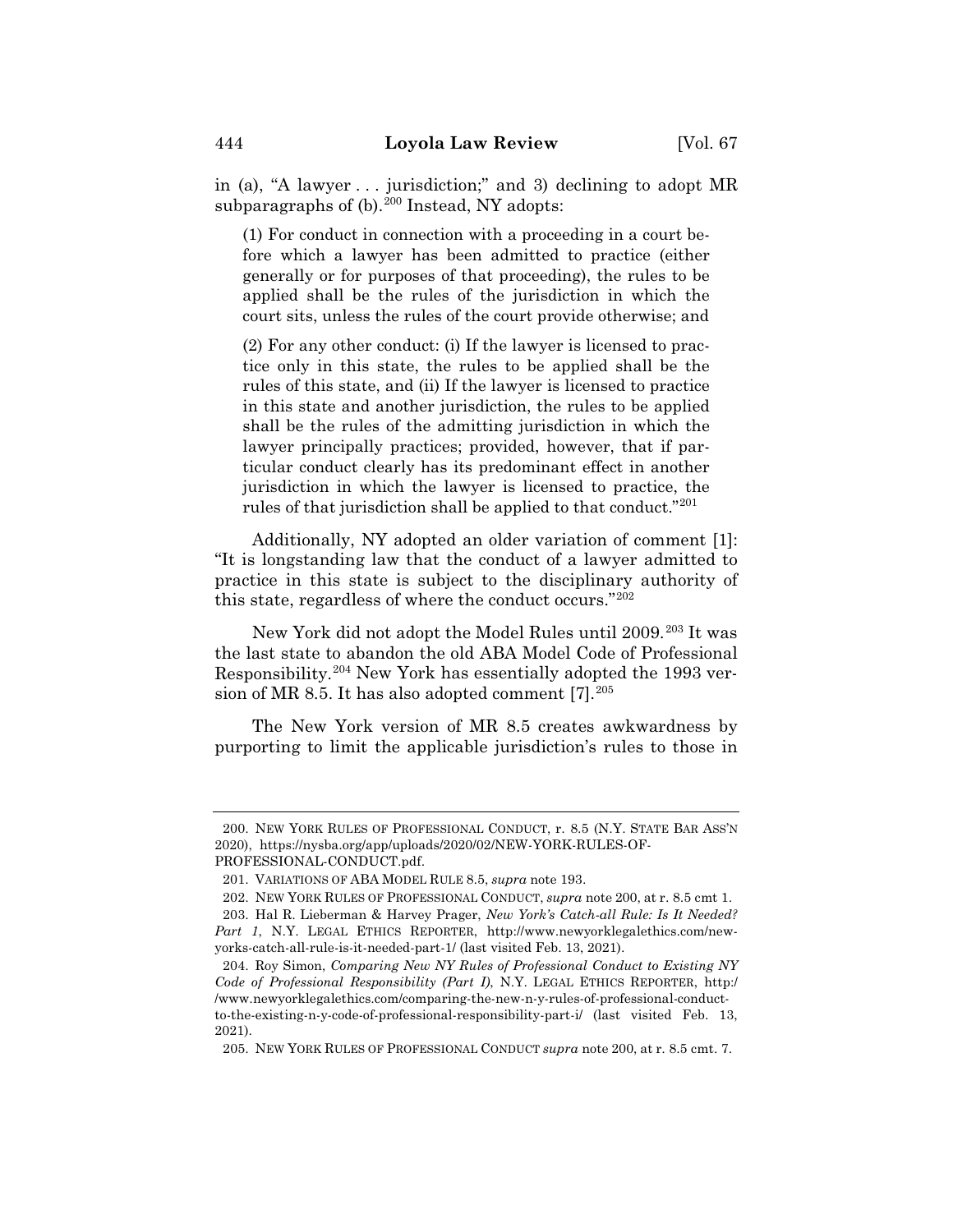which the lawyer "is licensed."<sup>206</sup> First, as shown in part by the subsequent ABA amendments that eliminated that phrase, it makes no sense in the context of cross-border practice to limit the choices of jurisdictions to those in which the lawyer holds a full license. The point of the choice of law concept is frustrated by that limitation because when the lawyer travels away from their state of licensure, they will rarely travel exclusively to places where they also have a license. By this rule, a lawyer is free to disrespect the norms of a host jurisdiction if the lawyer is not licensed there, unless a broad interpretation of where the "lawyer is licensed" is applied. In the litigation setting, the lawyer will often hold pro hac vice permission to practice in the host jurisdiction for that particular case. That should be interpreted under the New York rule as a jurisdiction where the lawyer is licensed. Stretching further, a lawyer operating in a host state under the permission of a multijurisdictional practice rule modelled on ABA MR 5.5 might also be regarded as practicing in a jurisdiction where the lawyer is licensed, albeit in a very limited way.

# **c. D.C. Rule**

The District of Columbia also has a variation of the present version of MR 8.5.207 Changes include: 1) deleting the second sentence in (a), "A lawyer  $\dots$  jurisdiction."; 2) adding to the third sentence in (a), "A lawyer may be subject to the disciplinary authority of both this jurisdiction and another jurisdiction *where the lawyer is admitted* for the same conduct."; and 3) declining to adopt MR subparagraphs of  $(b)(2)$ .<sup>208</sup> Instead, D.C. adds:

(2) For any other conduct, (i) If the lawyer is licensed to practice only in this jurisdiction, the rules to be applied shall be the rules of this jurisdiction, and (ii) If the lawyer is licensed to practice in this and another jurisdiction, the rules to be applied shall be the rules of the admitting jurisdiction in which the lawyer principally practices; provided, however, that if particular conduct clearly has its predominant effect in another jurisdiction in which the lawyer is licensed to

<sup>206.</sup> *Id*. at r. 8.5

<sup>207.</sup> D.C. RULES OF PROFESSIONAL CONDUCT r. 8.5 (D.C. BAR 2007), https:/ /www.dcbar.org/getmedia/85934036-ef28-4a1c-8bda-8e79ecfd4985/DC-Rules-of-Professional-Conduct\_1220.pdf.

<sup>208.</sup> *Id.*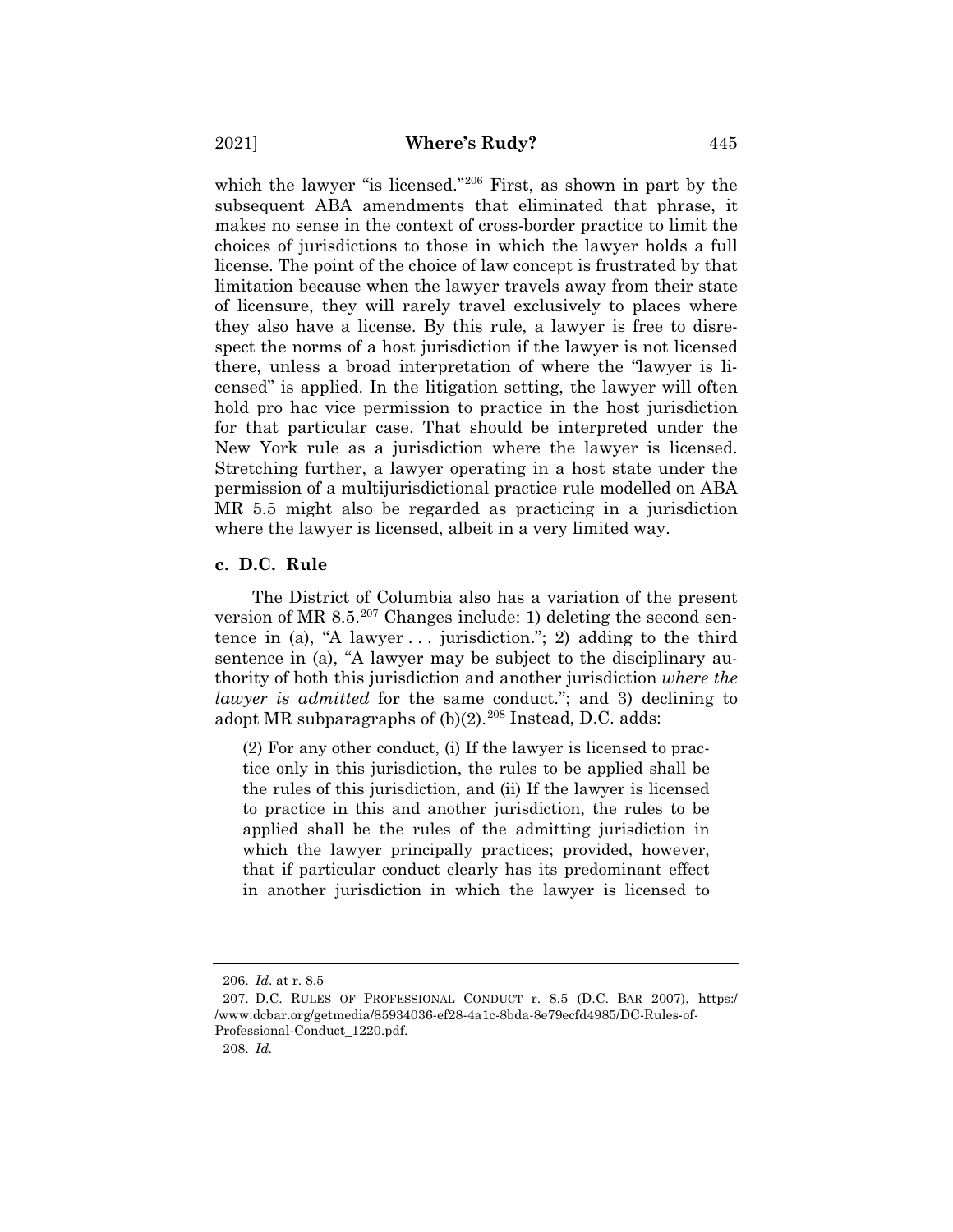practice, the rules of that jurisdiction shall be applied to that conduct."<sup>209</sup>

D.C. has adopted the 1993 version of MR 8.5. It has also adopted comment  $[7]$ .<sup>210</sup> The result is a rule that includes some of the same confusing content as the New York rule, which was later remedied in ABA amendments.

# **d. Ukrainian Rule**

Outside of the United States, it is not uncommon for countries to assert that when a foreign lawyer practices in the host country, the law of the host country governs the lawyer's conduct. Such is the Ukrainian law on this point as seen in subsequent provisions. When a lawyer works through agents, it is as if the lawyer does the work herself.<sup>211</sup> As such, when Giuliani reached into Ukraine to practice law on behalf of his client Donald Trump, even through agents, Giuliani was arguably practicing according to the law of Ukraine. Under the standard interpretation of the ABA rule, and the broad interpretation of the New York rule, Giuliani was practicing in Ukraine with permission in the form of a limited license, and Ukraine is the place "where [some of the] conduct occurred," and potentially where the predominant effect of the conduct would be felt.

The Ukrainian National Bar Association ("UNBA") International Relations Committee pursuant to authority granted to it in the Law of Ukraine On the Bar and Practice of Law, adopted a code of conduct and various rules regulating the practice of law.212 Article 4 of the Law on the Bar and Practice of Law provides the principles of and standards for the practice of law, including the territorial scope of the adopted rules:

2. A Ukrainian attorney may practice law in the entire territory of Ukraine and abroad unless otherwise provided for by an international treaty ratified by the Verkhovna Rada of Ukraine, or by the laws of a foreign state.

<sup>209.</sup> VARIATIONS OF ABA MODEL RULE 8.5, *supra* note 193.

<sup>210.</sup> D.C. RULES OF PROFESSIONAL CONDUCT, *supra* note 207, at r. 8.5 cmt. 6.

<sup>211.</sup> JAMES MOLITERNO, EMANUEL LAW OUTLINE ON PROFESSIONAL RESPONSIBILITY 182-83 (6th ed. Wolters Kluwer 2020).

<sup>212.</sup> LAW OF UKR. ON THE BAR AND PRACTICE OF LAW (UKR. NAT'L BAR ASS'N 2014), https://www.ccbe.eu/fileadmin/speciality\_distribution/public/documents /National\_Regulations/National\_Laws\_on\_the\_Bars/EN\_Ukraine\_Law\_of\_Ukraine\_ on\_the\_Bar\_and\_Practice\_of\_Law.pdf.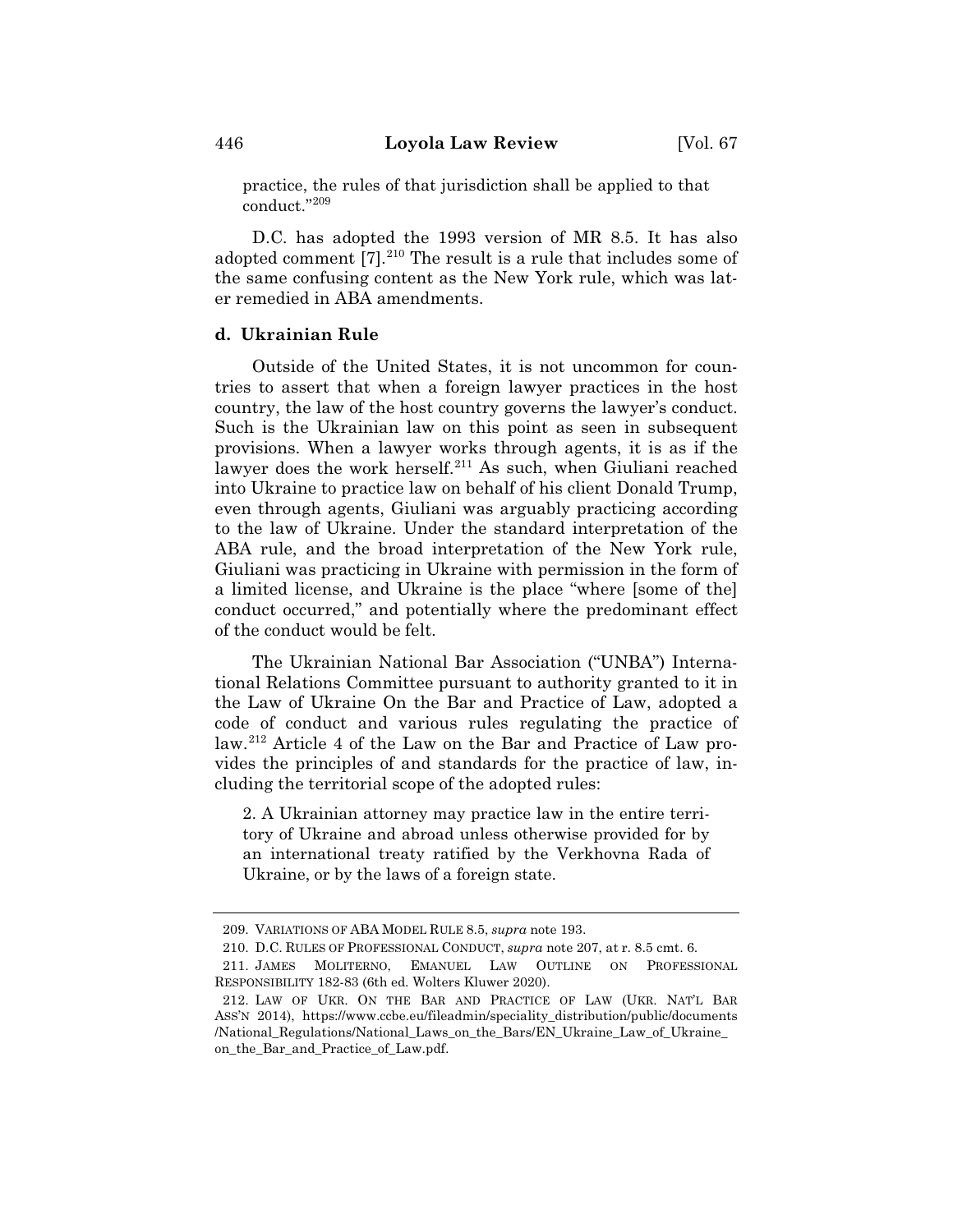4. An attorney of a foreign state shall practice law in the entire territory of Ukraine in accordance with this law unless otherwise provided for by an international treaty ratified by the Verkhovna Rada of Ukraine.<sup>213</sup>

Three other articles help clarify the depth and breadth of Article 4 provisions. First, Article 59 addresses how a foreign attorney may obtain the right to practice law in Ukraine:

1. The attorney of a foreign state may practice law in Ukraine taking into account specific provisions of this Law.

2. The attorney of a foreign state who intends to practice law in Ukraine shall submit to the qualification and disciplinary commission of the bar at the place of his/her residence or stay in Ukraine an application for his/her inclusion in the Unified Register of Attorneys of Ukraine. The application shall be accompanied by the documents confirming the right of the said attorney to practice law in the respective foreign state. The list of the said documents shall be approved by the Bar Council of Ukraine.

6. The attorney's professional rights and duties, guarantees of practice of law and organizational forms of practice of law determined by this Law shall extend to the attorney of a foreign state during his/her practice of law in Ukraine. $2^{14}$ 

Further, Article 60 discusses the liability of an attorney of a foreign state:

1. In the event of misconduct by the attorney of a foreign state included in the Unified Register of Attorneys of Ukraine, he/she shall be brought to disciplinary liability per the procedure provided for by this Law for Ukrainian attorneys, taking into account specific provisions established by part two of this Article.

2. The attorney of a foreign state included in the Unified Register of Attorneys of Ukraine may be brought to disciplinary liability only by way of warning or exclusion from the Unified Register of Attorneys of Ukraine.

3. The qualification and disciplinary commission of the bar shall inform the respective governmental body or a body of

<sup>213.</sup> *Id.* at art. 4.

<sup>214.</sup> *Id.* at art. 59.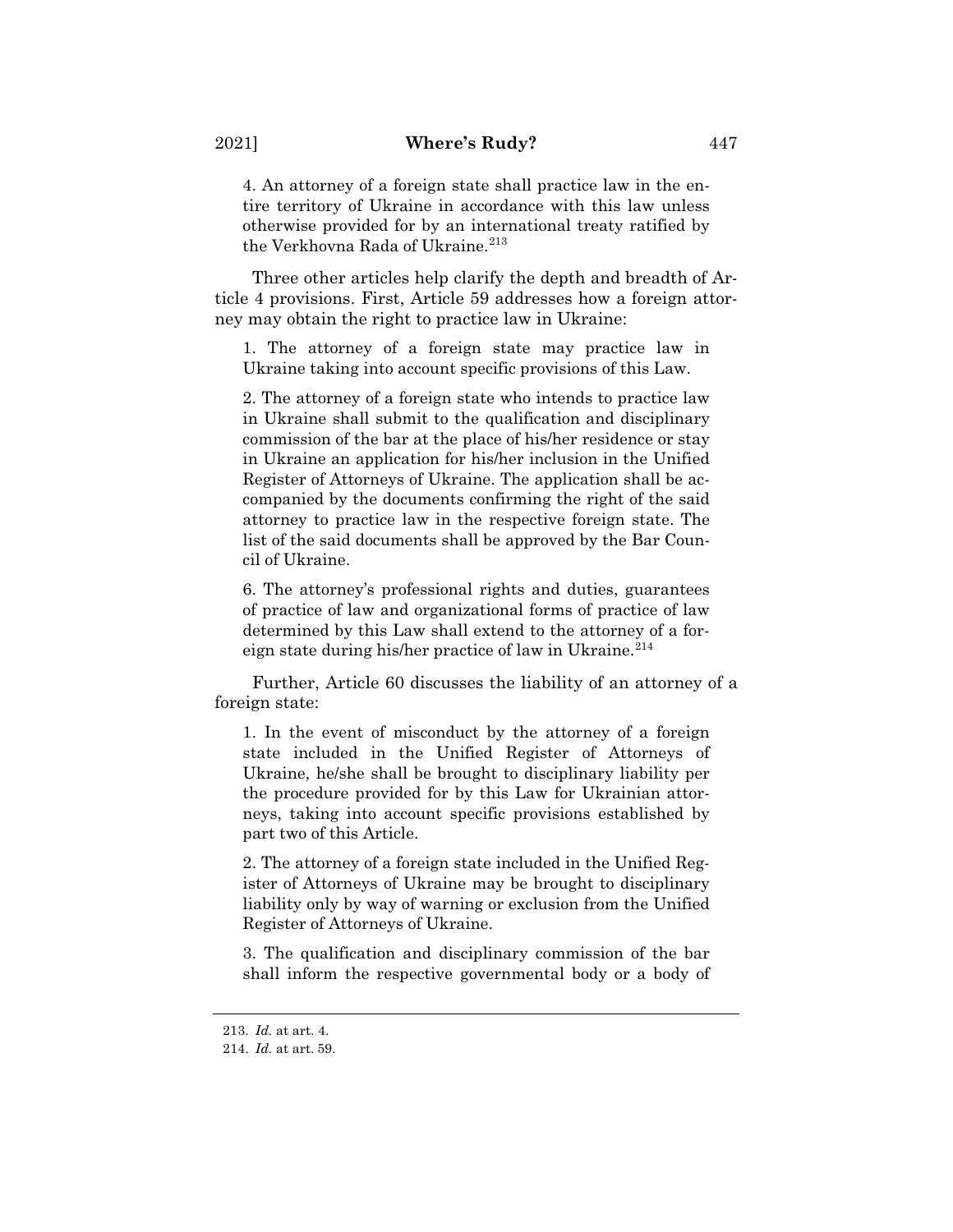attorneys' self-government of a foreign state where the attorney obtained the status of the attorney or the right to practice law that the attorney of a foreign state has been brought to disciplinary liability.<sup>215</sup>

Finally, Article 61 explains the relations of a foreign attorney with the bodies of attorneys' self-government:

1. The attorney of a foreign state may apply to bodies of attorneys' self-government for the protection of his/her professional rights and duties; participate in educational and methodological events conducted by the qualification and disciplinary commissions of the bar, the Higher Qualification and Disciplinary Commission of the Bar, regional bar councils, the Bar Council of Ukraine and the Ukrainian National Bar Association.<sup>216</sup>

The Ukrainian law thus asserts authority over foreign lawyers practicing in Ukraine, and suggests the challenge of doubledeontology.

#### **2. UNBA RULES OF PROFESSIONAL CONDUCT**

The UNBA Rules of Professional Conduct were approved by the Constituent Congress of Advocates of Ukraine on November 17,  $2012.<sup>217</sup>$  Their purpose "is the unified consolidation of traditions and experience of the Ukrainian bar in the field of interpretation of the rules of professional conduct, and of the generally recognized deontological rules and regulations accepted by the international bar community."218 Additionally:

These Rules serve for the advocates as a compulsory system of guidelines in the process of balancing and practical coordination of their manifold, and sometimes conflicting, professional rights and responsibilities according to the status, main objections of the bar and principles of its activities as defined by the Constitution of Ukraine, the Law of Ukraine 'On the Bar and Practice of Law' and other legislative acts of

<sup>215.</sup> *Id.* at art. 60.

<sup>216.</sup> *Id*. at art. 61.

<sup>217.</sup> *See* RULES OF PROFESSIONAL CONDUCT (UKR. NAT'L BAR ASS'N 2012), https:/ /www.ccbe.eu/fileadmin/speciality\_distribution/public/documents/National\_ Regulations/DEON\_National\_CoC/EN\_Ukraine\_UNBA\_Rules\_of\_Professional\_ Conduct.pdf [hereinafter UKR. RULES OF PROFESSIONAL CONDUCT].

<sup>218.</sup> *Id.* at 1.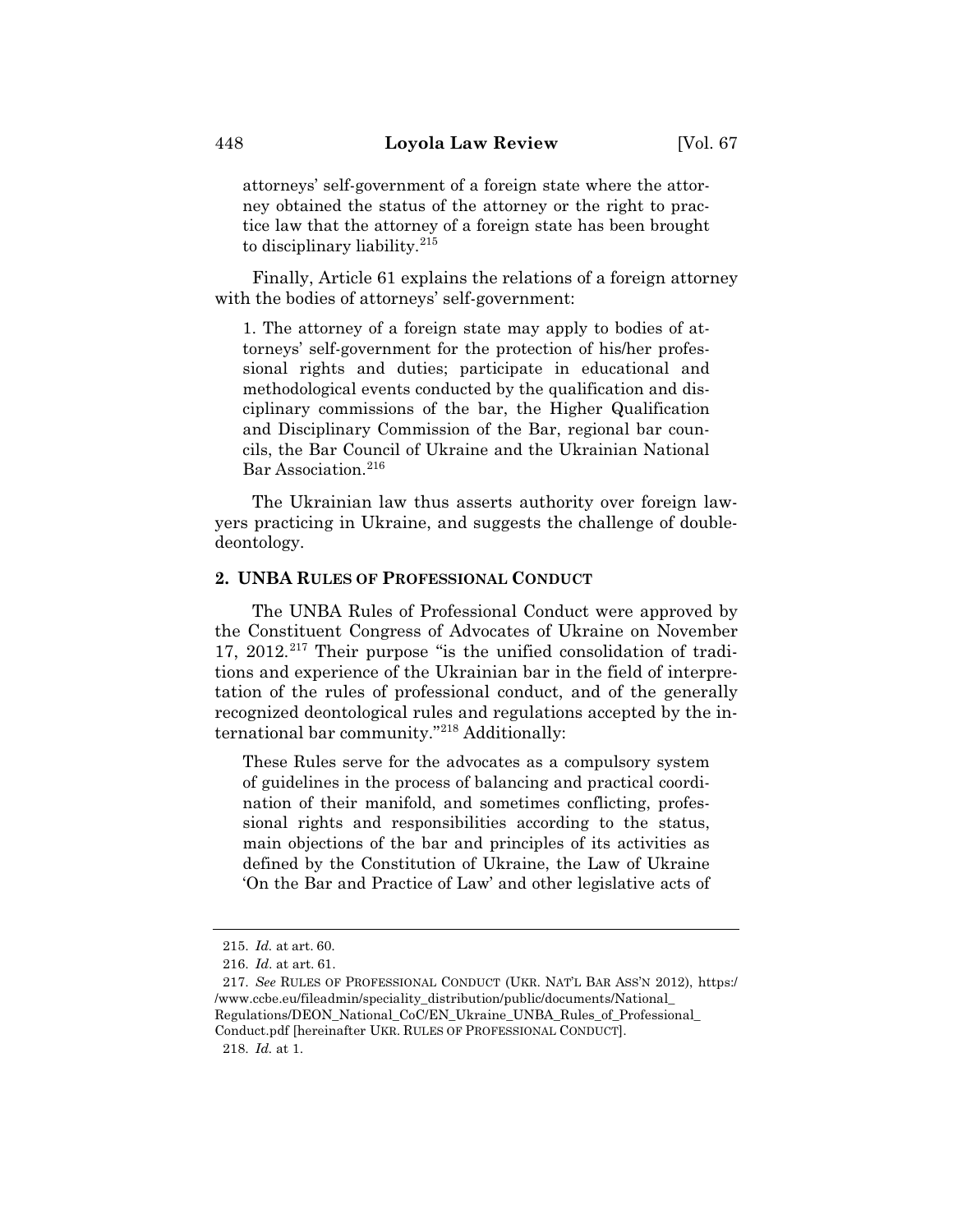Ukraine. They also set a single system of criteria for the evaluation of ethical aspects of the advocate's conduct in the disciplinary proceedings before the qualification and disciplinary commissions of the bar.<sup>219</sup>

Several articles are relevant to the choice of law issue. Article 1 stipulates that "[t]he provisions of these Rules complement and specify the applicable legislation on the bar and practice of law rather than abrogate or replace it."<sup>220</sup> Article 43 provides that:

In representing the client's interests or acting as a defender in the court, an advocate must comply with the requirements of applicable procedural legislation, legislation on the bar and advocate's activity, judicial system and status of judges, other legislation governing the conduct of the parties to the court proceedings, and with the requirements of these Rules.<sup>221</sup>

Further, Article 67 discusses disciplinary action:

In the application of disciplinary sanctions for the breach of the Rules of Professional Conduct and/or Professional ethical (deontological) rules of conduct of foreign advocates (in the cases provided for by these Rules), which operate in the countries in which such advocates are entitled to practice law, the disciplinary bodies of the bar of Ukraine must base themselves on the general principles of legal liability; in particular, they must apply disciplinary sanctions only for the culpable breaches.<sup>222</sup>

# **a. CCBE Rule**

Once the conduct occurs in any European country that is party to the CCBE agreements, the CCBE rules become relevant.

The Code of Conduct for European Lawyers was originally adopted on October 28, 1988, and was most recently amended on May 19, 2006.<sup>223</sup> It was promulgated by the Council of Bars and Law Societies of Europe (CCBE), an international nonprofit whose membership includes the bars and law societies of 45 coun-

<sup>219.</sup> UKR. RULES OF PROFESSIONAL CONDUCT, *supra* note 217, at 1-2.

<sup>220.</sup> *Id.* at art. 1.

<sup>221.</sup> *Id.* at art. 43.

<sup>222.</sup> *Id.* at art. 67.

<sup>223.</sup> *History*, CCBE, https://www.ccbe.eu/about/history/ (last visited Apr. 7, 2021).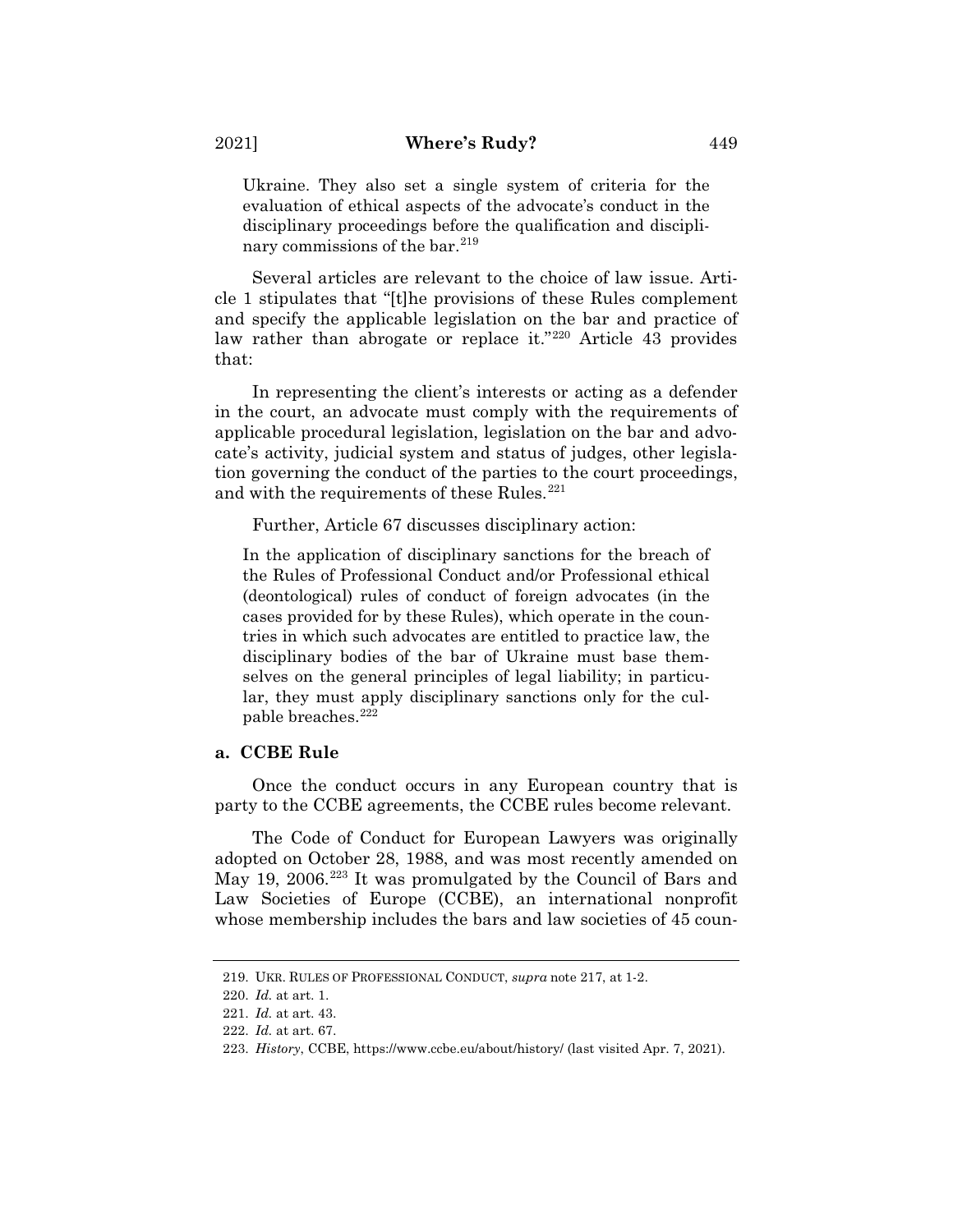tries from the European Union, the European Economic Area, and wider Europe.<sup>224</sup> Several rules discuss the choice of law issue. Rule 2.4 provides that: "When practising cross-border, a lawyer from another Member State may be bound to comply with the professional rules of the Host Member State. Lawyers have a duty to inform themselves as to the rules which will affect them in the performance of any particular activity."225 Rule 4.1 applies to lawyers appearing before a court or tribunal: "A lawyer who appears, or takes part in a case, before a court or tribunal must comply with the rules of conduct applied before that court or tribunal."226 Rule 4.5 applies for other judicial functions: "The rules governing a lawyer's relations with the courts apply also to the lawyer's relations with arbitrators and any other persons exercising judicial or quasi-judicial functions, even on an occasional basis."227

Rule 1.6 provides definitions for commonly used terms. In this Code, "Member State" means a member state of the European Union or any other state whose legal profession is included in Article 1.4.228 "Home Member State" means the Member State where the lawyer acquired the right to bear his or her professional title.229 "Host Member State" means any other Member State where the lawyer carries on cross-border activities.<sup>230</sup>

Rule 1.2.2 explains the function and purpose of the Code:

The particular rules of each Bar or Law Society arise from its own traditions. They are adapted to the organisation and sphere of activity of the profession in the Member State concerned and to its judicial and administrative procedures and to its national legislation. It is neither possible nor desirable that they should be taken out of their context nor that an attempt should be made to give general application to rules which are inherently incapable of such application. The particular rules of each Bar and Law Society nevertheless are

<sup>224.</sup> *Who We Are*, CCBE, https://www.ccbe.eu/about/who-we-are/ (last visited Feb. 13, 2021).

<sup>225.</sup> CODE OF CONDUCT FOR EUROPEAN LAWYERS r. 2.4 (CCBE 2006), https:/ /www.advokatsamfundet.se/globalassets/advokatsamfundet\_sv/advokatetik/2006\_ code\_en.pdf.

<sup>226.</sup> *Id.* at r. 4.1.

<sup>227.</sup> CODE OF CONDUCT FOR EUROPEAN LAWYERS, *supra* note 225, at r. 4.5.

<sup>228.</sup> *Id.* at r. 1.6.

<sup>229.</sup> *Id.*

<sup>230.</sup> *Id.*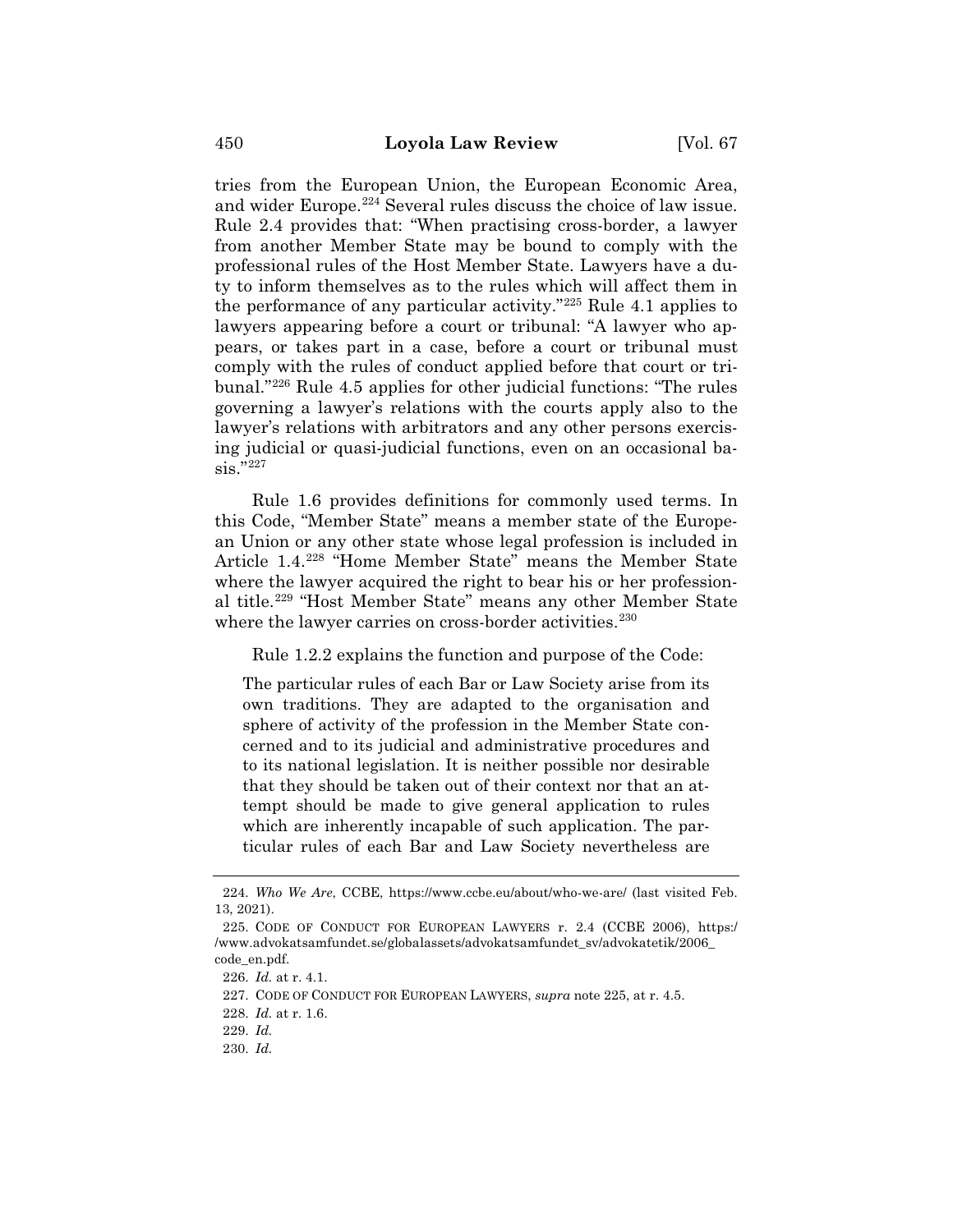based on the same values and in most cases demonstrate a common foundation.<sup>231</sup>

Rule 1.3.1 clarifies that "[a] particular purpose of the statement of those rules is to mitigate the difficulties which result from the application of "double deontology," notably as set out in Articles 4 and 7.2 of Directive 77/249/EEC and Articles 6 and 7 of Directive 98/5/EC."232 Additionally, the Commentary on Article 1.4 defines the scope of the code: "The Code accordingly applies to all the lawyers represented on the CCBE, whether as full Members or as Observer Members," including Poland, Spain, and Ukraine.<sup>233</sup> "It is also hoped that the Code will be acceptable to the legal professions of other non-member states in Europe and elsewhere so that it could also be applied by appropriate conventions between them and the Member States."234

The Commentary on Article 2.4 states that "[t]he Lawyers Establishment Directive contains the provisions with regard to the rules to be observed by a lawyer from one Member State practicing on a permanent basis in another Member State by virtue of Article 43 of the consolidated EC treaty," which follows:

(a) irrespective of the rules of professional conduct to which he or she is subject in his or her Home Member State, a lawyer practicing under his home-country professional title shall be subject to the same rules of professional conduct as lawyers practicing under the relevant professional title of the Host Member State in respect of all the activities the lawyer pursues in its territory (Article 6.1);

(b) the Host Member State may require a lawyer practicing under his or her home-country professional title either to take out professional indemnity insurance or to become a member of a professional guarantee fund in accordance with the rules which that state lays down for professional activities pursued in its territory."<sup>235</sup>

<sup>231.</sup> *Id.* at r. 1.2.2.

<sup>232.</sup> CODE OF CONDUCT FOR EUROPEAN LAWYERS, *supra* note 225, at r. 1.3.1

<sup>233.</sup> *Id.* at r. 1.4 cmt.

<sup>234.</sup> *Id.*

<sup>235.</sup> *Id.* at r. 2.4 cmt.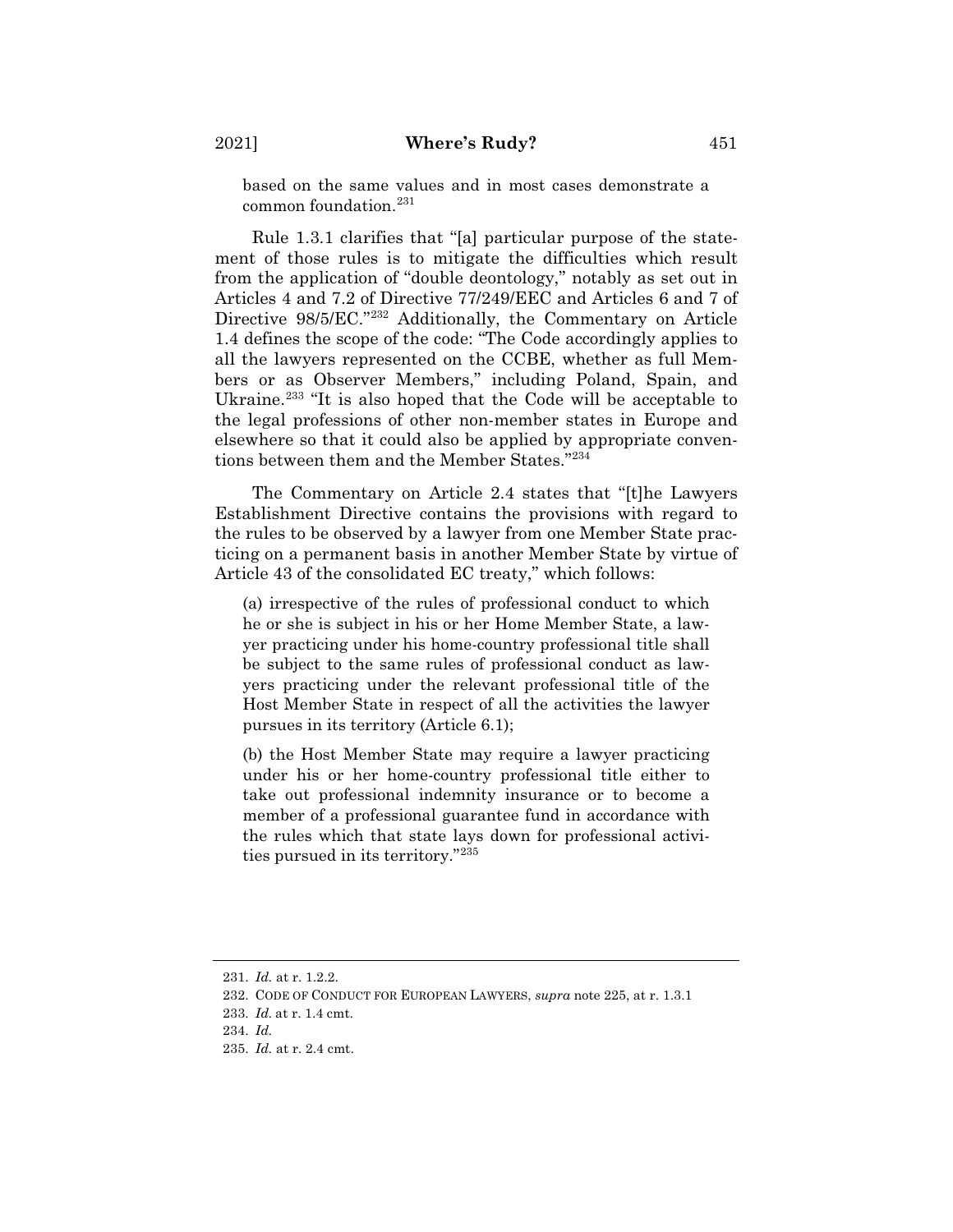There are three statuses of membership with the CCBE: 1) full members, 2) associate members, and 3) observer members. <sup>236</sup>

Full members are comprised of:

The founders of the present Association together with the organisations which are representative of the profession of lawyer, recognized as such and designated to form a national delegation by the authorities of each Member State of the European Union or the European Economic Area or the authorities of the Swiss Confederation and which are admitted in such capacity by the Plenary Session according to Article VIII b). $237$ 

These members may be excluded by the Plenary Session duly convened in accordance with the provisions of Article VIII b).<sup>238</sup> They may resign at any time, by written notification delivered to the Secretariat.239 Further, "[t]he full member who has resigned or has been excluded has no rights to any assets of the association, is not entitled to be reimbursed any part of the subscriptions paid and must pay the subscriptions that have been fixed for the year in which its resignation is tendered."240 Full members are grouped in national delegations, each of which shall be composed of a maximum of six individuals.<sup>241</sup>

Associate members are comprised of:

[T]he organisations which are representative of the profession of lawyer recognised as such and designated by the authorities of each State, member of the Council of Europe, which is in official negotiations in view of its accession to the European Union, and which have been admitted as such by the Plenary Session according to article VIII b).  $242$ 

These members may attend meetings of the Plenary Session without a right to vote, represented by no more than one individ-

<sup>236.</sup> STATUTES OF THE COUNCIL OF BARS AND LAW SOCIETIES OF EUROPE (CCBE 2020), https://www.ccbe.eu/fileadmin/speciality\_distribution/public/documents /STATUTS/EN\_statutes.pdf.

<sup>237.</sup> *Id.* at 3.

<sup>238.</sup> *Id.*

<sup>239.</sup> *Id.*

<sup>240.</sup> *Id.*

<sup>241.</sup> STATUTES OF THE COUNCIL OF BARS AND LAW SOCIETIES OF EUROPE, *supra*  note 236, at 3.

<sup>242.</sup> *Id.*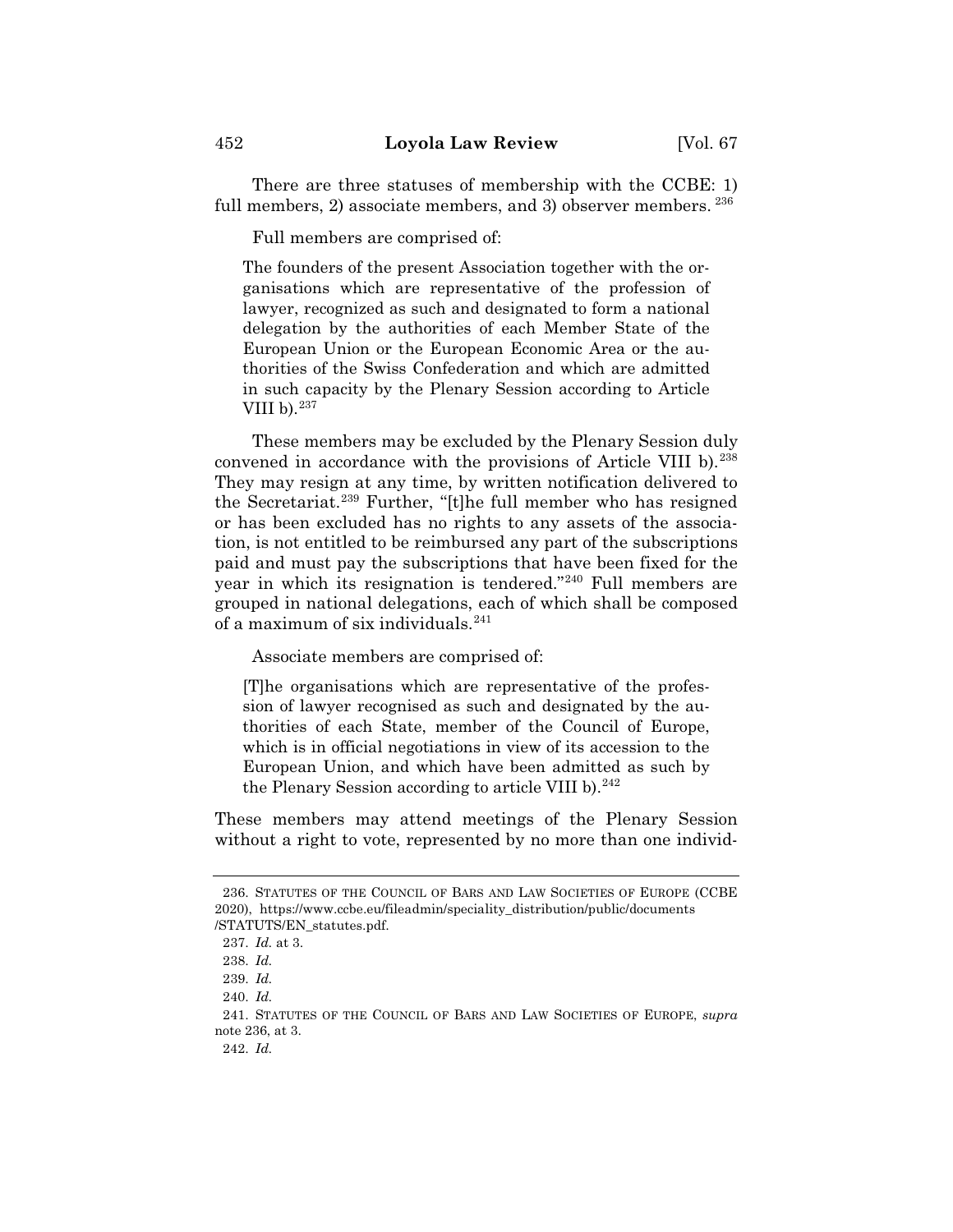ual for each State, and may attend meetings of the Standing Committee. $243$  They may be excluded on the same grounds as a full member.<sup>244</sup> They may also resign at any time, by written notification delivered to the Secretariat.<sup>245</sup> Further, "[t]he associate member who has resigned or has been excluded has no rights to any assets of the association, is not entitled to be reimbursed any part of the subscriptions paid and must pay the subscriptions that have been fixed for the year in which its resignation is tendered."246

Observer members are comprised of "the organisations which are representative of the profession of lawyer in a Member State of the Council of Europe and which have been admitted as such by the Plenary Session according to article VIII b)."247 These members may attend meetings of the Plenary Session without a right to vote, represented by no more than one individual for each State, and may attend meetings of the Standing Committee.<sup>248</sup> They may be excluded on the same grounds as a full or associate member; they may also resign at any time, by written notification delivered to the Secretariat.<sup>249</sup> Further, "[t]he observer member who has resigned or has been excluded has no rights to any assets of the association, is not entitled to be reimbursed any part of the subscriptions paid and must pay the subscriptions that have been fixed for the year in which its resignation is tendered."250 It is also important to note that "[t]he capacity of observer member implies compliance with these statutes and the adoption of the CCBE Code of conduct."251

Many of the distinctions between types of members involve the Plenary Session and Standing Committee. The Plenary Session, or general assembly, is comprised of the full members pre-

244. *Id.*

<sup>243.</sup> *Id.*

<sup>245.</sup> STATUTES OF THE COUNCIL OF BARS AND LAW SOCIETIES OF EUROPE, *supra* note 236, at 4.

<sup>246.</sup> *Id.*

<sup>247.</sup> *Id.*

<sup>248.</sup> *Id.*

<sup>249.</sup> *Id.*

<sup>250.</sup> STATUTES OF THE COUNCIL OF BARS AND LAW SOCIETIES OF EUROPE, *supra* note 236, at 4.

<sup>251.</sup> STATUTES OF THE COUNCIL OF BARS AND LAW SOCIETIES OF EUROPE, *supra* note 236, at 4.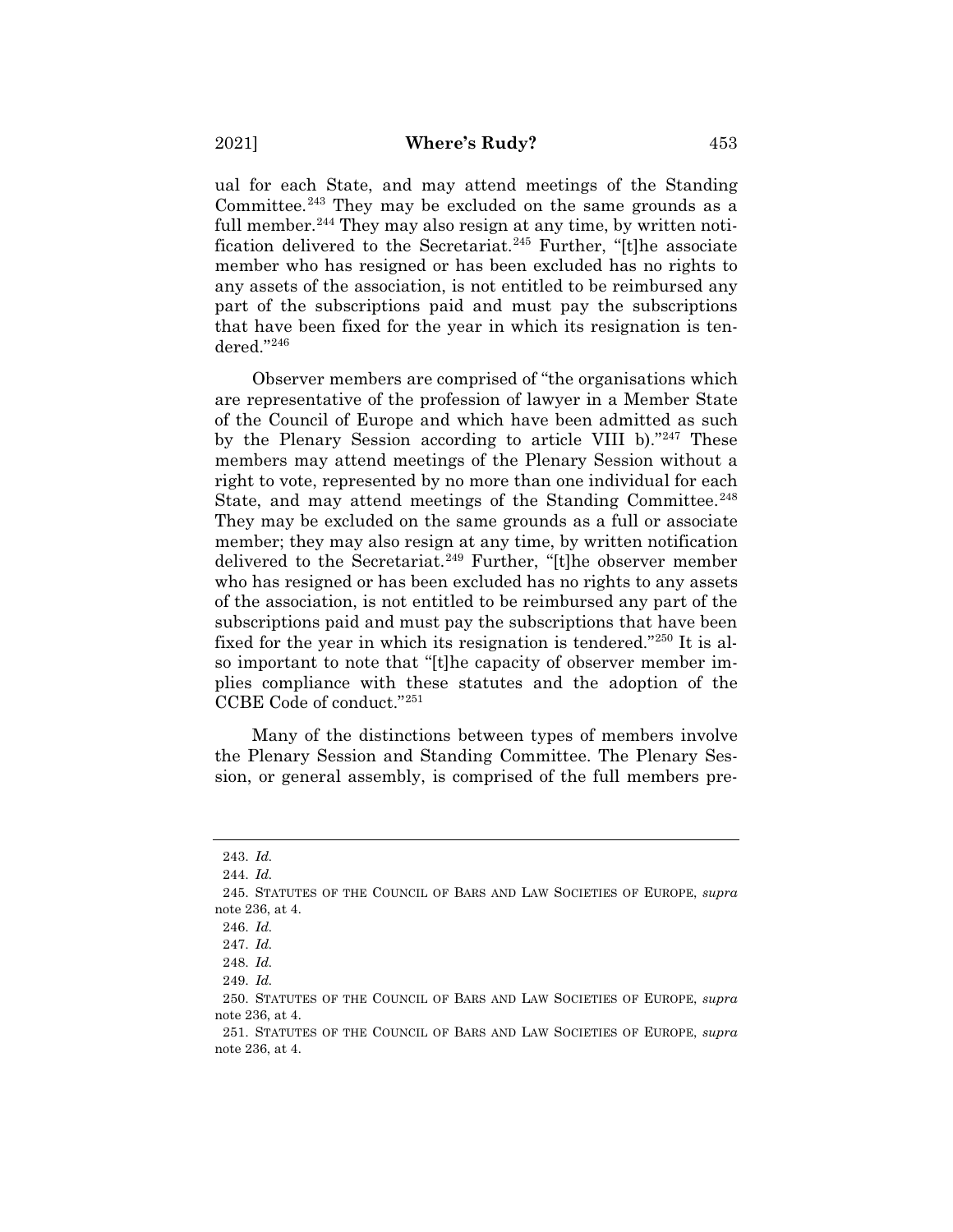sent at a meeting.<sup>252</sup> The powers necessary to achieve the CCBE's goals are vested in the Plenary Session.253 They get certain exclusive powers, including control over the budget, amendments to the statute, admission/exclusion of all members, and internal management rules.<sup>254</sup> Associates and observers can attend these meetings but have no say.255

The Standing Committee is the administration of the  $CCBE.<sup>256</sup>$  It consists of "as many members as there are delegations," one President, and three Vice-Presidents (VPs have the right to speak but cannot vote).<sup>257</sup> This Committee has all the leftover powers of management and administration. It can further delegate some powers to one or more persons. It seems as though the only members with "delegations" are full members, so this committee might be all full members too. However, it also may mean that one associate/observer member is allowed for each delegation present.

Spain and Poland are full members of CCBE.258 Ukraine is an observer member of the CCBE.<sup>259</sup>

# **b. Spanish Rule**

In addition to Ukraine, some of Giuliani's conduct occurred in Spain, raising the potential, though unlikely, application of the Spanish law on abogados.

The Code of Conduct of the Spanish Bar<sup>260</sup> was last modified in the Plenary Session on September 10, 2002. In their preliminary remarks, the drafters acknowledged that "[t]he General Council of the Spanish Bar drafts this rule being aware that the general interest requires the definition of the homogeneous rules applicable to all the lawyers in the Spanish territory, but with

<sup>252.</sup> *Id.* at 5.

<sup>253.</sup> *Id.*

<sup>254.</sup> *Id.*

<sup>255.</sup> *Id.* at 4.

<sup>256.</sup> STATUTES OF THE COUNCIL OF BARS AND LAW SOCIETIES OF EUROPE, *supra* note 236, at 6.

<sup>257.</sup> *Id.* at 5.

<sup>258.</sup> *Members*, CCBE, https://www.ccbe.eu/structure/members/ (last visited May 31, 2021).

<sup>259.</sup> *Id.*

<sup>260.</sup> CODE OF CONDUCT OF THE SPANISH BAR (GEN. COUNCIL OF THE SPANISH BAR 2002), https://www.ccbe.eu/NTCdocument/Spain\_EN\_Codigo\_deon1\_1251981686.pdf.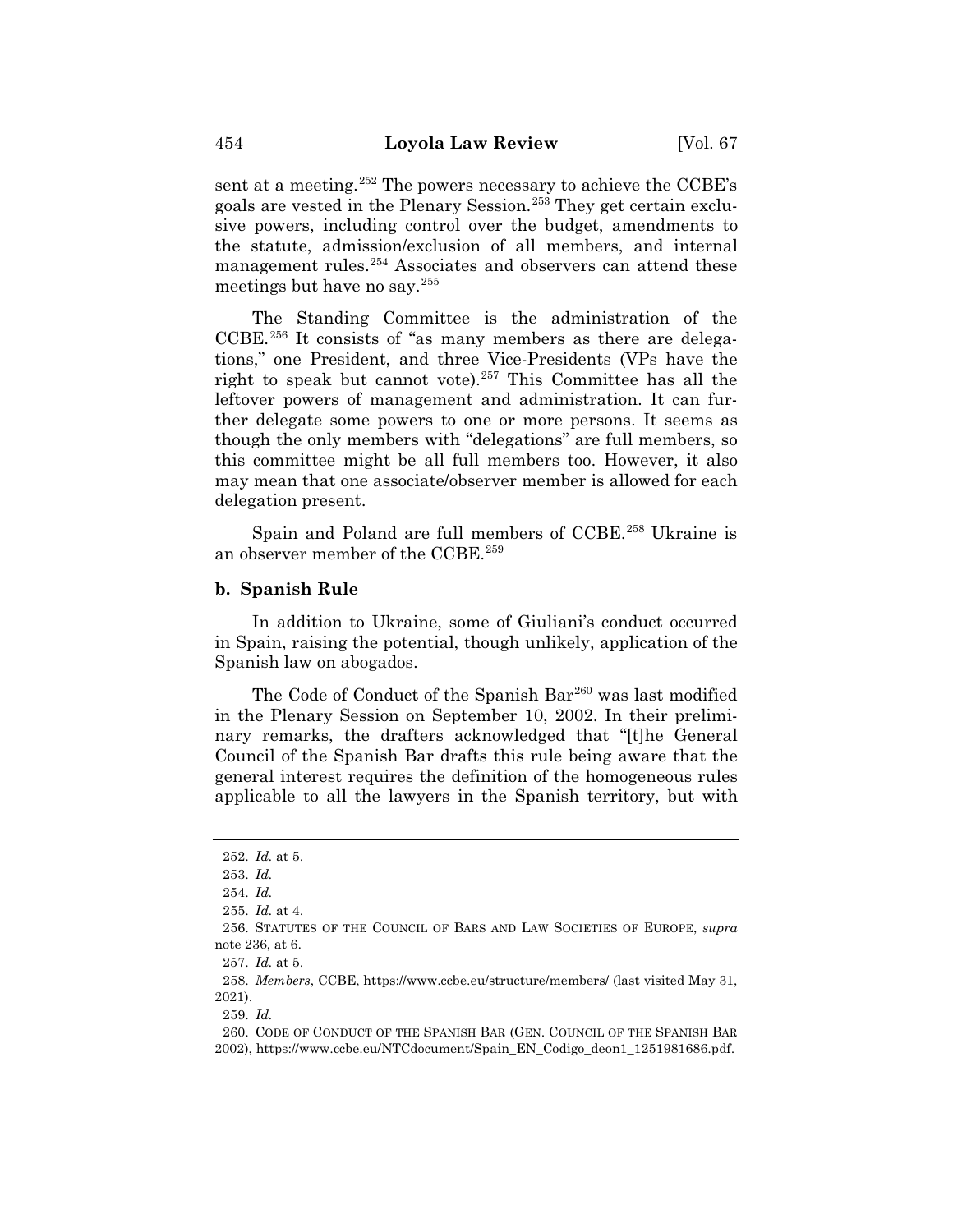absolute respect to the competences of the Autonomous Councils and to the Law societies that are in charge of the regulation of the professional practice in the territorial scope inherent to them."261 Article 1 contains the choice of law provisions:

1. "The lawyer is obliged to respect the ethical and deontological duties of the profession established in the General Articles of the Spanish Lawyers, approved by virtue of the Real Decreto (Spanish Royal Decree) 658/2001, of 22nd of June, in the Code of Conduct approved by the Council of Bar and Law societies of Europe (CCBE) on the 28th of November 1998, and within the actual Code of Conduct approved by the General Council of Spanish Bar, or those as the case may be approved in the Council of Societies of the Autonomous region and the specific Law Society of which is a member."

2. "When the lawyer acts outside of the scope of the Law Society of his/her residence, within or outside of the territory of Spain, the lawyer shall respect besides of the rules of his/her Law Society, the ethics and deontology rules in force in the scope of the Host Law Society or in the Law Society in which is carrying out a certain professional performance."

3. "The Councils of the Law Societies in the different Autonomous regions and the different Law Societies shall send the Codes of Conduct that may have been established to the General Secretaryship of the General Council of the Spanish Bar and the latter shall obtain for the Secretariat of the CCBE the codes of conduct of the rest of the States within the European Union."<sup>262</sup>

The Spanish rule, therefore, relies on double-deontology implicating both the Spanish rule and the CCBE rule.

### **c. Polish Rule**

The Rules of Ethics for Advocates and the Dignity of the Profession (Code of Ethics for Advocates)<sup>263</sup> was adopted by the Polish Bar Council on October 10, 1998, and was last amended on

<sup>261.</sup> *Id.* at 3.

<sup>262.</sup> CODE OF CONDUCT OF THE SPANISH BAR, *supra* note 260, at art. 1.

<sup>263.</sup> *See* RULES OF ETHICS FOR ADVOCATES AND THE DIGNITY OF THE PROFESSION (POLISH BAR COUNCIL 2011), https://www.ccbe.eu/fileadmin/speciality\_distribution /public/documents/National\_Regulations/DEON\_National\_CoC/EN\_Poland\_PBC\_ Code\_of\_Ethics\_for\_Advocates.pdf [hereinafter POLISH RULES OF ETHICS FOR ADVOCATES].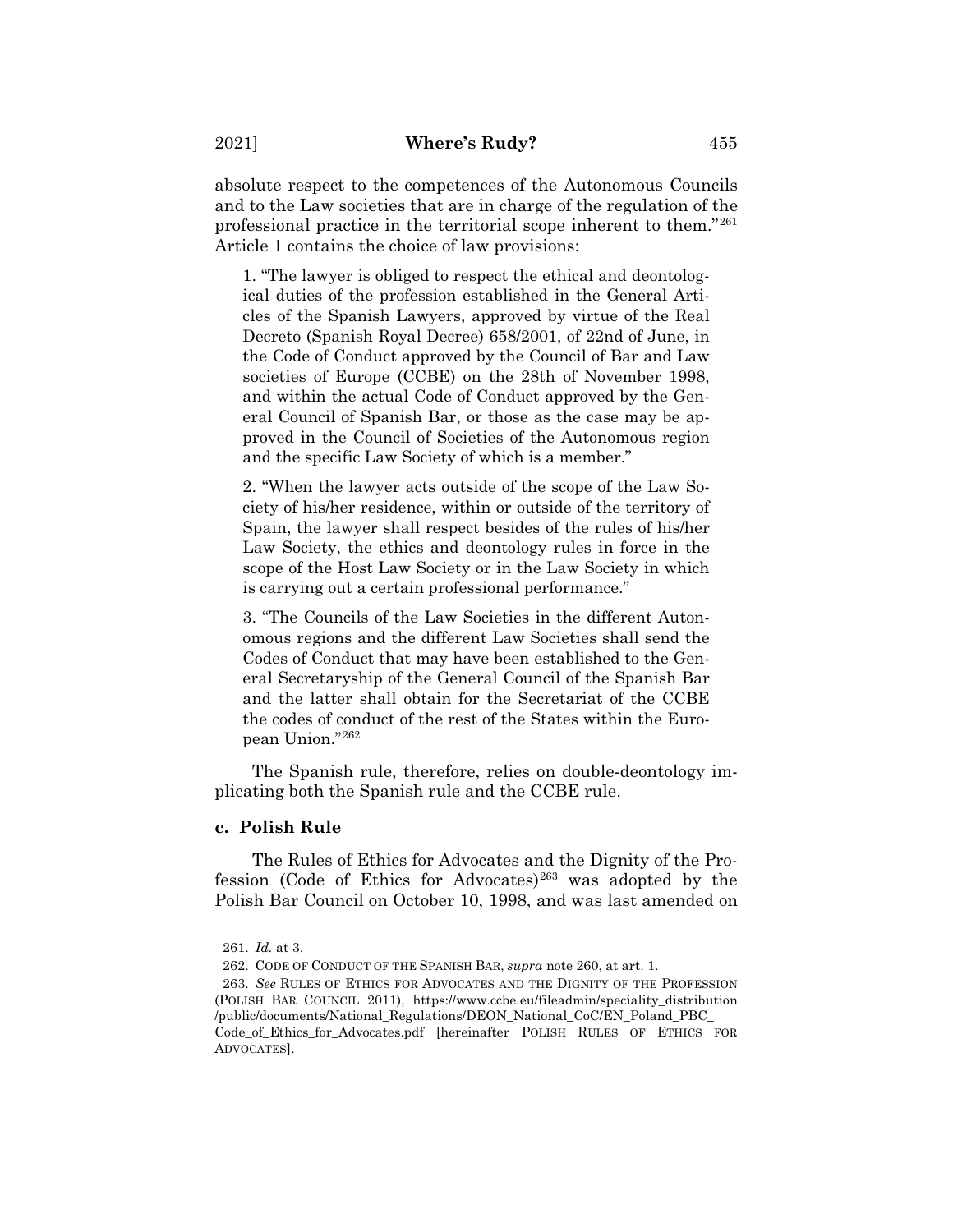November 19, 2011. Chapter I includes the choice of law provisions:

§ 1(4) An advocate practising the profession abroad has a duty to comply with the standards set forth in this Code as well as standards of ethics for advocates in force in the host country.

§ 2 In cases not covered by this Code, an advocate shall be guided by the principles established in resolutions by the authorities of the bar and in disciplinary decisions, as well as customary norms accepted by the community of advocates.<sup>264</sup>

Resolution No. 3/2014 regarding the Code of Ethics of Attorney at Law was passed on November 22, 2014.265 Article 2 provides that:

1. Attorneys at law providing legal assistance abroad shall comply herewith as well as with the rules of professional ethics of the host country.

2. When providing cross-border legal services, attorneys at law shall comply with the provisions of the Council of Bars and Law Societies of Europe (CCBE) Code of Conduct, including when it comes to: 1) their professional contacts with lawyers from other CCBE Member States, and 2) professional activities of attorneys at law within the territory of another CCBE Member State, regardless of whether they are actually present there.<sup>266</sup>

# **d. Nonbinding International Rules**

Rule 1 of the International Code of Ethics of the International Bar Association ("IBA"), which was in effect until 2011, stated that:

A lawyer who undertakes professional work in a jurisdiction where he is not a full member of the local profession shall adhere to the standards of professional ethics in the jurisdiction in which he has been admitted. He shall also observe all

<sup>264.</sup> *Id.* at ch. 1.

<sup>265.</sup> CODE OF ETHICS OF ATTORNEY AT LAW (EXTRAORDINARY ASSEMB. OF POL. ATTORNEYS AT LAW, 2014), https://www.ccbe.eu/fileadmin/speciality\_distribution /public/documents/National\_Regulations/DEON\_National\_CoC/EN\_Poland\_KIRP\_ Code\_of\_professional\_Conduct.pdf [hereinafter POLISH CODE OF ETHICS OF ATTORNEY AT LAW].

<sup>266.</sup> POLISH CODE OF ETHICS OF ATTORNEY AT LAW, *supra* note 265, at art. 2.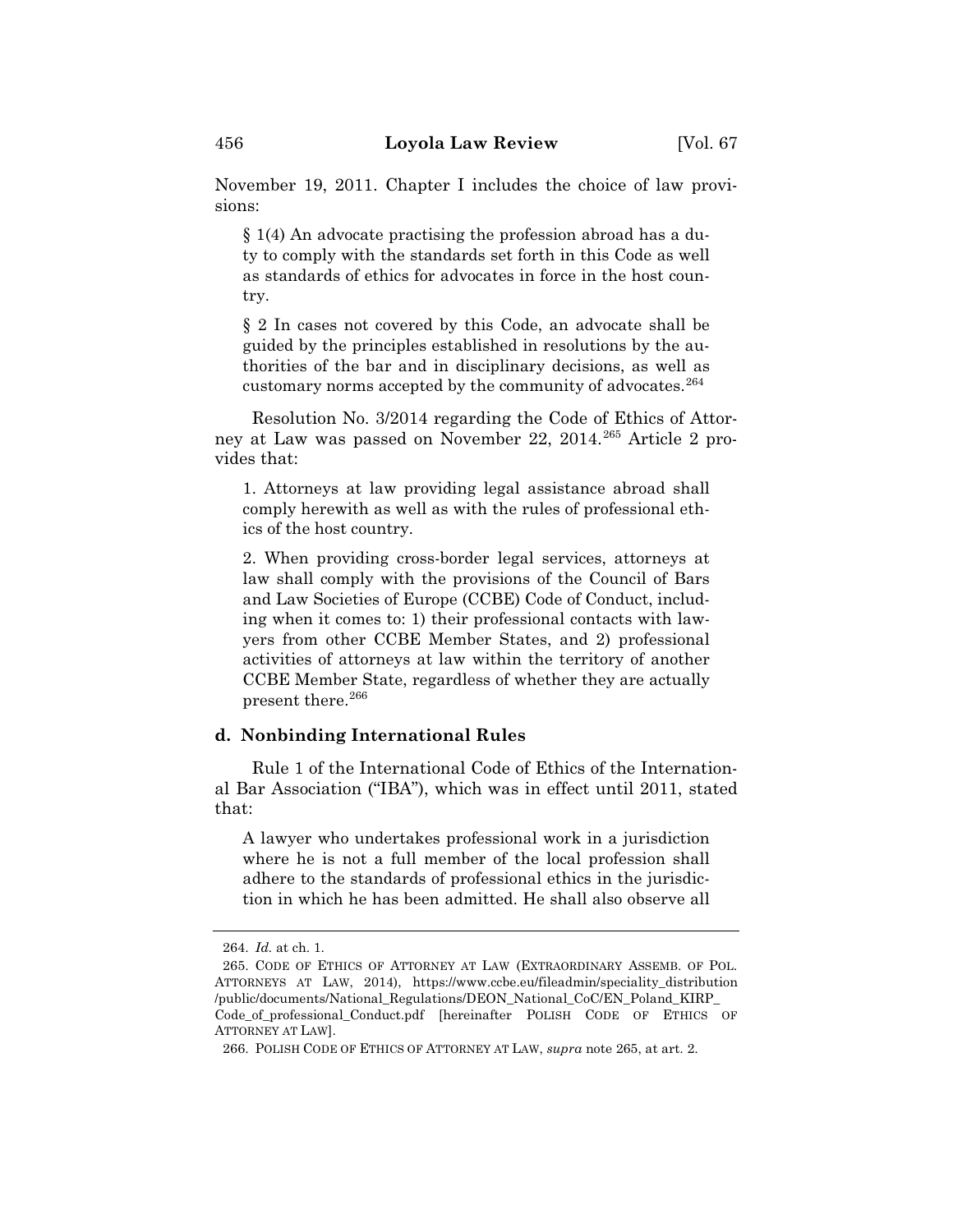ethical standards which apply to lawyers of the country

where he is working. $267$ 

In the 2019 version of the IBA International Principles on Conduct for the Legal Profession, section 1.3 (international implications) states that:

Differences in jurisdictional approach should be taken into account in cases of cross-border or multi-jurisdictional practice. Every lawyer is called upon to observe applicable rules of professional conduct in both home and host jurisdictions (Double Deontology) when engaging in the practice of law outside the jurisdiction in which the lawyer is admitted to practice . . . . A universally accepted framework for determining proper conduct in the event of conflicting or incompatible rules has yet to be developed, although certain jurisdictions have adopted conflict of law principles to determine which rules of professional conduct apply in cross-border practice.<sup>268</sup>

Giuliani's global movements create a web of confusing choice of law issues, leaving many questions about what rules will govern his far-flung conduct.

## **C. A HYPOTHETICAL**

Given the confusing web of potentially applicable laws regulating the cross-border conduct of lawyers, a hypothetical may help by simplifying the set of facts. This hypothetical is a prelude to a discussion of Rudy Giuliani's exploits.<sup>269</sup> A lawyer with a license to practice in Poland represents a Polish corporate client with whom a U.S. corporation is considering a joint venture to open a factory in Serbia. The U.S. corporation is represented by a lawyer licensed in Pennsylvania. What should happen when the U.S. lawyer and the Polish lawyer both happen to be in Madrid and decide to meet and discuss their respective clients' interest in a joint business venture? Might the U.S. lawyer, quite reasonably, want to know what ethics rules would regulate the Polish lawyer's level of honesty in their dealings? Might the Polish lawyer like to know the same about the U.S. lawyer? Research into the legal culture of the two countries, and the regions from which

<sup>267.</sup> Wolfram, *supra* note 170, at 282.

<sup>268.</sup> IBA INTERNATIONAL PRINCIPLES ON CONDUCT FOR THE LEGAL PROFESSION (COUNCIL OF THE INT'L BAR ASS'N 2019).

<sup>269.</sup> I regularly use this hypothetical in my class on this subject with students in the U.S., Spain, Czech Republic, Slovakia, Ukraine, Georgia, and China.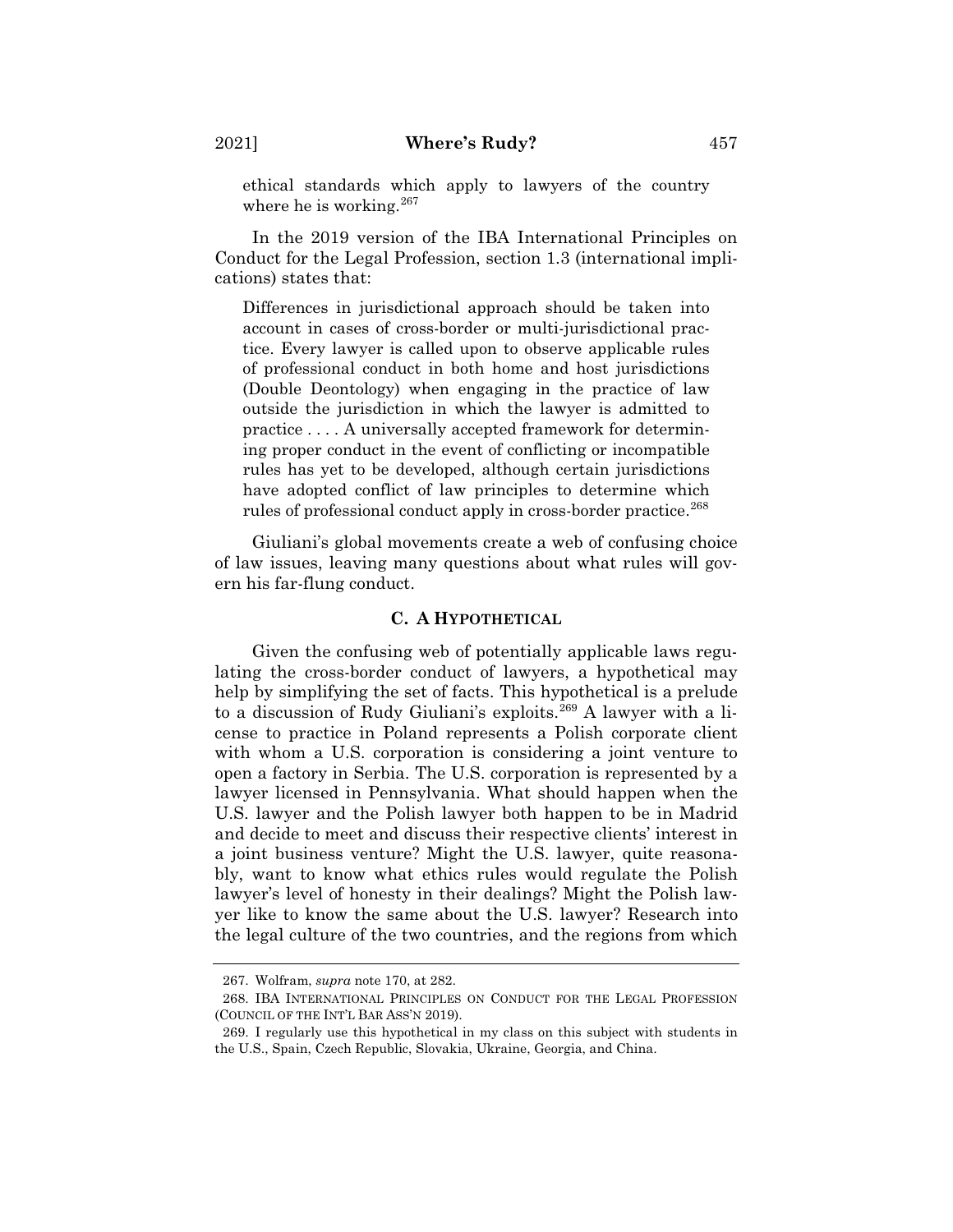the lawyers come would also surely play a role in evaluating the likely level of honesty to which the counterpart lawyer might adhere. But to know the law that would govern each lawyer's conduct, study of the choice of law rules within respective lawyer conduct codes would be necessary.

Where would such an analysis begin and where would it lead? How much power over the lawyers do the various jurisdictions involved in the story have in the first place? First, only the license-granting jurisdiction will have power over the license itself. But even a host jurisdiction, say Spain in this story, is essentially permitting, even if tacitly, the lawyers to perform legal work for their respective clients in Spain. Presumably, the U.S. lawyer's work while sitting at a terrace in Madrid is permitted by the licensing state's version of MR, the multijurisdictional practice rule [MJP]. While a host jurisdiction like Spain may lack power to affect the lawyer's license, it could prohibit continued legal work by the lawyer in its territory.

The Polish lawyer would naturally look to the jurisdiction granting her license for guidance about what law to follow when crossing borders and the Pennsylvania lawyer would do the same. The Polish lawyer would find this: "[a]n advocate practising the profession abroad has a duty to comply with the standards set forth in this Code as well as standards of ethics for advocates in force in the host country."270 If that seemed unsatisfying, the Polish lawyer, who has crossed borders within the EU, might look to the choice of law rule of the CCBE, the umbrella organization of European bar associations and law societies. Here, the Polish lawyer would find the following: "When practising cross-border, a lawyer from another Member State may be bound to comply with the professional rules of the Host Member State. Lawyers have a duty to inform themselves as to the rules which will affect them in the performance of any particular activity.<sup>271</sup> Member organisations of the CCBE are obliged to deposit their codes of conduct at the Secretariat of the CCBE so that any lawyer can get hold of the copy of the current code from the Secretariat."272 Of course, the Pennsylvania lawyer might also have done the same in researching what conduct rules will govern the negotiating counterpart from Poland.

<sup>270.</sup> POLISH RULES OF ETHICS FOR ADVOCATES, *supra* note 263, ch. 1, §1, 4.

<sup>271.</sup> CODE OF CONDUCT FOR EUROPEAN LAWYERS, *supra* note 225, at r. 2.4.

<sup>272.</sup> *Id.*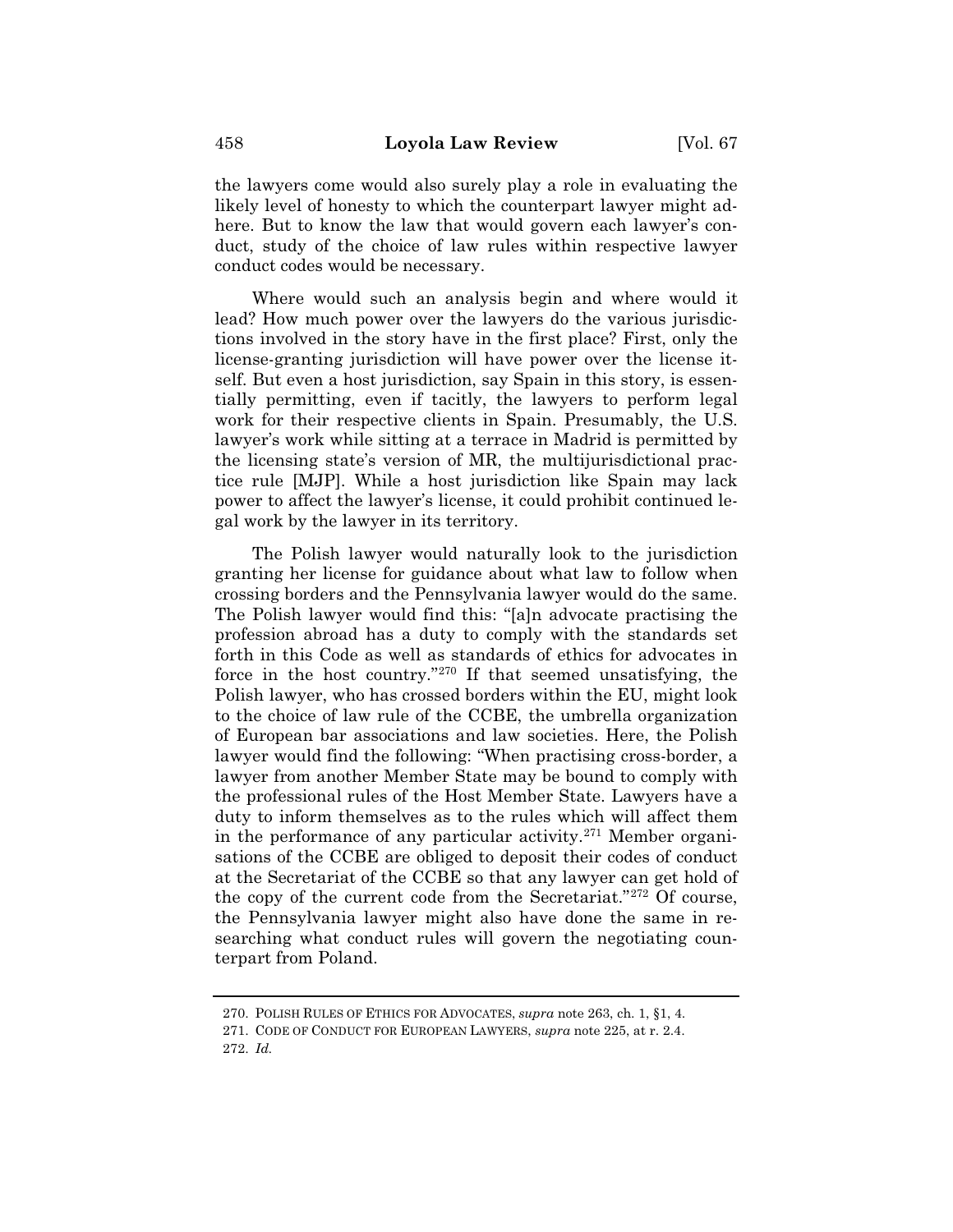#### 2021] **Where's Rudy?** 459

Neither researcher should be terribly satisfied, although the resolution of conflicting rules would be familiar to the Polish, civil law trained, lawyer. One frequent international law suggestion of how to deal with conflicting law governing lawyers can be dealt with easily. The Polish and EU rules mentioned in the context of our hypothetical, as well as (non-binding) rules crafted by the International Bar Association, suggest a standard civil law technique for dealing with conflict of law, double deontology.273 By this technique, the rule chosen for the lawyer to follow is the more stringent of the two. Some surface appeal attends this suggestion: one might think that complying with the more stringent rule means that the less stringent rule is complied with *a fortiori*. But this is only rarely the reality when the technique applies to law governing lawyers.

The technique functions well only in the rare circumstance when the topic of the competing rules is one in which there is only one duty, and it is the measure of that duty that is in conflict. Take the rule requiring a lawyer to be careful when safeguarding a client's property that is in the lawyer's possession. Perhaps in jurisdiction 1, the rule requires the lawyer to use "care." But in jurisdiction 2, the rule requires the lawyer to use "exceptional care." Here, only the duty to the client is at stake and the lawyer could be led by use of the international analytical technique to use "exceptional care." So far, so good.

But this "one-duty" situation is the exception rather than the norm. Almost all of the topics and rules within the law governing lawyers represent a balancing of competing duties. The rules requiring a certain level of honesty to third parties, for example, represent an effort to balance the duty to advance a client's interests with the duty to refrain from excessively abusive conduct toward others. Any rule's placement of that line represents the rule drafter's preferred balance between competing duties. A competing rule places the line elsewhere, favoring client interests or favoring third parties. As between the two competing rules, there is no "more stringent" one. Complying with either rule compromises the duty that was less favored by its rule drafters. The same is

<sup>273.</sup> *See Double Deontology Group*, SPAIN-AM. BAR ASS'N, http:/ /spainamericanbar.org/en/member-services/legal-ethics-research-coordination-panel (last visited Feb. 13, 2021); *Deontological Ethics*, STANFORD ENCYCLOPEDIA OF PHILOSOPHY, https://plato.stanford.edu/entries/ethics-deontological/ (last updated Oct. 30, 2020); Matthew T. Nagel, *Double Deontology and the CCBE: Harmonizing the Double Trouble in Europe*, 6 WASH. U. GLOBAL STUD. L. REV. 455 (2007).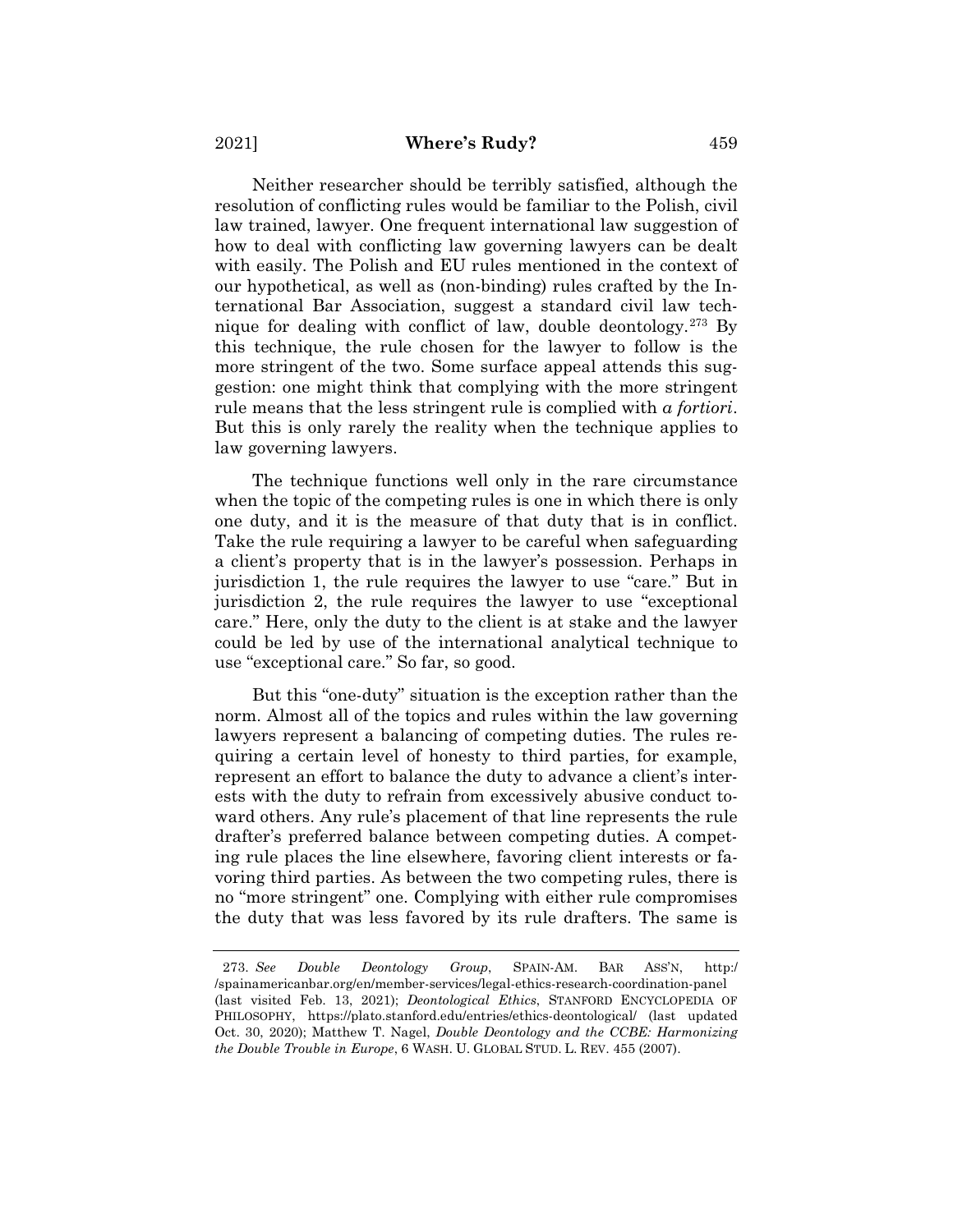true for confidentiality exceptions, conflict waivers and imputation rules, duty to court rules, and so on. Most frequently, rules pit client interests against those of others, including courts, third parties, the legal profession/colleagues, and the public generally.

Back to our Polish lawyer, Pennsylvania lawyer, their clients, and their glasses of vino tinto at a terrace in Madrid. Identifying the correct choice of governing law for the Polish lawyer presents real challenges. What about the Pennsylvania lawyer? (It must also be obvious that in any event, if the two lawyers are governed by different standards of honesty, a serious impediment to their negotiations will exist.)

The Pennsylvania lawyer's license was issued by a jurisdiction that has adopted a clone of ABA Model Rule 8.5. MR 8.5(a) is not really a choice of law rule, but a rule expressing the power of the Pennsylvania authorities to discipline the lawyer, no matter where his conduct may occur.<sup>274</sup> MR 8.5(b)(1) does not touch this lawyer's situation because it applies when litigation is pending (or perhaps impending).<sup>275</sup> Both lawyers and their clients in the hypothetical surely hope to conduct a successful transaction and avoid litigation in the future. MR 8.5(b)(2) is the focus for the Pennsylvania lawyer because he is engaged in conduct not covered by  $8.5(b)(1).^{276}$ 

The first stop as a possible governing law choice is the place "where the conduct occurs," in this instance, Spain. Such a result seems implausible on its face: Spain has next to no interest in this conduct, the offense of false statements being made on its soil notwithstanding. A slightly better fit is another description of where the conduct is occurring, the EU. This choice has some appeal, especially if the EU rules apply to the Polish lawyer's conduct. This choice represents the only scenario in which the rules governing the two lawyers could be the same rules. But the CCBE rules are really only rules for EU lawyers who cross borders. They have no general application to EU lawyers functioning domestically.277 As such, the case for their application to the Pennsylvania lawyer is weak.

<sup>274.</sup> PENN. RULES OF PROFESSIONAL CONDUCT r. 8.5 (DISCIPLINARY BD. OF SUP. CT. OF PENN. 2021), http://www.padisciplinaryboard.org/for-attorneys/rules/rule/3/therules-of-professional-conduct.

<sup>275.</sup> *Id.* 

<sup>276.</sup> *See id*. at r. 8.5(b).

<sup>277.</sup> CODE OF CONDUCT FOR EUROPEAN LAWYERS, *supra* note 225, at r. 1.3.1.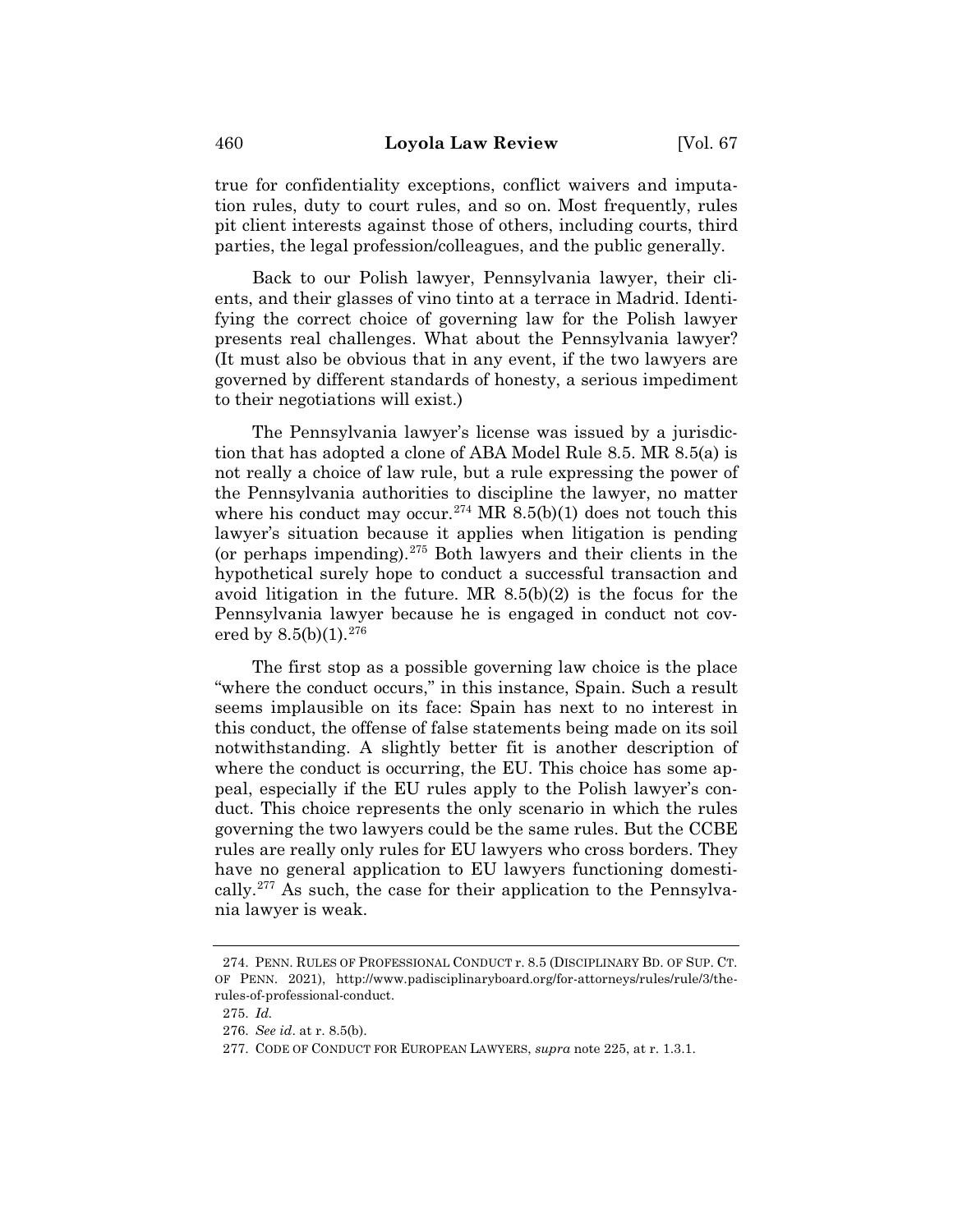#### 2021] **Where's Rudy?** 461

If not the law where the conduct occurs, then where, according to MR 8.5? The law of the place "where the predominant effect of the conduct" is felt. Now we are faced with multiple possibilities, depending on the nature of any misconduct on the part of the Pennsylvania lawyer. Perhaps his misconduct results in fraud being perpetrated on the Polish company, leading to heavy impact in Poland. Or the misconduct might result in a collapse of the deal, leading to heavy impact in Poland, Pennsylvania, and even Serbia. Or perhaps the misconduct results in a successful claim being brought against the Pennsylvania company, suggesting that the predominant effect will be felt in Pennsylvania.

Unfortunately, but predictably, there is very little case law on the meaning of "predominant effect." And what exists is not very helpful when analyzing a challenging situation such as this hypothetical.<sup>278</sup>

Happily for U.S. lawyers, MR 8.5(b)(2) includes one more twist, a safe-harbor provision. This provision excuses the lawyer from disciplinary liability if the lawyer has complied with any state's law, as long as a reasonable argument can be made that the predominant effect would be felt in that state.<sup>279</sup>

In part because the ABA rule and its complete and partial clones have seen so little use and interpretation, the limits on arguments about where the predominant effect will be felt are only modestly limited.

<sup>278.</sup> *E.g.*, In re Disciplinary Proceedings Against Marks, 665 N.W.2d 836, 845–46 (Wis. 2003) (explaining that in line with MR 8.5, Wisconsin's disciplinary authority could proceed against a lawyer who violated the Michigan Rules of Professional Conduct); In re Disciplinary Action Against Overboe, 745 N.W.2d 852, 861–62 (Minn. 2008) (applying Minnesota's version of MR 8.5(b) and its predominant-effect test, the court applied North Dakota law to charges that a lawyer made deceptive use of a trust account and commingled funds, but then applied Minnesota lawyer to charges that the lawyer lied to Minnesota disciplinary authorities about those events and failed to cooperate with their investigation); In re Disciplinary Action Against Overboe, 763 N.W.2d 776, 779–82 (N.D. 2009) (finding that the lawyer involved in the Minnesota Overboe decision, supra, was subject to reciprocal discipline, rejecting his argument that the Minnesota finding that he had violated a North Dakota lawyer code should not provide the basis for such discipline because Minnesota applied its less-searching clearly erroneous standard to review the hearing referee's findings rather than North Dakota's standard of de novo review).

<sup>279.</sup> MODEL RULES OF PROF'L CONDUCT, *supra* note 175, at r. 8.5(b)(2).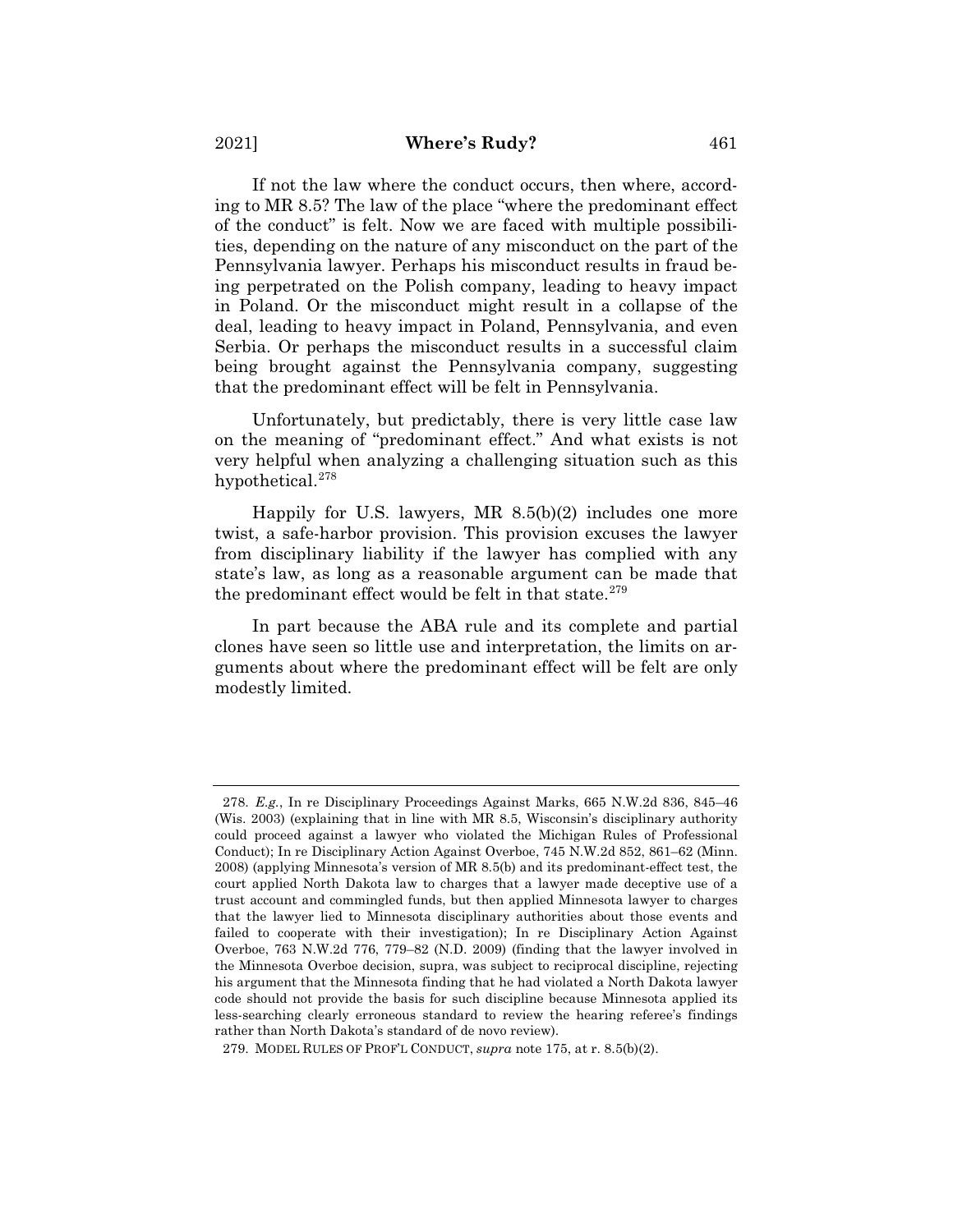#### **D. BACK TO RUDY**

Rudy's situation is remarkably similar to the hypothetical, except that there is no counterpart European lawyer and the stakes for the place of the U.S. lawyer's work are strikingly pronounced. In the hypothetical, the jurisdiction-target of the lawyer's work was hoping that a new factory would result from the clients' deal. When Rudy conducted his foreign state meetings with international associates, however, the fate of multiple countries was on the line. Hanging in the balance for Ukraine was the prestige that comes from a White House meeting for a new head of state, added local stability, a powerful message to Russia of alignment of Ukrainian-U.S. interests, and the receipt of Congressional funded lethal military aid critical to its ongoing conflict with Russia and its local operatives. The outcome of Rudy's dealmaking could not have been more powerful for Ukraine's future.

Both Rudy's active New York and inactive D.C. licenses significantly influence the application of choice of law rules to Rudy's work. Both New York and D.C. have outlier choice of law rules, based on the 1993 version of ABA Model Rule 8.5. Had it been adopted in New York or D.C., application of current ABA MR 8.5 would create a smoother analytical path than the application of the New York or D.C. rule.

#### **1. NEW YORK AND D.C.**

As is the usual starting point, no matter where a lawyer's conduct (or misconduct) occurs, the state of licensure has jurisdiction over the disciplinary process.<sup>280</sup> The applicable law is determined by analysis of part (b) of the rule, and as is the case for the ABA Model Rule, there is a division between court conduct and "any other conduct."<sup>281</sup>

Unlike the current ABA model provision, New York's choice of law rule maintains a tight focus on jurisdictions in which the subject lawyer has been admitted to practice.<sup>282</sup> Very few court applications of ABA MR 8.5 or New York R 8.5 exist. None have faced the question of how broadly "admitted to practice" should be interpreted; whether it includes jurisdictions where a lawyer is currently representing a client pro hac vice or jurisdictions in

<sup>280.</sup> NEW YORK RULES OF PROFESSIONAL CONDUCT, *supra* note 200, r. 8.5 cmt. 1.

<sup>281.</sup> *Id.* at r. 8.5(b).

<sup>282.</sup> *See id*. at r. 8.5.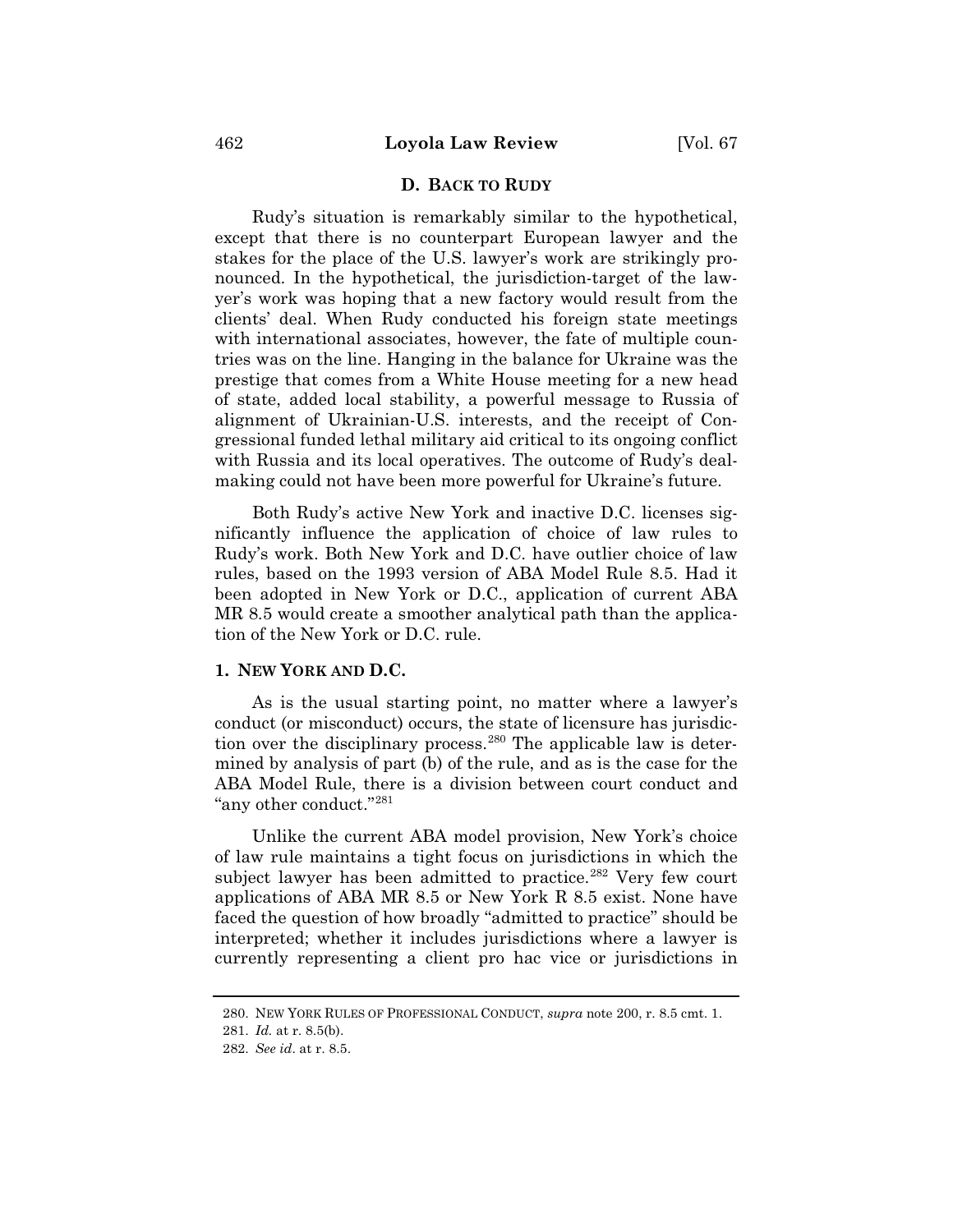which a lawyer is engaging in temporary, non-litigation practice pursuant to the multijurisdictional practice rules like ABA MR 5.5. The absence of a focus on "admitted to practice" language in the amended and current versions of ABA MR 8.5 is some indication that these temporary "admissions" should be included. Under modern MR 8.5, the scope of possible governing law is not limited to those jurisdictions in which the lawyer has a full license. So, limiting the choices largely diminishes the importance of having a choice of law rule. If a lawyer, for example, has only one license, that state's law will always govern that lawyer's conduct no matter where it occurs and no matter what jurisdictions will feel the sting of a lawyer's misconduct.

Adhering tightly to the language of the New York rule and not accounting for pro hac vice admission as signifying "admission to practice" makes part (b)(1) of the rule nonsensical and inconsequential. Part (b)(1) indicates that the lawyer's conduct that is connected with a tribunal is governed by the jurisdiction where the court sits and the lawyer is admitted to practice. Limiting the choice of law only to jurisdictions where the lawyer holds a full license would eliminate the rule's significance every time a lawyer left his or her home jurisdiction to practice in a court. Surely, in this part at least, "admitted to practice" includes pro hac vice admission.

A second interpretive nuance of part (b)(1) involves the "conduct in connection with a proceeding" language. Should this phrase be limited to conduct that occurs *after* litigation has been initiated, or might it also include the work done in contemplation of proceedings, such as witness interviewing, fact investigation, and the like, that are done in anticipation of litigation, whether the litigation does or does not in fact ensue. The better view seems to be the broader one. If not, then all of the lawyer's activities occurring outside the home jurisdiction until the formal initiation of litigation will be governed by part (b)(2)'s "any other conduct" language. Doing so would substantially reduce the likelihood that the jurisdiction of the eventual tribunal would be the governing law.

Rudy's conduct in Ukraine and elsewhere is unlikely to fall under part (b)(1). No litigation has occurred in Ukraine or elsewhere regarding his work. The closest argument to bring his conduct within (b)(1) would be to focus on reports that he hoped his investigation would support Donald Trump's defense to litigation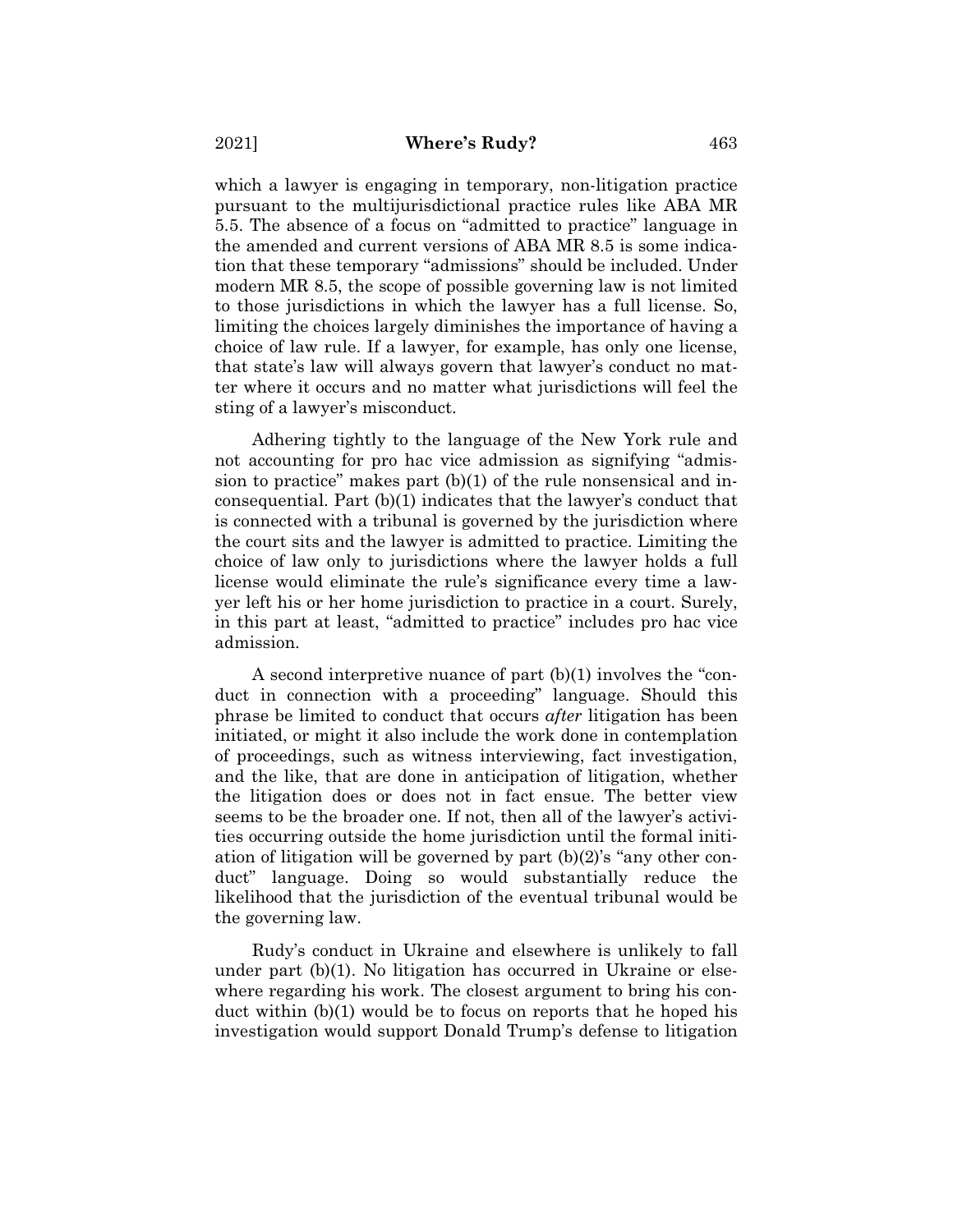in the U.S., including the impeachment inquiry, but also matters relating to possible litigation brought against either Hunter or Joe Biden for alleged misconduct in Ukraine relating to Burisma.

Far more likely, Rudy's conduct will fall under (b)(2), for "any other conduct." Here, again, New York's rule, unlike the current ABA rule, focuses on jurisdictions in which the lawyer is "licensed to practice."283 Substituting the word "licensed" for "admitted" tends to limit the argument regarding permitted multijurisdictional practice. However, the work change hardly eliminates the multijurisdictional practice argument. Neither the word "admitted" nor the word "licensed" is commonly used in connection with permitted multijurisdictional activities. The more common phrase used in connection with temporary multijurisdictional activities is "provision of legal services."284 Such a lawyer is not commonly said to be "admitted in" or "licensed in" the external jurisdiction. Nonetheless, policy arguments favor the broader definition in  $(b)(2)$  just as they do in  $(b)(1)$ . Given the tight focus on jurisdictions in which the lawyer is licensed, the New York rule makes it impossible for law from a foreign jurisdiction to govern lawyer conduct unless the lawyer is also licensed in that foreign jurisdiction. And, as with (b)(1), as the ABA amended MR 8.5 between 1993 and today, it eliminated the "licensed" language.

Following the literal words of the New York rule, Rudy's conduct, no matter where it occurs, will always be governed by New York's law governing attorneys, or potentially D.C.'s law because he is licensed there, albeit in an inactive status. The rule, interpreted literally, would provide a consistent answer, but it would not really be a choice of law rule requiring the complex language chosen. Instead, it would simply dictate that a New York lawyer's conduct will be governed by New York law or the law of some other jurisdiction in which the lawyer is also fully licensed.

Applying it consistently with the current ABA MR 8.5 would lead to a more interesting analysis. First, according to MR 8.5(b)(2), the first choice of governing law is the place where the conduct occurred.285 This would be Ukraine, despite the fact that

<sup>283.</sup> NEW YORK RULES OF PROFESSIONAL CONDUCT, *supra* note 200, at r. 8.5(b)(2).

<sup>284.</sup> MODEL RULES OF PROF'L CONDUCT, *supra* note 175, at r. 5.5(d).

<sup>285.</sup> MODEL RULES OF PROF'L CONDUCT, *supra* note 175, at r. 8.5(b)(2).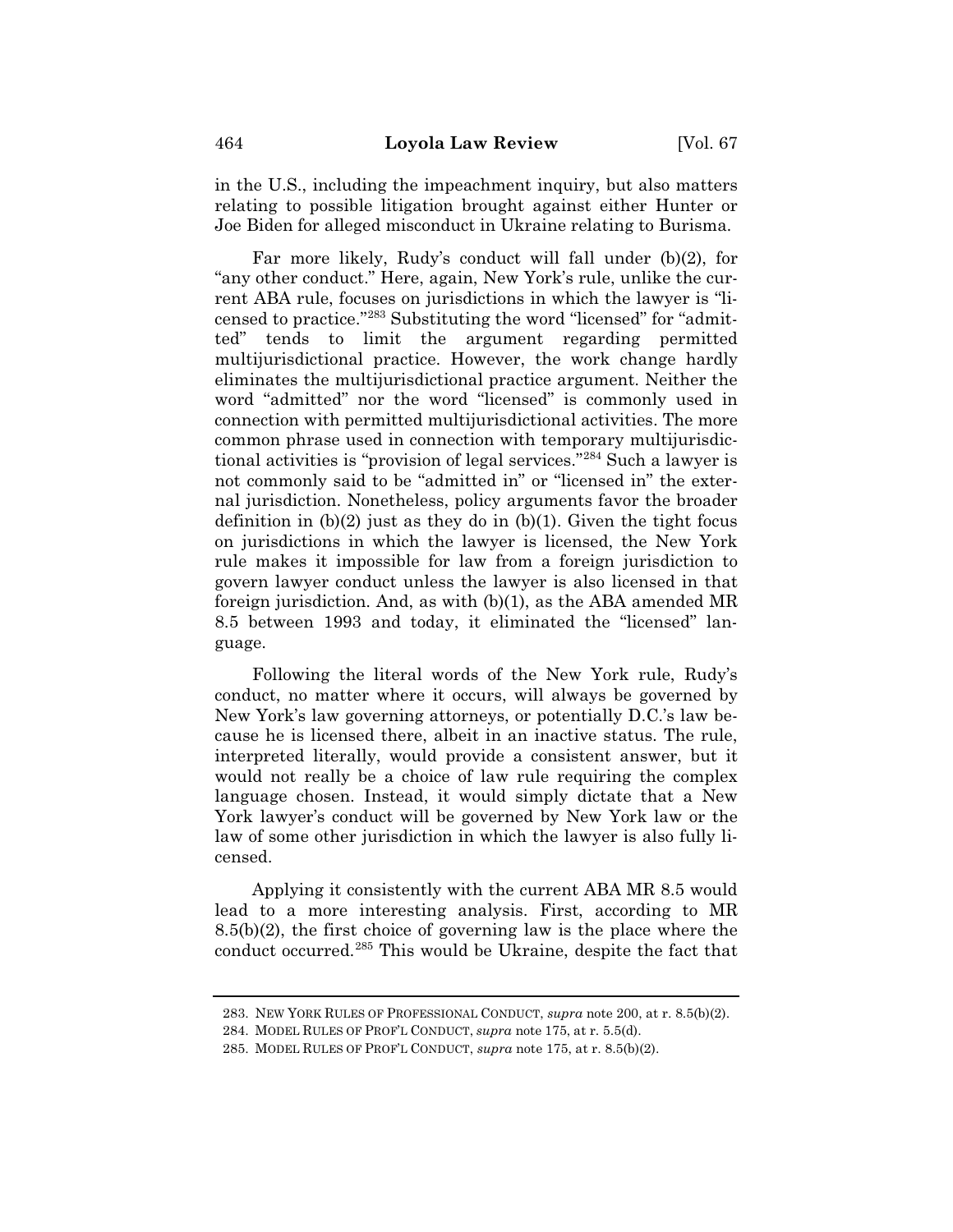much of the conduct occurred electronically and some inconsequential part of the conduct occurred in Madrid and Tel Aviv. The most significant work was done by Rudy's agents Parnas and Fruman while physically in Ukraine. They met with a variety of state actors while there, including former and current Ministers of Justice.

Second, if the "predominant effect" of the conduct would be felt somewhere other than the location of the conduct, the law of that jurisdiction would apply. Here, the candidates for predominant effect would be New York (private citizen Donald Trump's home), D.C. (the center of events that ensued as a result of Rudy's work, including the impeachment inquiry and proceedings, Florida, a weak candidate for predominant effect as the formallyclaimed residence of Donald Trump, and Ukraine.

New York would be an excellent candidate for predominant effect if this were actually a purely private matter for the client, Donald Trump. But it was not; instead it was an effort to undermine the President's anticipated opponent in 2020, and the political gains or fallout of any of Rudy's misconduct would not be felt in Donald Trump's home. Instead, the serious candidates are D.C. and Ukraine. But the nature of the misconduct could affect where its predominant effect would be felt. Material, false statements made by Rudy or his agent to Ukrainian officials would produce one kind of predominant effect. Similar material, false statements made to U.S. State Department officials (such as the then Ambassador to Ukraine or to the U.S. Ambassador to the EU) would have a somewhat different effect. Similarly, an inappropriate contact between Rudy and a represented person interested in the matter might produce a still different effect.

But generically speaking, without deciding whether and what kind of misconduct was committed, the known effects of Rudy's conduct in Ukraine were felt with considerable seismic force in both the U.S. generally, D.C. in particular, and Ukraine. Ukraine's new government was left twisting in the wind without either political support in the form of a White House meeting or military support in the form of lethal weaponry as it struggled to hold off Russian aggression in its eastern provinces. These effects by all reports, were felt deeply in Ukraine, not only by the government but by a fearful populace as well. In the U.S., and D.C. in particular, the effects were different in kind but arguably no less profound. Donald Trump, Rudy's client, was impeached in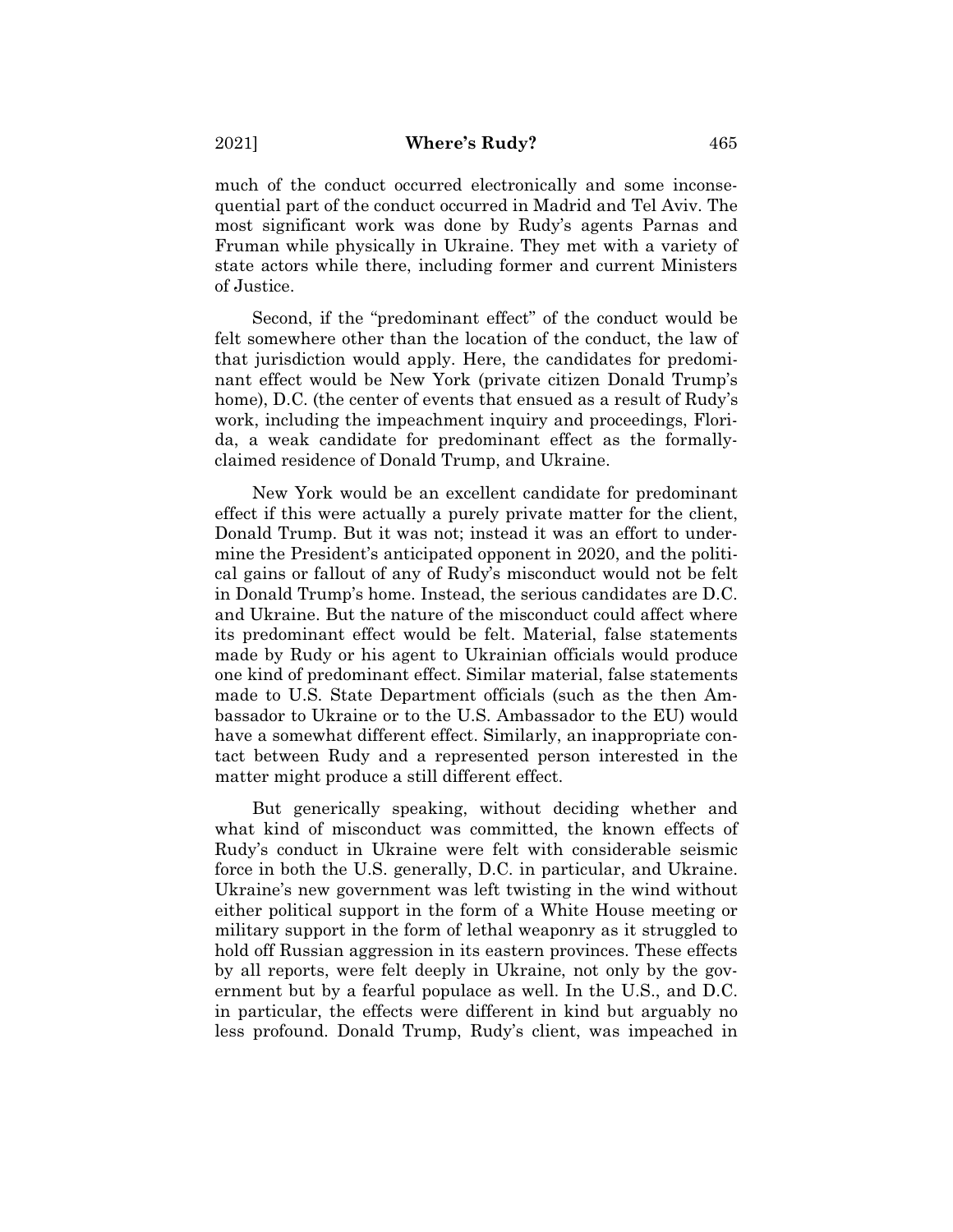part due to Rudy's work on his behalf pressuring the new Ukrainian President to initiate an investigation that legal authorities in the country had already determined to be without merit.<sup>286</sup> Although the Ukrainian-related impeachment of Donald Trump was felt throughout the U.S., D.C. is political ground zero. Virtually all of the impeachment action centered on Congress and the White House.

While a reasonable argument may be made that the predominant effect was felt in Ukraine, a reasonable argument could also be made that the predominant effect was felt in the U.S., and D.C. in particular. In the end, under the New York version of 8.5, Rudy would be safe relying on either the New York or e D.C. law governing lawyers. Under the D.C. rule, which is not significantly different from the New York rule, Rudy would be safe relying on D.C. law governing lawyers. In one of the majority of states using a clone of the current ABA MR 8.5, Rudy would be safe relying on either DC or Ukrainian law governing lawyers.

By what rules should Mr. Giuliani's conduct during his court appearance in the United States District Court for the Middle District of Pennsylvania (MDPA) be judged? Should the truthtelling qualities of his statements during the hearing and in documents be measured against New York law, or Pennsylvania law, or some other?

And what of his conduct during the Michigan legislative hearing on December 2? Again, will the quality of his conduct be measured against the rules of conduct in New York, in Michigan, or somewhere else?

As always, the first analytical stop is the law of a lawyer's state of licensure. Mr. Giuliani has an active license in New York and an inactive one in D.C.

As previously discussed, New York has adopted a choice of law rule which is substantively similar to the 1993 version of ABA Model Rule 8.5. Under the rule:

A lawyer admitted to practice in this state [NY] is subject to the disciplinary authority of this state, regardless of where the lawyer's conduct occurs. A lawyer may be subject to the

<sup>286.</sup> *Trump impeachment: The short, medium and long story*, BBC (Feb. 5, 2020), https://www.bbc.com/news/world-us-canada-49800181.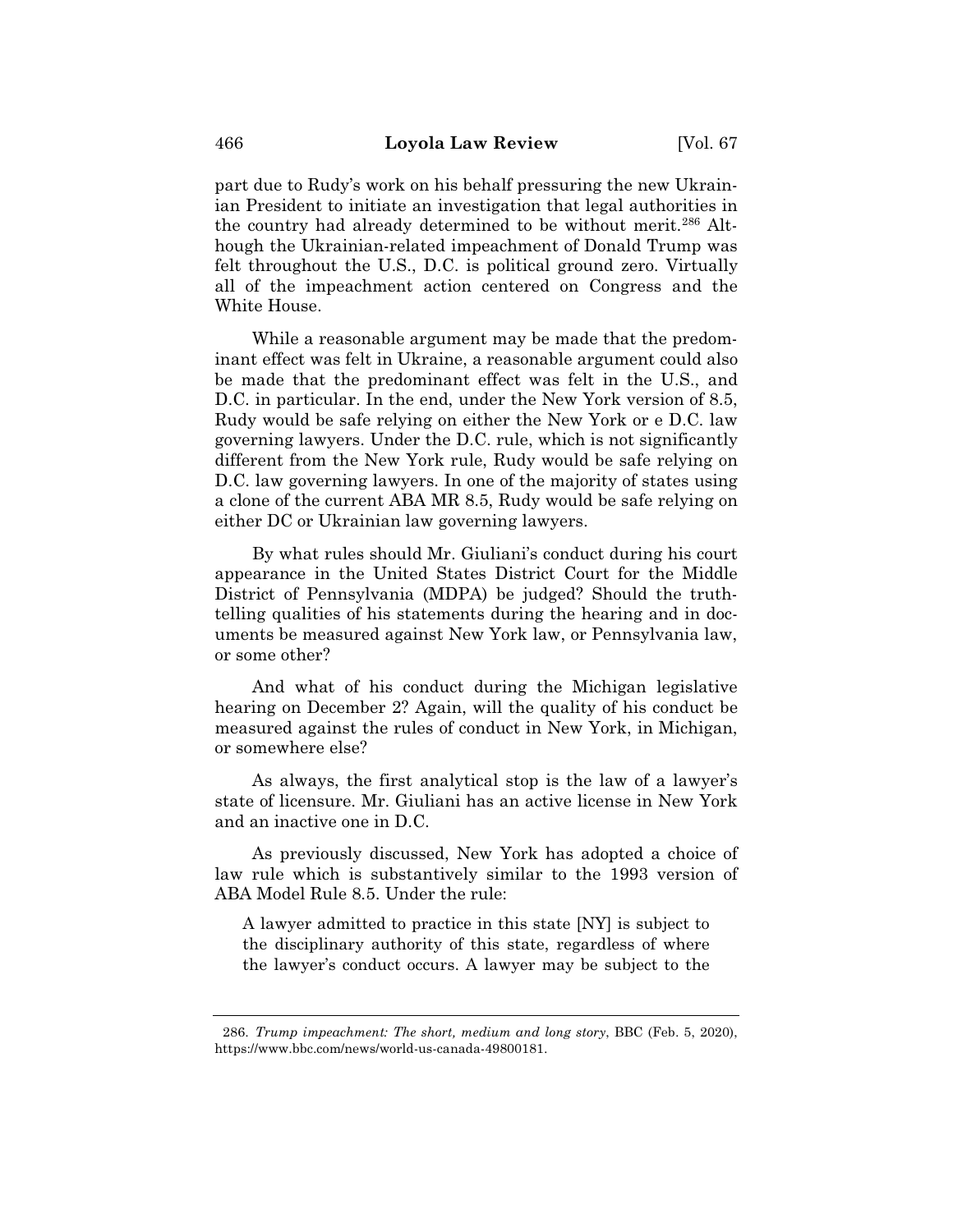disciplinary authority of both this state and another jurisdiction where the lawyer is admitted for the same conduct.<sup>287</sup>

For conduct in connection with a proceeding in a court before which a lawyer has been admitted to practice (either generally or for purposes of that proceeding), the applicable rules shall be the rules of the jurisdiction in which the court sits, unless the rules of the court provide otherwise.<sup>288</sup>

"[Under] [p]aragraph (b)(1) [the tribunal paragraph] the lawyer shall be subject *only* to the rules of the jurisdiction in which the court sits unless the rules of the court . . . provide otherwise."289 In this case, Giuliani requested and was granted pro hac vice admission to the MDPA. Because he was admitted "for purposes of that proceeding," Giuliani may be subject to the disciplinary authority of both New York and MDPA for his conduct in connection with the hearing.

The D.C. choice of law rule is the same.<sup>290</sup> The tribunal portion of D.C.'s RPC 8.5(b)(1) states that "[f]or conduct in connection with a matter pending before a tribunal, the rules to be applied shall be the rules of the jurisdiction in which the tribunal sits, unless the rules of the tribunal provide otherwise."291 And, "as to a lawyer's conduct relating to a matter pending before a tribunal the lawyer shall be subject only to the rules of professional conduct of that tribunal."<sup>292</sup> Thus, just like under the New York rule, D.C. and the MDPA may exercise disciplinary authority over Giuliani's conduct before the MDPA.

In such a disciplinary proceeding, what rules would apply to Giuliani's court-connected conduct? Both the New York and the D.C. choice of law rule point to the rules of conduct applicable in the MDPA.

At the beginning of the hearing, Giuliani requested and was granted pro hac vice admission by Judge Brann.<sup>293</sup> Lawyers prac-

<sup>287.</sup> NEW YORK RULES OF PROFESSIONAL CONDUCT, *supra* note 200, at r. 8.5(a).

<sup>288.</sup> *Id.* at r. 8.5(b)(1).

<sup>289.</sup> *Id.* at r. 8.5 cmt. 4.

<sup>290.</sup> D.C. RULES OF PROFESSIONAL CONDUCT, *supra* note 207, at r. 8.5.

<sup>291.</sup> *Id.* at r. 8.5(b)(1).

<sup>292.</sup> *Id.* at r. 8.5 cmt. 4.

<sup>293.</sup> U.S. District Court Middle District of Pennsylvania, *Donald J. Trump for President v. Boockvar, et al. 4:20-CV-02078*, YOUTUBE (Nov. 30, 2020), https:/ /www.youtube.com/watch?v=c\_-Rvu8jTjk&feature=emb\_err\_woyt.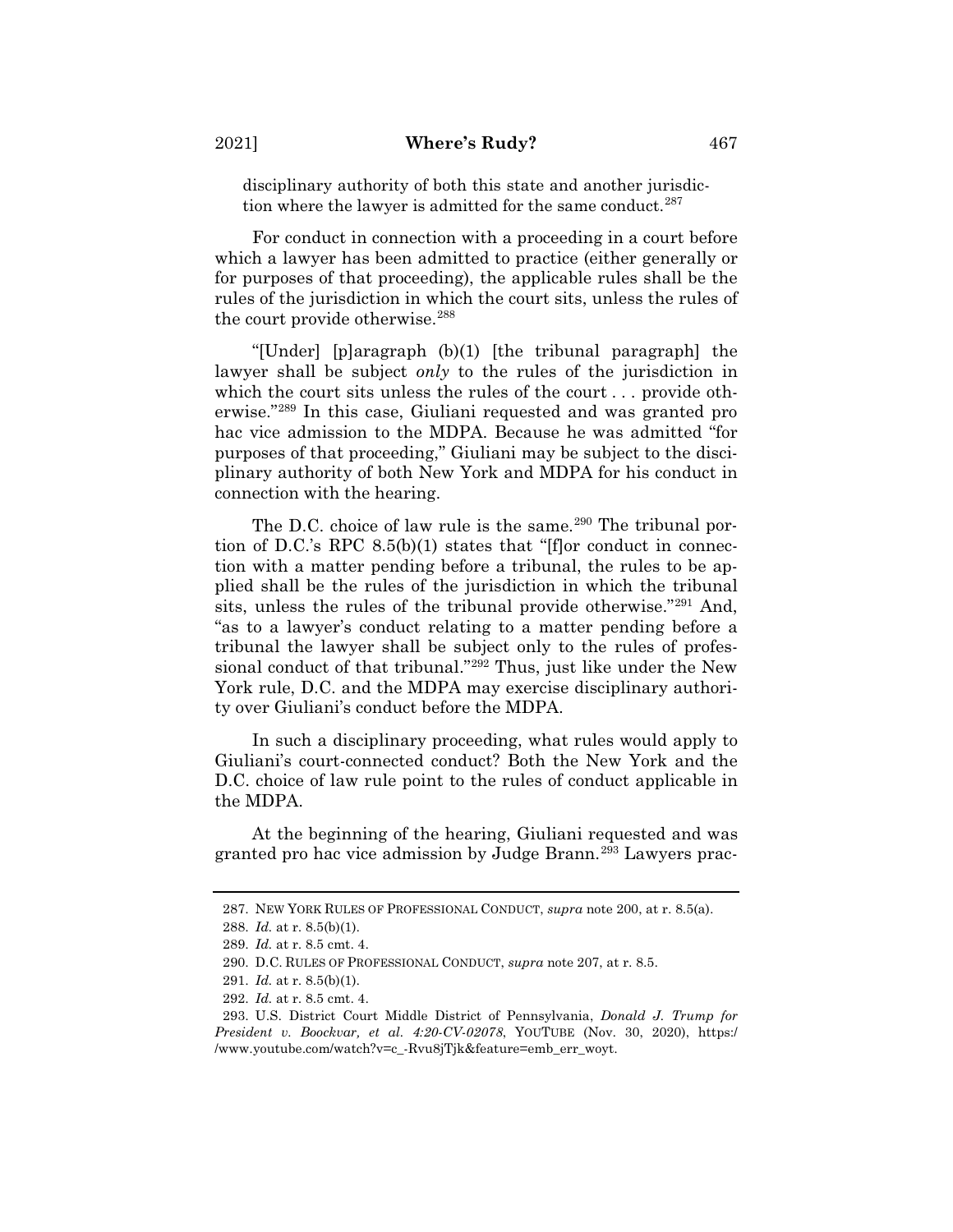ticing pro hac vice are subject to discipline by the jurisdiction in which they are visiting to the extent of their pro hac vice admission.<sup>294</sup> In other words, Judge Brann and the MDPA had the authority to withdraw the temporary practice admission in the event of perceived misconduct by Mr. Giuliani. More significantly, under Local Rule of the Middle District of Pennsylvania 83.27, by requesting pro hac vice admission, Giuliani was "deemed thereby to have conferred disciplinary jurisdiction upon [that] court for any alleged misconduct . . . arising in the course of or in the preparation for such proceeding."295 Consequently, Giuliani has permitted New York, D.C., and the MDPA, or any combination thereof to exercise jurisdiction over his conduct in connection with the Trump Campaign's election fraud litigation in the MDPA. No matter which jurisdiction or jurisdictions chose to exercise their disciplinary authority, the applicable rules of professional conduct are determined by the MDPA.

By Local Rule, specifically LR 83.23, the standards for professional conduct in the MDPA are 1) the Rules of Professional Conduct adopted by the Supreme Court of Pennsylvania, and 2) the Code of Professional Conduct enacted in the Middle District of Pennsylvania's Civil Justice Reform Act Plan.<sup>296</sup> As such, Mr. Giuliani's conduct would be measured against the strictures of, for example, the truth-telling provisions of the Pennsylvania Rules of Professional Conduct and the various provisions of the MDPA-adopted The Code of Professional Conduct (CPC).297 The MDPA CPC is a typical civility code/creed, the likes of which have been adopted by most state bar associations and many courts. However, while most such civility documents are aspirational and unenforceable,<sup>298</sup> the MDPA CPC has been adopted by Local Rule as a binding set of standards. The CPC includes several provisions of particular relevance:

1. The rule of law will govern my entire conduct. I will not violate the law or place myself above the law. . . .

<sup>294.</sup> MOLITERNO, *supra* note 211, at 18.

<sup>295.</sup> U.S. DIST. COURT FOR THE MIDDLE DIST. OF PA., RULES OF COURT r. 83.27 (2014), https://www.pamd.uscourts.gov/sites/pamd/files/LR120114.pdf [hereinafter MDPA LOCAL RULES].

<sup>296.</sup> MDPA LOCAL RULES r. 83.23.2.

<sup>297.</sup> *Id.* at app. C.

<sup>298.</sup> James Moliterno, *Lawyer Creeds and Moral Seismography*, 32 WAKE FOREST L. REV. 781 (1997).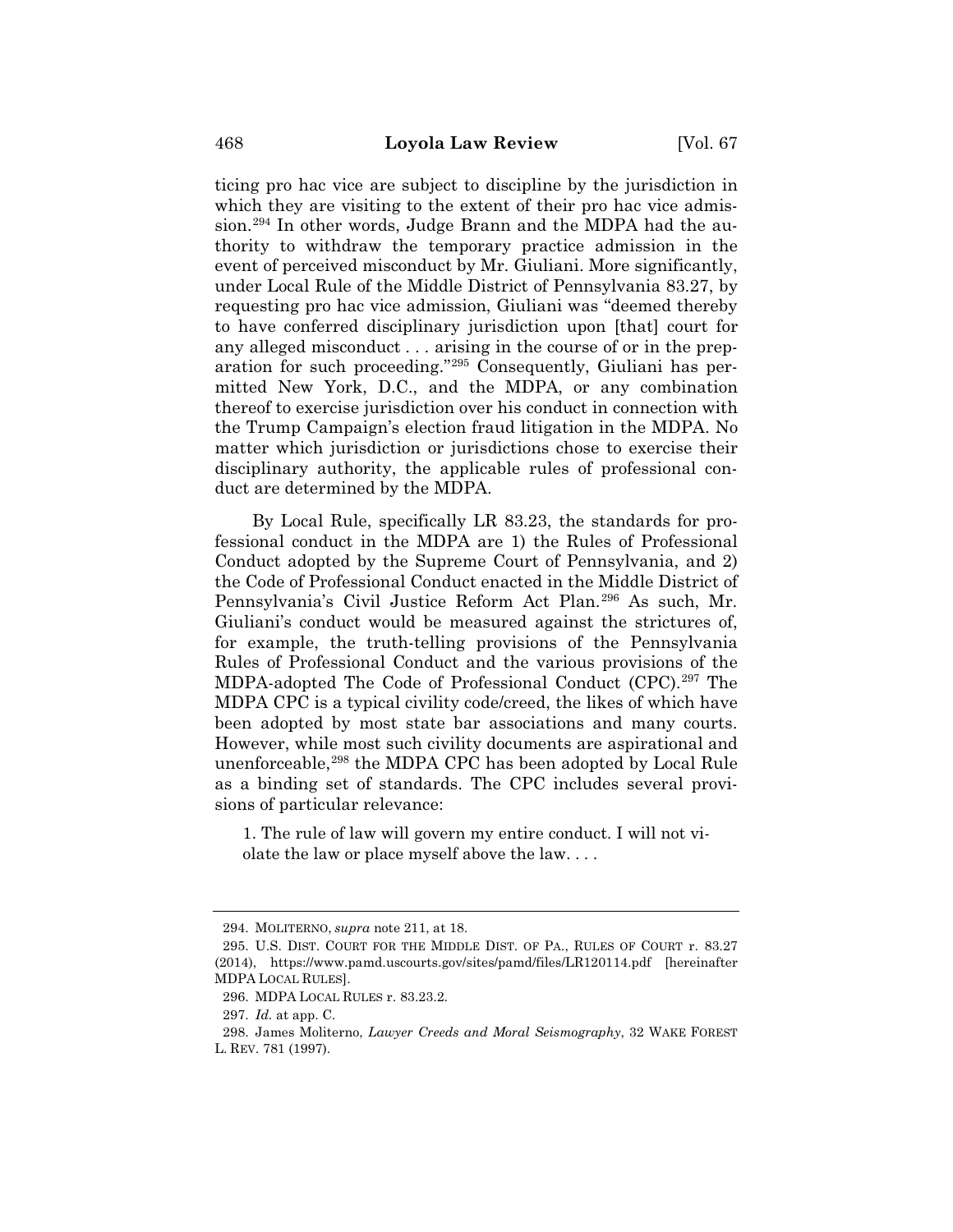7. Procedural rules are necessary to judicial order and decorum. I will be mindful that pleadings, discovery processes and motions cost time and money. I will not use them heedlessly. If an adversary is entitled to something, I will provide it without unnecessary formalities.

8. I will not engage in conduct that brings disorder or disruption to the courtroom. I will advise my client and witnesses appearing in court of the proper conduct expected and required there and, to the best of my ability, prevent my client and witnesses from creating disorder or disruption.<sup>299</sup>

A combination of these provisions and those of the Pennsylvania Rules of Professional Conduct will govern Mr. Giuliani's conduct in connection with his work in the MDPA.

The application of Rule 8.5 to the Michigan legislative hearing is a bit more complicated but leads to similar results. The initial question is whether the legislative hearing was a tribunal. Although the Michigan Rules do not define "tribunal," ABA MR 1.0(m) defines the term "tribunal" to mean "a court, an arbitrator in a binding arbitration proceeding or *a legislative body*, administrative agency or other body *acting in an adjudicative capacity*."300 Such a body "acts in an adjudicative capacity when a neutral official, after the presentation of evidence or legal argument by a party or parties, will render a binding legal judgment directly affecting a party's interests in a particular matter."301 In this instance, the Michigan House Oversight Committee held hearings to investigate "claims about election irregularities."302 These hearings did not render any binding legal judgments. However, in the absence of a definition of tribunal in Michigan law,"303 the New York or Michigan disciplinary authorities would be charged

<sup>299.</sup> MDPA LOCAL RULES, *supra* note 296, app. C.

<sup>300.</sup> MODEL RULES OF PROF'L CONDUCT, *supra* note 175, at r. 1.0(m) (emphasis added).

<sup>301.</sup> *Id.*

<sup>302.</sup> Cassidy Johncox, *Michigan Legislature to Hear from Rudy Giuliani, UK Authorizes Pfizer Coronavirus Vaccine for Emergency Use, Tracking Snow Totals*, CLICK ON DETROIT (Dec. 2, 2020, 8:58 AM), https://www.clickondetroit.com/news /local/2020/12/02/morning-briefing-dec-2-2020-michigan-legislature-to-hear-fromrudy-giuliani-uk-authorizes-pfizer-coronavirus-vaccine-for-emergency-use-tackingsnow-totals/.

<sup>303.</sup> SUPREME COURT OF MICH., MICHIGAN RULES OF PROFESSIONAL CONDUCT r. 1.0 (2020), https://courts.michigan.gov/courts/michigansupremecourt/rules /documents/michigan%20rules%20of%20professional%20conduct.pdf.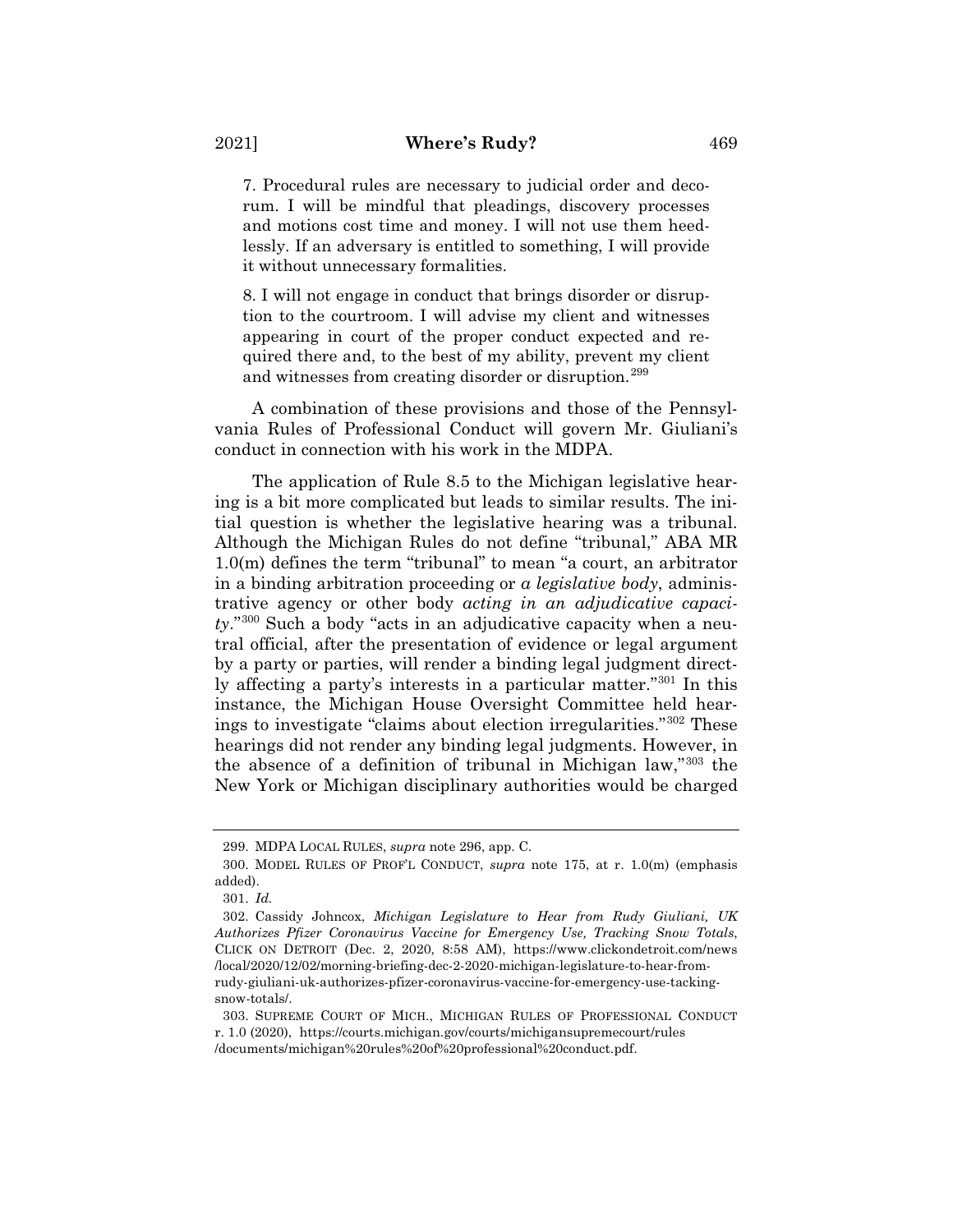with determining the status of the legislative hearing as a tribunal or not.

Like the ABA Model Rules, Michigan Rules provide that "[a] lawyer representing a client before a legislative body . . . in a nonadjudicative proceeding shall disclose that the appearance is in a representative capacity and shall conform to the provisions of Rules 3.3(a) through (c), 3.4(a) through (c), and  $3.5.^{304}$  This provision effectively transplants many of the rules requiring candor to courts into the legislative realm, even when the legislative hearing is not clearly defined as a tribunal. While the Michigan Rules and the Model Rules do not explicitly state whether a legislative body can constitute a "tribunal," for the purposes of MR 8.5, Comment [2] to MR 3.9 is instructive:

Lawyers have no exclusive right to appear before nonadjudicative bodies, as they do before a court. The requirements of this Rule therefore may subject lawyers to regulations inapplicable to advocates who are not lawyers. However, legislatures and administrative agencies *have a right to expect lawyers to deal with them as they deal with courts*. 305

Thus, even if the legislative hearing did not constitute a tribunal, Mr. Giuliani was required to conduct himself in truthtelling terms largely the same manner as he would have in court.

But, even if the legislative hearing was not a tribunal, Michigan Rules of Professional Conduct almost apply to Mr. Giuliani's conduct at the hearing. The alternative to activities connected with a tribunal in the choice of law rules, including those of New York and D.C., dictates that "for all other conduct" the applicable law will be that of the place of the conduct (here, Michigan) or the place where the predominant effect of the conduct would be felt.306 The subject of the legislative hearing was the prospect of fraud in the election claimed by Giuliani to have taken place in Michigan. The goal of the hearing, from the Trump Campaign's perspective, was to overturn the election result in Michigan. Without question, the predominant effect of any misconduct during the Michigan legislative hearing would have been felt in Michigan.

<sup>304.</sup> MODEL RULES OF PROF'L CONDUCT, *supra* note 175, at r. 3.9.

<sup>305.</sup> *Id.* at r. 3.9 cmt. 2 (emphasis added).

<sup>306.</sup> *See supra* nn.175–190.